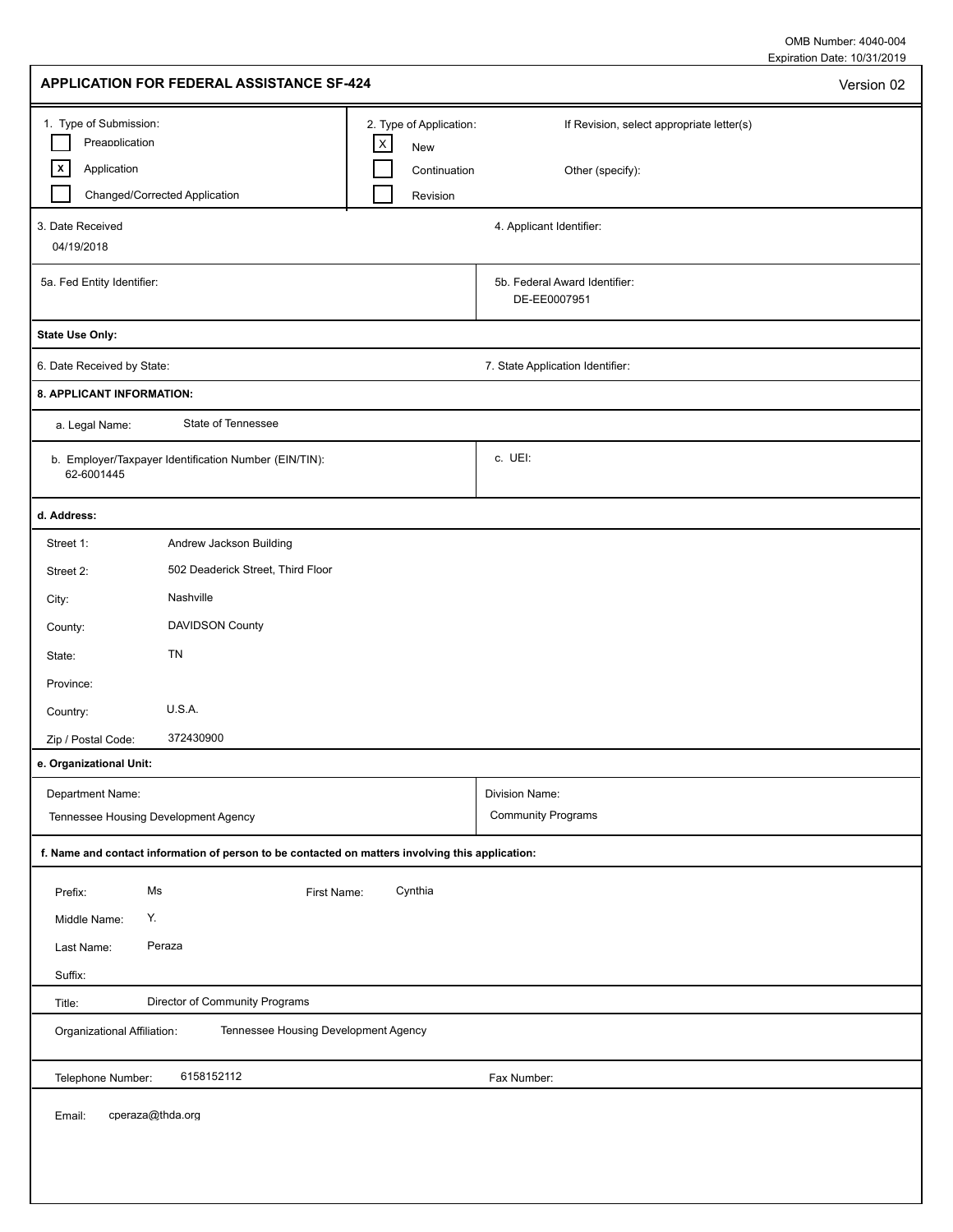Version 02

### **APPLICATION FOR FEDERAL ASSISTANCE SF-424**

#### **9. Type of Applicant:**

A State Government

#### **10. Name of Federal Agency:**

U. S. Department of Energy

#### **11. Catalog of Federal Domestic Assistance Number:**

81.042

CFDA Title:

Weatherization Assistance Program

# **12. Funding Opportunity Number:**

DE-WAP-0002022

Title:

2022 Weatherization Assistance Program

**13. Competition Identification Number:**

Title:

**14. Areas Affected by Project (Cities, Counties, States, etc.):**

State of Tennessee

**15. Descriptive Title of Applicant's Project:**

Weatherization of low income homes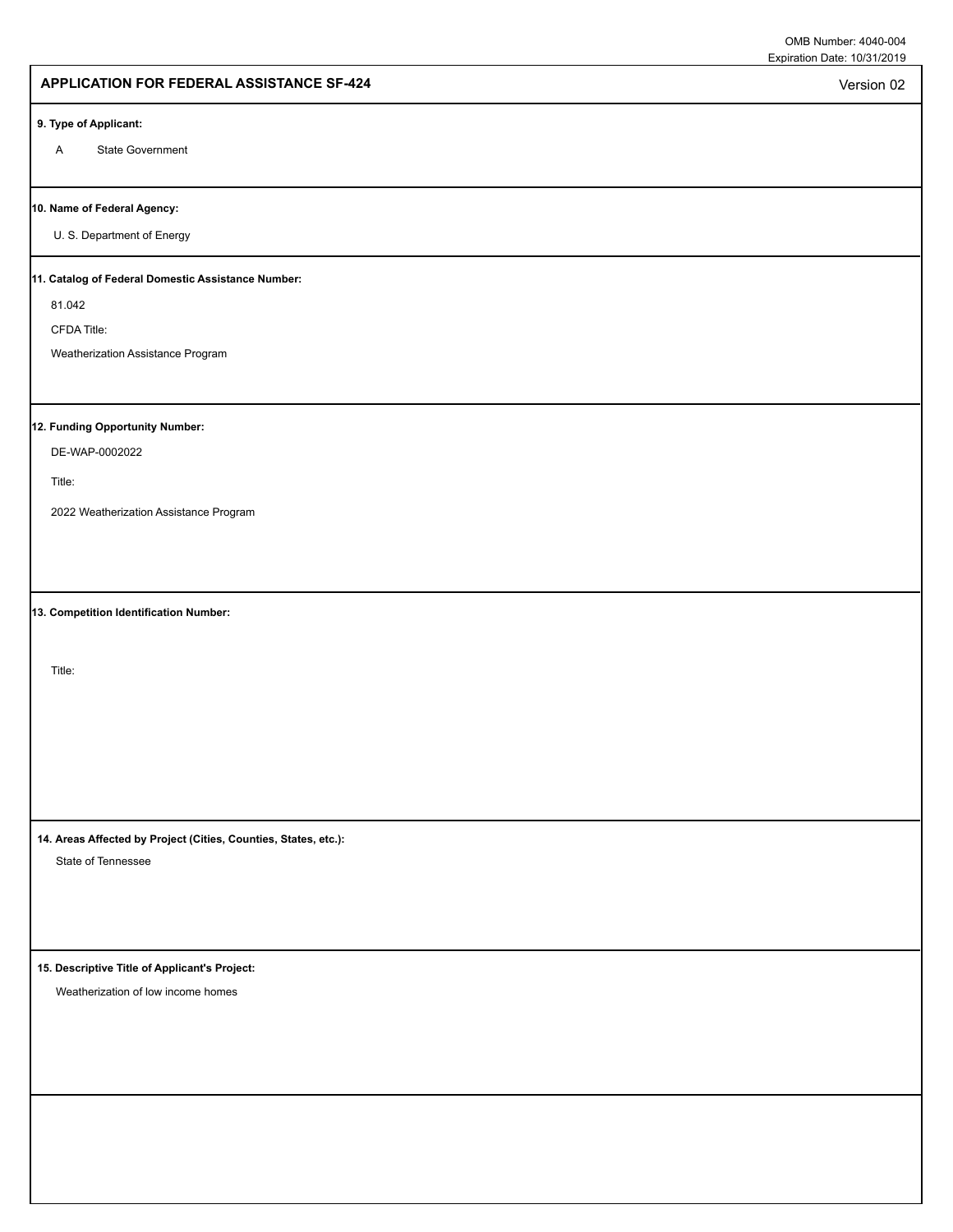| <b>APPLICATION FOR FEDERAL ASSISTANCE SF-424</b>                                                                                                                                                                                                                                                                                                                                                                                                                                                                                                                                                                                                                                                                        | Version 02                                                              |
|-------------------------------------------------------------------------------------------------------------------------------------------------------------------------------------------------------------------------------------------------------------------------------------------------------------------------------------------------------------------------------------------------------------------------------------------------------------------------------------------------------------------------------------------------------------------------------------------------------------------------------------------------------------------------------------------------------------------------|-------------------------------------------------------------------------|
| 16. Congressional District Of:                                                                                                                                                                                                                                                                                                                                                                                                                                                                                                                                                                                                                                                                                          |                                                                         |
| Tennessee Congressional District 05<br>TN-Statewide<br>b. Program/Project:<br>a. Applicant:                                                                                                                                                                                                                                                                                                                                                                                                                                                                                                                                                                                                                             |                                                                         |
| Attach an additional list of Program/Project Congressional Districts if needed:                                                                                                                                                                                                                                                                                                                                                                                                                                                                                                                                                                                                                                         |                                                                         |
| 17. Proposed Project:<br>07/01/2022<br>06/30/2023<br>a. Start Date:<br>b. End Date:                                                                                                                                                                                                                                                                                                                                                                                                                                                                                                                                                                                                                                     |                                                                         |
| 18. Estimated Funding (\$):                                                                                                                                                                                                                                                                                                                                                                                                                                                                                                                                                                                                                                                                                             |                                                                         |
| 0.00<br>a. Federal                                                                                                                                                                                                                                                                                                                                                                                                                                                                                                                                                                                                                                                                                                      |                                                                         |
| b. Applicant<br>0.00                                                                                                                                                                                                                                                                                                                                                                                                                                                                                                                                                                                                                                                                                                    |                                                                         |
| 0.00<br>c. State                                                                                                                                                                                                                                                                                                                                                                                                                                                                                                                                                                                                                                                                                                        |                                                                         |
| 0.00<br>d. Local                                                                                                                                                                                                                                                                                                                                                                                                                                                                                                                                                                                                                                                                                                        |                                                                         |
| 0.00<br>e. Other                                                                                                                                                                                                                                                                                                                                                                                                                                                                                                                                                                                                                                                                                                        |                                                                         |
| f. Program Income<br>0.00                                                                                                                                                                                                                                                                                                                                                                                                                                                                                                                                                                                                                                                                                               |                                                                         |
| g. TOTAL<br>0.00                                                                                                                                                                                                                                                                                                                                                                                                                                                                                                                                                                                                                                                                                                        |                                                                         |
| b. Program is subject to E.O. 12372 but has not been selected by the State for review.<br>c. Program is not covered by E.O. 12372<br>$\vert x \vert$<br>20. Is the applicant Delinquent On Any Federal Debt? (If "Yes", provide explanation)<br>No<br>21. By signing this application, I certify (1) to the statements contained in the list of certifications** and (2) that the<br>statements<br>herein are true, complete and accurate to the best of my knowledge. I also provide the required assurances** and agree<br>to<br>$\vert x \vert$<br><b>I AGREE</b><br>** The list of certifications and assurances, or an internet site where you may obtain this list, is contained in the announcement or<br>agency |                                                                         |
| <b>Authorized Representative:</b>                                                                                                                                                                                                                                                                                                                                                                                                                                                                                                                                                                                                                                                                                       |                                                                         |
| Mr<br>Ralph<br>First Name:<br>Prefix:                                                                                                                                                                                                                                                                                                                                                                                                                                                                                                                                                                                                                                                                                   |                                                                         |
| Middle Name:                                                                                                                                                                                                                                                                                                                                                                                                                                                                                                                                                                                                                                                                                                            |                                                                         |
| Perrey<br>Last Name:                                                                                                                                                                                                                                                                                                                                                                                                                                                                                                                                                                                                                                                                                                    |                                                                         |
| Suffix:                                                                                                                                                                                                                                                                                                                                                                                                                                                                                                                                                                                                                                                                                                                 |                                                                         |
| <b>Executive Director</b><br>Title:                                                                                                                                                                                                                                                                                                                                                                                                                                                                                                                                                                                                                                                                                     |                                                                         |
| 6155641292<br>6158152200<br>Telephone Number:<br>Fax Number:                                                                                                                                                                                                                                                                                                                                                                                                                                                                                                                                                                                                                                                            |                                                                         |
| rperrey@thda.org<br>Email:                                                                                                                                                                                                                                                                                                                                                                                                                                                                                                                                                                                                                                                                                              |                                                                         |
| Signed Electronically<br>Signature of Authorized Representative:<br>Date Signed:<br>Authorized for Local Reproduction                                                                                                                                                                                                                                                                                                                                                                                                                                                                                                                                                                                                   | Standard Form 424 (Revised 10/2005)<br>Prescribed by OMB Circular A-102 |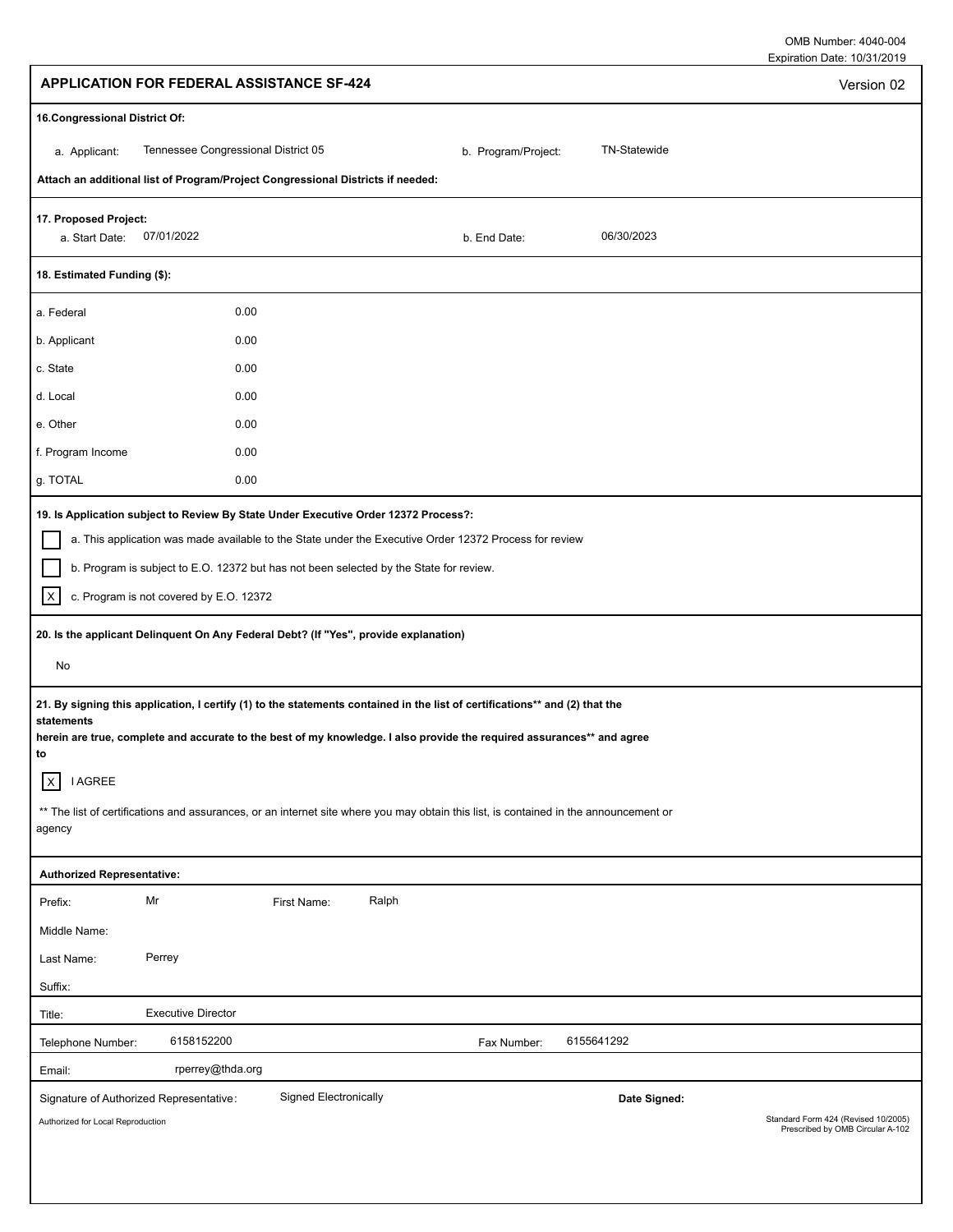# **BUDGET JUSTIFICATION FOR FORMULA GRANTS**



Award number: EE0007951

Applicant: State of Tennessee Budget period: 07/01/2022 - 06/30/2023

### **1. PERSONNEL** - Prime Applicant only (all other participant costs are listed in 6 below and form SF-242A, Section B. Line 6.f. Contracts and Sub-Grants).

Positions to be supported under the proposed award and brief description of the duties of professionals:

| <b>Position</b>                  | <b>Description of Duties of Professionals</b>                                                                                                                                                                                                                                                                                                                                                                                                                                                       |
|----------------------------------|-----------------------------------------------------------------------------------------------------------------------------------------------------------------------------------------------------------------------------------------------------------------------------------------------------------------------------------------------------------------------------------------------------------------------------------------------------------------------------------------------------|
| Community Programs Director      | Director of the Community Programs unit. Provides general oversight<br>for the program which includes contract prep and review, invoice<br>review, public outreach, etc. The remaining 90% of this salary is paid<br>by HUD, LIHEAP, and state funds.                                                                                                                                                                                                                                               |
| Program Monitor                  | Will complete program monitoring at local sub-grantee level. 50% of<br>this salary will be paid by WAP. The other 50% will be paid by<br>LIHEAP.                                                                                                                                                                                                                                                                                                                                                    |
| Housing Program Coordinator      | Housing Program Coordinator will perform some invoice monitoring<br>and data collection activities under the WAP. 100% of this salary will<br>come WAP.                                                                                                                                                                                                                                                                                                                                             |
| Housing Program Manager - Energy | Housing Program Manager - Energy, provides day-to-day oversight<br>and administration of WAP to include, but not limited to: policy and<br>procedure interpretation and development, contract development,<br>reporting, and Grantee and sub-grantee program activities. He also<br>processes invoices, troubleshoots the database, and answers general<br>questions from the sub-grantees. 85% of the salary will be charged to<br>WAP. The other 15% of this salary will be paid by LIHEAP funds. |
| <b>WAP Coordinator Technical</b> | Reviews DOE jobs and conducts T&TA visits                                                                                                                                                                                                                                                                                                                                                                                                                                                           |

### Direct Personnel Compensation:

| <b>Position</b>                    | Salary/Rate  | Time             | <b>Direct Pay</b> |
|------------------------------------|--------------|------------------|-------------------|
| <b>Community Programs Director</b> | \$120,000.00 | 7.0000 % FT      | \$8,400.00        |
| Program Monitor                    | \$70,000.00  | 35,0000 % FT     | \$24,500.00       |
| Housing Program Coordinator        | \$55,000.00  | $80.0000\%$ FT   | \$44,000.00       |
| Housing Program Manager - Energy   | \$70,000.00  | 80,0000 % FT     | \$56,000.00       |
| <b>WAP Coordinator Technical</b>   | \$60,000.00  | 80,0000 % FT     | \$48,000.00       |
|                                    |              | Direct Pay Total | \$180,900.00      |

### **2. FRINGE BENEFITS**

- a. Are the fringe cost rates approved by a Federal Agency? If so, identify the agency and date of latest rate agreement or audit below, and attach a copy of the rate agreement to the application.
- b. If a. above does not apply, please use this box (or an attachment) to further explain how your total fringe benefits costs were calculated. Your calculations should identify all rates used, along with the base they were applied to (and how the base was derived), and a total for each (along with grand total). If there is an established computation methodology approved for state-wide use, please provide a copy. Also, please fill out the table below with the Fringe Benefits Calculations.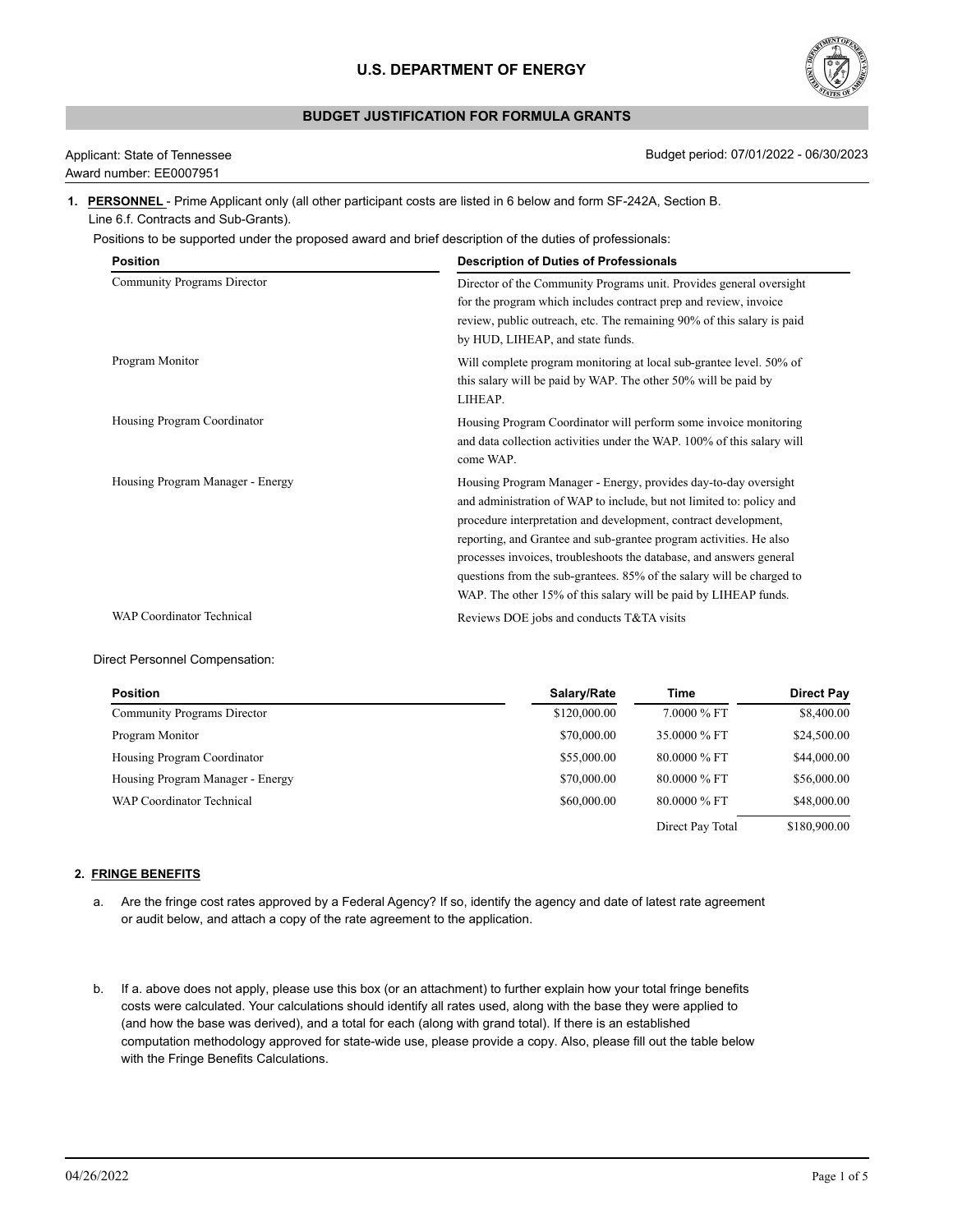The following components of fringe benefits are in use by the State of Tennessee:

Retirement (TCRS) – this is 15.03% of salaries for each eligible employee

FICA (employer share) – this is 7.65% of applicable "after-tax" salaries for each employee

Healthcare premiums – the state pays approximately 80% of the premiums for each employee covered under the State's healthcare insurance program. Employees may choose between various plans (for example BCBS vs Cigna), as well as coverage levels (for example, employee only, employee + spouse, employee + spouse +

dependents, etc. )

401k match – this is up to \$50 per month for each employee that contributes the same amount to the State's 401k program

Group Life Insurance – as a component of the health insurance program, the state pays the premium for the first tier of health insurance for each employee that contributes in the health insurance program. This is based on salary, and the employee pays 100% of the premium beyond this first tier level.

The above information was used to estimate the fringe cost of 33.3%. The fringe cost starts at 22.68% for all employees, but the additional amounts depend on the insurance coverage chosen and the amount of deferred compensation elected by each individual employee. Because this varies from employee to employee, THDA's fiscal department estimated an average of 33.3% for fringe for Community Program Staff r. The other benefits are accurate.

This is the majority of the benefits that are provided by the State. In addition, employees may earn annual and sick leave, which is paid out as salaries when used.

 Also, according the State's Budget Instructions for FY2017, new position benefits are calculated as follows: Insurance + Salary \* (FICA% + Retirement%) OR \$6,544.56 + Salary \* (7.65% + 8.87%)

Benefits as a percent of our Salary Budget (Salaries + Longevity + Overtime) is approximately 38%.

### Fringe Benefits Calculations

| <b>Position</b>                  | <b>Direct Pay</b> | Rate                  | <b>Benefits</b> |
|----------------------------------|-------------------|-----------------------|-----------------|
| Community Programs Director      | \$8,400.00        | $30,0000\%$           | \$2,520.00      |
| Program Monitor                  | \$24,500.00       | 31,0000 %             | \$7,595.00      |
| Housing Program Coordinator      | \$44,000.00       | 31,0000 %             | \$13,640.00     |
| Housing Program Manager - Energy | \$56,000.00       | $30,0000\%$           | \$16,800.00     |
| <b>WAP Coordinator Technical</b> | \$48,000.00       | $30.1000\%$           | \$14,448.00     |
|                                  |                   | Fringe Benefits Total | \$55,003.00     |

### **3. TRAVEL**

a. Please provide the purpose of travel, such as professional conference(s), DOE sponsored meeting(s), project<br>management meeting, etc. If there is any foreign travel, please identify.

| <b>Purpose of Trip</b>                                                                                                                                                                                                                                                                                                          | <b>Number</b><br>of Trips | <b>Cost Per</b><br>Trip |                     |
|---------------------------------------------------------------------------------------------------------------------------------------------------------------------------------------------------------------------------------------------------------------------------------------------------------------------------------|---------------------------|-------------------------|---------------------|
| Attend HPC National Conference estimated cost of \$1600 for flights,<br>registration and hotel. x3                                                                                                                                                                                                                              | 3                         | \$1,600.00              | Total<br>\$4,800.00 |
| Travel funds will also be utilized for program staff to attend state<br>sponsored training, and to travel to sub-grantee agencies for purposes of<br>oversight and provide program assistance. Day trips are not as costly,<br>and calls and webinars will be used to the fullest extent possible. This<br>cost is an estimate. | 30                        | \$310.00                | \$9,300.00          |
| The NASCSP Fall Conference to be held in September in PY22 for PY22<br>is estimated to cost \$2,500. We anticipate sending two staff to this<br>conference, with 100% of the expenditures to be covered by WAP.                                                                                                                 | 3                         | \$2,500.00              | \$7,500.00          |
| The NASCSP Mid-Winter Conference to be held in Spring of 2023 in<br>PY2022 is estimated to cost \$2,500.00. We anticipate sending at least<br>two staff persons to this conference, with 100% of the expenditures to<br>be covered by WAP.                                                                                      | 3                         | \$2,500.00              | \$7,500.00          |
| Committee meeting to plan the 2022 Energy Out West Conference. This<br>meeting will be in October 2022 and is estimated to cost \$1,521                                                                                                                                                                                         | 3                         | \$1,521.00              | \$4,563.00          |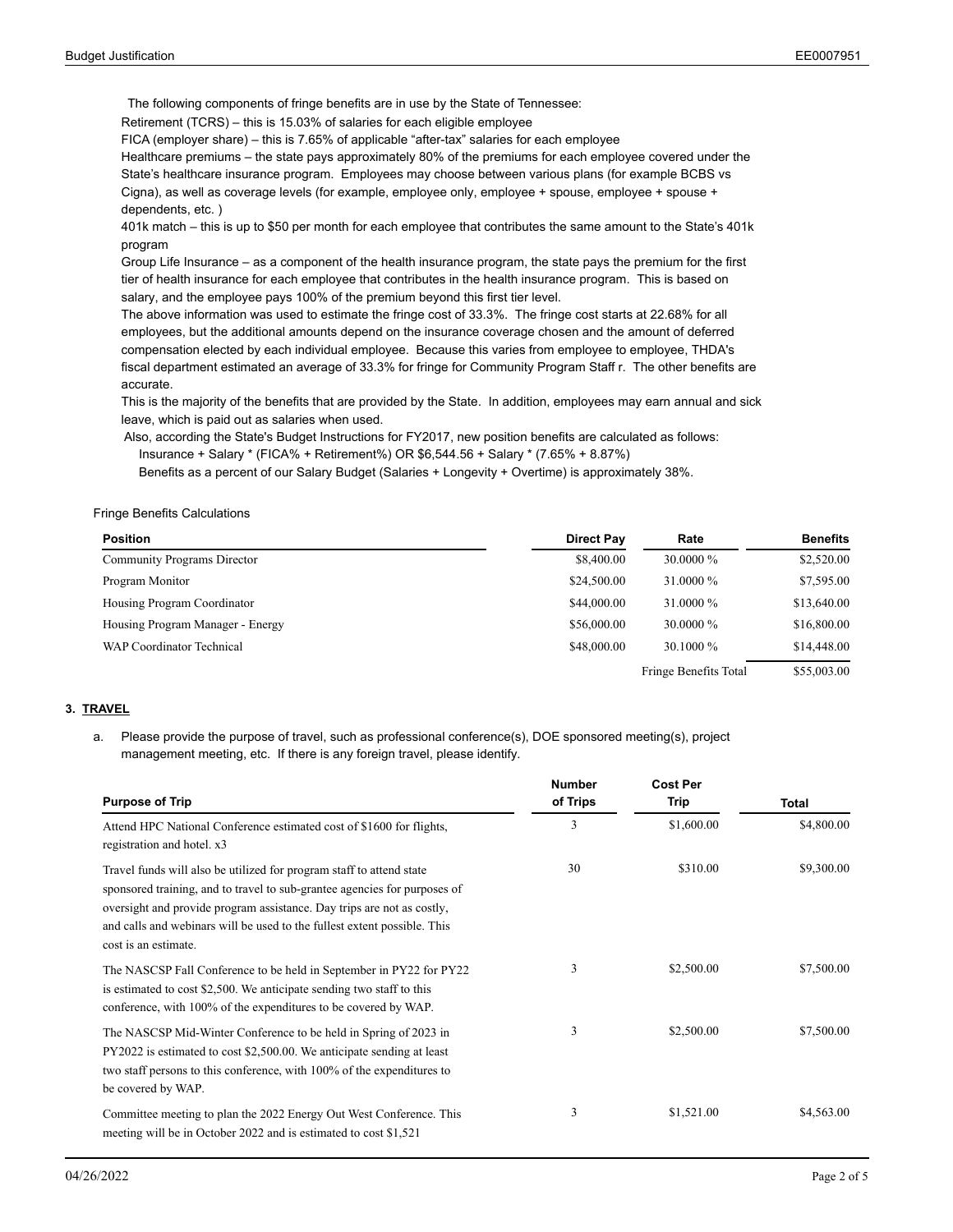| WAP Quality Assurance visits to all subgrantees to conduct monitoring  | 14 | \$500.00            | \$7,000.00  |  |
|------------------------------------------------------------------------|----|---------------------|-------------|--|
| and in progress inspections throughout the year. These trip average at |    |                     |             |  |
| $$1,000$ per trip.                                                     |    |                     |             |  |
|                                                                        |    |                     |             |  |
|                                                                        |    | <b>Travel Total</b> | \$40,663.00 |  |

Please provide the basis for estimating the costs, such as past trips, current quotations, Federal Travel b.

Regulations, etc. All listed travel must be necessary for the performance of the award objectives.

The estimated cost of travel is based on expenses incurred by past travel to similar events. Travel funds will also be utilized for program staff to attend state sponsored training, and to travel to sub-grantee agencies for purposes of oversight and provide program assistance. Day trips are not as costly, and calls and webinars will be used to the fullest extent possible.

Travel funds will be used to attend local association meetings. There are approximately five each program year.

We anticipate sending at least three staff person to the NASCSP Fall Conference to be held in PY20122 and 2023

 conference, with 100% of the expenditures to be covered by WAP. We anticipate sending at least three staff to the NASCSP Mid-Winter Conference to be held in Spring of 2023for the 2022 conference, with 100% of the expenditures to be covered by WAP. We anticipate to send at least three staff to the HPC 2022 Conference and 4 staff to Energy Out West

**4. EQUIPMENT** - Equipment is generally defined as an item with an acquisition cost greater than \$5,000 and a useful life expectancy of more than one year.

| List all proposed equipment below and briefly justify its need as it applies to the objectives of the award. |                  |        |                   |                       |  |
|--------------------------------------------------------------------------------------------------------------|------------------|--------|-------------------|-----------------------|--|
| Equipment                                                                                                    | <b>Unit Cost</b> | Number | <b>Total Cost</b> | Justification of Need |  |

b. Please provide a basis of cost such as vendor quotes, catalog prices, prior invoices, etc. and justify need. If the Equipment is being proposed as Cost Share and was previously acquired, please provide the source and value of its contribution to the project and logical support for the estimated value shown. If it is new equipment which will retain a useful life upon completion of the project, provide logical support for the estimated value shown. Also, please indicate whether the Equipment is being used for other projects or is 100% dedicated to the DOE project.

**5. SUPPLIES** - Supplies are generally defined as an item with an acquisition cost of \$5,000 or less and a useful life expectancy of less than one year. Supplies are generally consumed during the project performance.

List all proposed supplies below, the estimated cost, and briefly justify the need for the supplies as they apply to the objectives of the award. Note that all direct costs, including Supply items, may not be duplicative of supply a. List all proposed supplies below, the estimated cost, and briefly justify the need for the supplies as they<br>the objectives of the award. Note that all direct costs, including Supply items, may not be duplicative of<br>cost

| <b>General Category</b>             | Cost       | <b>Justification of Need</b>                                                                                                            |
|-------------------------------------|------------|-----------------------------------------------------------------------------------------------------------------------------------------|
| Personal Protective Equipment (PPE) | \$3,500.00 | PPE supplies such as alcohol based hand sanitizers, gloves, masks,<br>and shoe covers will be purchased throughout the year, as needed. |
| Materials and Supplies Total        | \$3,500.00 |                                                                                                                                         |

Please provide a basis of cost for each item listed above and justify need. Examples include vendor quotes, prior b. purchases of similar or like items, published price list, etc.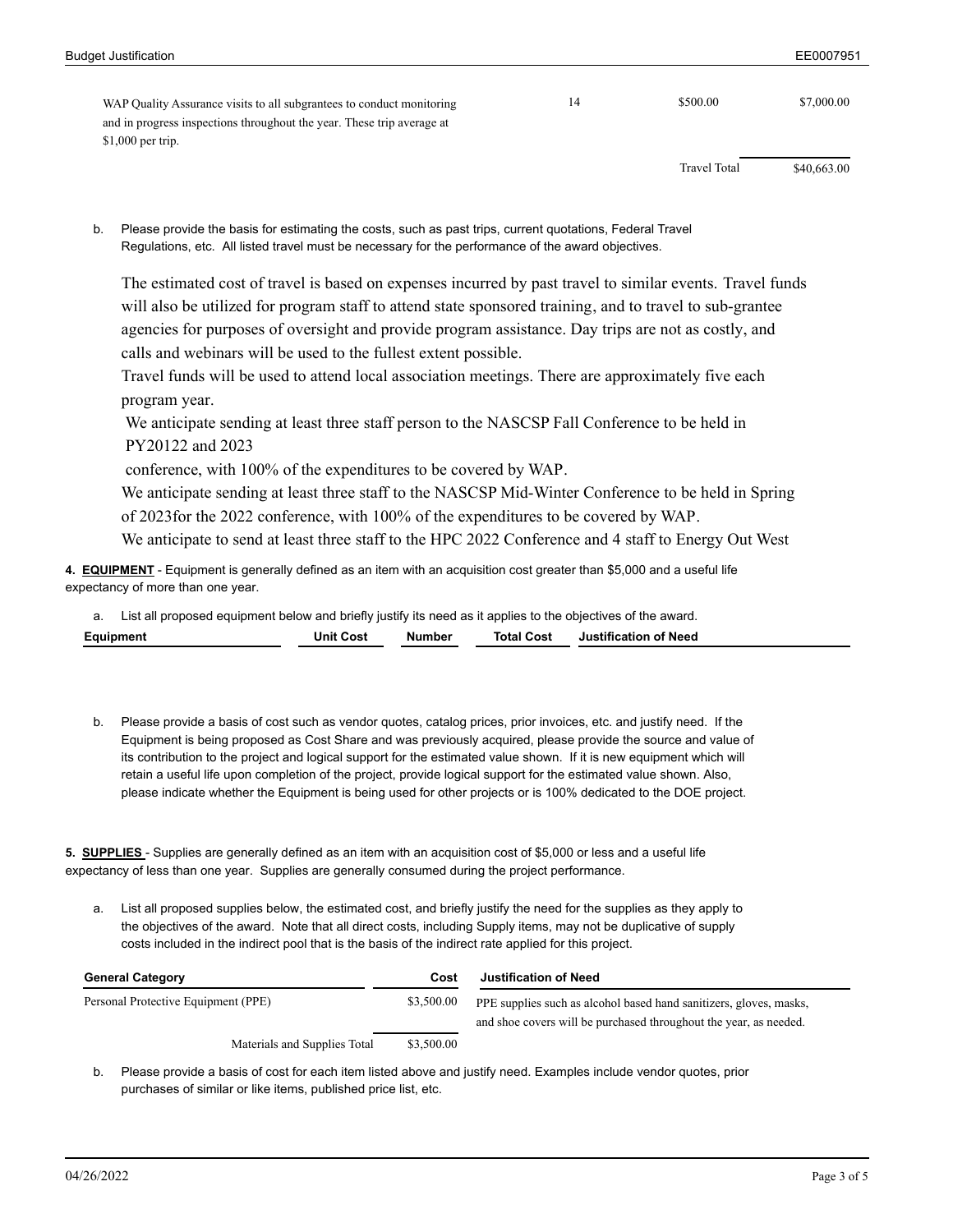PPE supplies will be ordered to help WAP employees feel more comfortable and safe with travel and inspections related to the program. Having staff wear PPE will also help residents of units inspected feel more comfortable with having the WAP employees in their home. PPE supplies such as alcohol based hand sanitizers, gloves, masks, and shoe covers will be purchased throughout the year, as needed.

**6. CONTRACTS AND SUBGRANTS** - Provide the following information for New proposed subrecipients and subcontractors. For ongoing subcontractors and subrecipients, this information does not have to be restated here, if it is provided elsewhere in the application; under Name of Proposed Sub, indicate purpose of work and where additional information can be found (i.e weatherization subgrants, Annual File section IV.1).

| <b>Name of Proposed Sub</b>                     | <b>Total Cost</b> | <b>Basis of Cost*</b>                                                                                                                                                                                                                                                                                                                                                                                                                                                                                              |
|-------------------------------------------------|-------------------|--------------------------------------------------------------------------------------------------------------------------------------------------------------------------------------------------------------------------------------------------------------------------------------------------------------------------------------------------------------------------------------------------------------------------------------------------------------------------------------------------------------------|
| Program Operations                              | \$3,500,000.00    | Program Operations funds will be distributed to the<br>agencies through contracts between the grantee and<br>the subgrantee.                                                                                                                                                                                                                                                                                                                                                                                       |
| SubGrantee T&TA                                 | \$500,000.00      | Sub-grantee T&TA will be included in the contracts<br>between the grantee and the sub-grantee for the<br>sub-grantee's use for training and technical<br>assistance.                                                                                                                                                                                                                                                                                                                                               |
| SubGrantee Administration                       | \$530,000.00      | Sub-grantee Administration will be included in the<br>contracts between the Grantee and the Sub-grantee<br>and will be used by the sub-grantees to administer<br>WAP. Subgrantees are allotted 6% of the funding<br>for admin. Grantees receiving under \$350,000 may<br>request an additional 5% for admin.                                                                                                                                                                                                       |
| Liability Insurance for Sub-Grantees            | \$10,000.00       | Prior year's expenditures (both actual and<br>estimated) were used to estimate this cost. In<br>addition, sub-grantees will be allowed the option to<br>obtain POI.                                                                                                                                                                                                                                                                                                                                                |
| Community Housing Partners (CHP) - Grantee T&TA | \$500,000.00      | The T&TA contract with Community Housing<br>Partners was procured in 2017 through an RFP<br>process. Grantee T&TA contractor will perform<br>the required state inspections of 5% (minimum) per<br>agency of reported units completed. Our staff<br>technical expert will continue to prepare for<br>national certification. We also propose to continue<br>auditor and contractor Tier 1 and Tier 2 training.<br>This is further explained in our T&TA plan. We<br>will also be implementing contractor training. |
| Financial Audits for Sub-Grantees               | \$6,000.00        | Past expenditures were used as a basis for<br>estimating this expense. The actual portion charged<br>to WAP will be based on the sub-grantee's<br>approved cost allocation plan. Only those<br>Subgrantees expending more than \$750k will<br>receive DOE Financial Audit funding.                                                                                                                                                                                                                                 |
| Health and Safety                               | \$610,000.00      | The Health and Safety funds are to be included in<br>the contracts between the grantee and the<br>sub-grantee.                                                                                                                                                                                                                                                                                                                                                                                                     |
| Contracts and Subgrants Total                   | \$5,656,000.00    |                                                                                                                                                                                                                                                                                                                                                                                                                                                                                                                    |

\*For example, Competitive, Historical, Quote, Catalog

**7. OTHER DIRECT COSTS** - Other direct costs are direct cost items required for the project which do not fit clearly into other categories. These direct costs may not be duplicative of costs included in the indirect pool that is the basis of the indirect rate applied for this project. Examples are: conference fees, subscription costs, printing costs, etc.

a. Please provide a General Description, Cost and Justification of Need.

| <b>General Description</b> | Cost | Justification of Need |
|----------------------------|------|-----------------------|
| $ -$                       | .    |                       |
|                            |      |                       |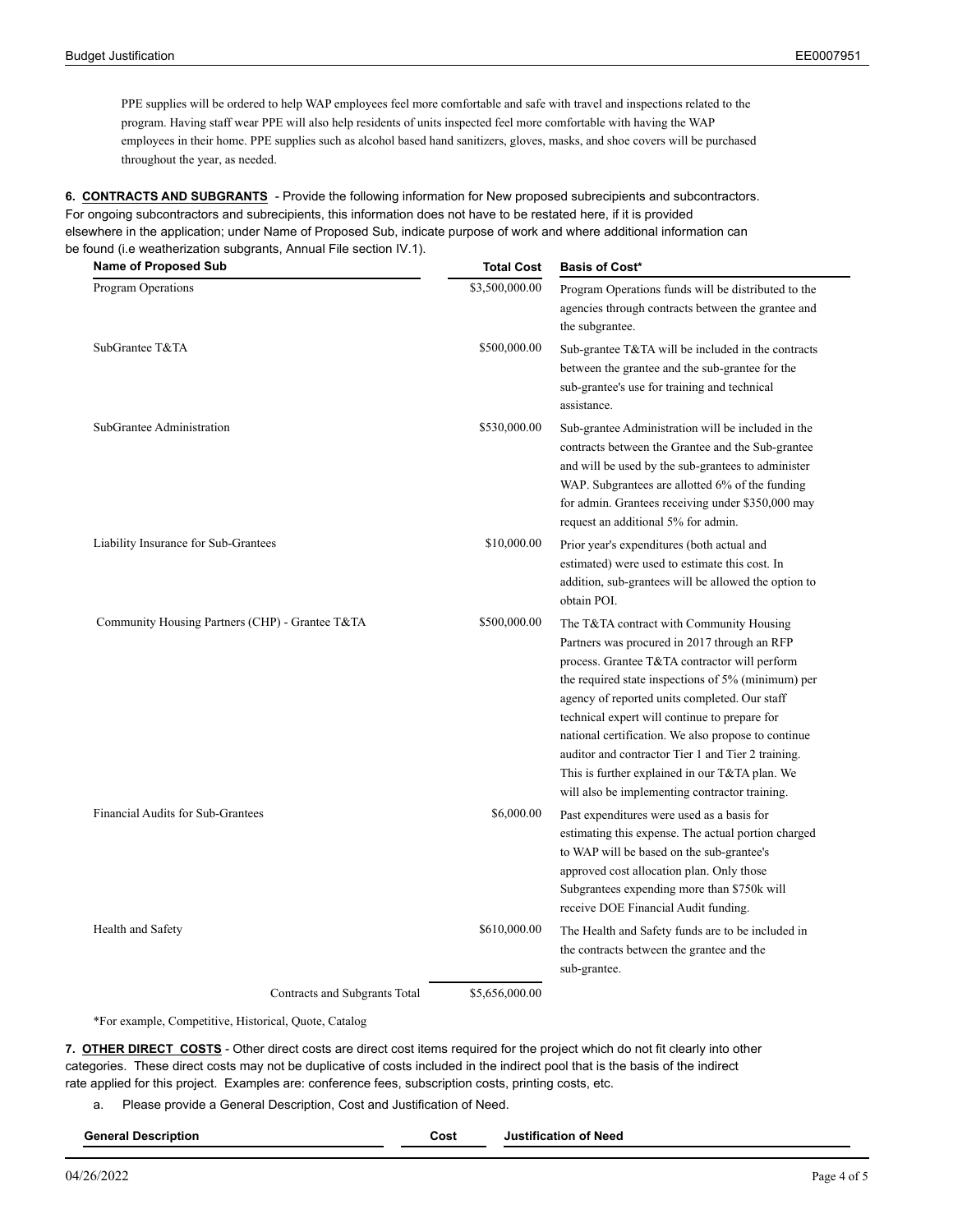b. Please provide a basis of cost for each item listed above. Examples include vendor quotes, prior purchases of similar or like items, published price list, etc.

### **8. INDIRECT COSTS**

a. Are the indirect cost rates approved by a Federal agency? If so, identify the agency and date of latest rate agreement or audit and provide a copy of the rate agreement.

Yes, THDA has an approved indirect cost rate at 30.32% approved by the DEPARTMENT OF HEALTH

AND HUMAN SERVICES on 1/8/2018.<br>THDA is taking less than the allowable max indirect total. This is reflected in the budget.

b. If the above does not apply, indicate the basis for computation of rates, including the types of benefits to be provided, the rate(s) used, and the cost base for each rate. You may provide the information below or provide the calculations separately.

The name and phone number of the individual responsible for negotiating the State's indirect cost rates.

Name: THDA **Phone Number: 6158152200** 

Indirect costs calculations:

| <b>Indirect Cost Account</b> | <b>Direct Total</b> | <b>Indirect Rate</b> | <b>Total Indirect</b> |
|------------------------------|---------------------|----------------------|-----------------------|
| 9032                         | \$362,776.00        | 30.3198 %            | \$109,992.96          |
|                              |                     | Indirect Costs Total | \$109,992.96          |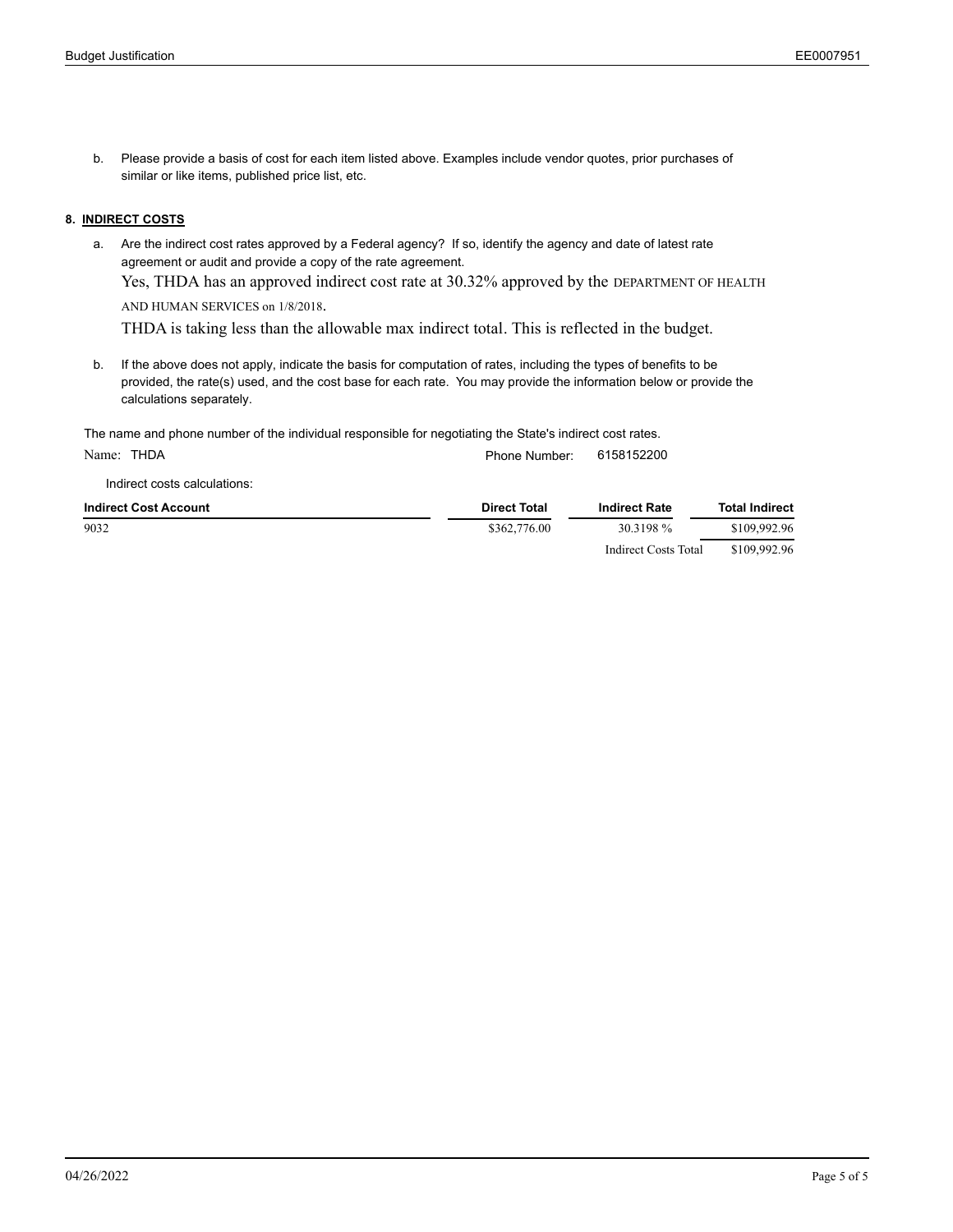OMB Approval No. 0348-0044

# **BUDGET INFORMATION - Non-Construction Programs**

| EE0007951           | 2. Program/Project Title<br>1. Program/Project Identification No.<br>Weatherization Assistance Program |  |                               |            |
|---------------------|--------------------------------------------------------------------------------------------------------|--|-------------------------------|------------|
| 3. Name and Address | State of Tennessee                                                                                     |  | 4. Program/Project Start Date | 07/01/2022 |
|                     | Andrew Jackson Building<br>Nashville, TN 372430900                                                     |  | 5. Completion Date            | 06/30/2023 |

|                                            |                               |                | <b>SECTION A - BUDGET SUMMARY</b>  |                |                       |                |
|--------------------------------------------|-------------------------------|----------------|------------------------------------|----------------|-----------------------|----------------|
| Grant Program                              |                               |                | <b>Estimated Unobligated Funds</b> |                | New or Revised Budget |                |
| Function or<br>Activity<br>(a)             | Federal<br>Catalog No.<br>(b) | Federal<br>(c) | Non-Federal<br>(d)                 | Federal<br>(e) | Non-Federal<br>(f)    | Total<br>(g)   |
| 1. PY2022 WAP<br><b>Funding Allocation</b> | 81.042                        | \$0.00         |                                    | \$5,759,413.00 |                       | \$5,759,413.00 |
| 2.                                         |                               |                |                                    |                |                       |                |
| 3.                                         |                               |                |                                    |                |                       |                |
| 4.                                         |                               |                |                                    |                |                       |                |
| 5. TOTAL                                   |                               | \$0.00         | \$0.00                             | \$5,759,413.00 | \$0.00                | \$5,759,413.00 |

|                            |                                                           | <b>SECTION B - BUDGET CATEGORIES</b>    |                               |                         |                |
|----------------------------|-----------------------------------------------------------|-----------------------------------------|-------------------------------|-------------------------|----------------|
| 6. Object Class Categories |                                                           | Total                                   |                               |                         |                |
|                            | <b>GRANTEE</b><br>(1)<br><b>ADMINISTRA</b><br><b>TION</b> | (2) SUBGRANTE<br>E<br><b>ADMINISTRA</b> | <b>GRANTEE</b><br>(3)<br>T&TA | (4) SUBGRANTE<br>E T&TA | (5)            |
| a. Personnel               | \$150,000.00                                              | \$0.00                                  | \$22,245.00                   | \$0.00                  | \$172,245.00   |
| b. Fringe Benefits         | \$30,000.00                                               | \$0.00                                  | \$6,750.00                    | \$ 0.00                 | \$36,750.00    |
| c. Travel                  | \$11,201.00                                               | \$0.00                                  | \$19,005.00                   | \$ 0.00                 | \$30,206.00    |
| d. Equipment               | \$0.00                                                    | \$0.00                                  | \$0.00                        | \$0.00                  | \$0.00         |
| e. Supplies                | \$1,000.00                                                | \$0.00                                  | \$2,000.00                    | \$ 0.00                 | \$3,000.00     |
| f. Contract                | \$0.00                                                    | \$528,554.00                            | \$450,000.00                  | \$454,376.00            | \$5,533,211.00 |
| g. Construction            | \$ 0.00                                                   | \$0.00                                  | \$ 0.00                       | \$ 0.00                 | \$0.00         |
| h. Other Direct Costs      | \$ 0.00                                                   | \$0.00                                  | \$ 0.00                       | \$ 0.00                 | \$ 0.00        |
| i. Total Direct Charges    | \$192,201.00                                              | \$528,554.00                            | \$500,000.00                  | \$454,376.00            | \$5,775,412.00 |
| <i>i.</i> Indirect Costs   | \$109,993.00                                              | \$0.00                                  | \$0.00                        | \$ 0.00                 | \$109,993.00   |
| k. Totals                  | \$302,194.00                                              | \$528,554.00                            | \$500,000.00                  | \$454,376.00            | \$5,885,405.00 |
| 7. Program Income          | \$ 0.00                                                   | \$ 0.00                                 | \$ 0.00                       | \$ 0.00                 | \$ 0.00        |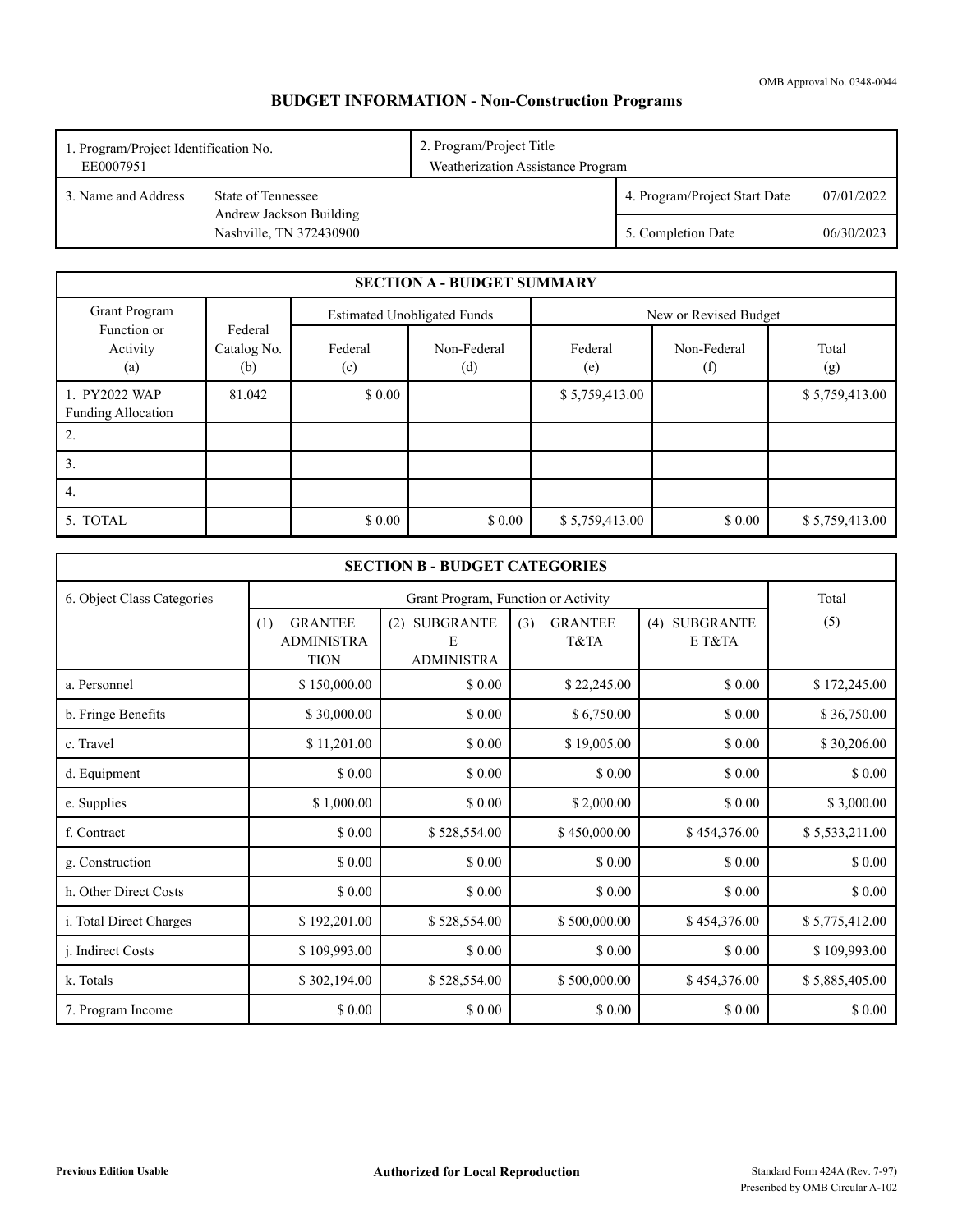# **BUDGET INFORMATION - Non-Construction Programs**

| EE0007951             | 2. Program/Project Title<br>1. Program/Project Identification No.<br>Weatherization Assistance Program |  |                               |            |
|-----------------------|--------------------------------------------------------------------------------------------------------|--|-------------------------------|------------|
| 1.3. Name and Address | State of Tennessee                                                                                     |  | 4. Program/Project Start Date | 07/01/2022 |
|                       | Andrew Jackson Building<br>Nashville, TN 372430900                                                     |  | 5. Completion Date            | 06/30/2023 |

|                                | <b>SECTION A - BUDGET SUMMARY</b> |                |                                    |                |                       |                |  |  |  |
|--------------------------------|-----------------------------------|----------------|------------------------------------|----------------|-----------------------|----------------|--|--|--|
| Grant Program                  |                                   |                | <b>Estimated Unobligated Funds</b> |                | New or Revised Budget |                |  |  |  |
| Function or<br>Activity<br>(a) | Federal<br>Catalog No.<br>(b)     | Federal<br>(c) | Non-Federal<br>(d)                 | Federal<br>(e) | Non-Federal<br>(f)    | Total<br>(g)   |  |  |  |
| .,                             |                                   |                |                                    |                |                       |                |  |  |  |
| 2.                             |                                   |                |                                    |                |                       |                |  |  |  |
| 3.                             |                                   |                |                                    |                |                       |                |  |  |  |
| 4.                             |                                   |                |                                    |                |                       |                |  |  |  |
| 5. TOTAL                       |                                   | \$0.00         | \$0.00                             | \$5,759,413.00 | \$0.00                | \$5,759,413.00 |  |  |  |

|                            |                                     | <b>SECTION B - BUDGET CATEGORIES</b> |                                             |                                          |                |  |  |  |  |
|----------------------------|-------------------------------------|--------------------------------------|---------------------------------------------|------------------------------------------|----------------|--|--|--|--|
| 6. Object Class Categories |                                     | Grant Program, Function or Activity  |                                             |                                          |                |  |  |  |  |
|                            | PROGRAM<br>(1)<br><b>OPERATIONS</b> | (2) HEALTH AND<br><b>SAFETY</b>      | (3)<br><b>LIABILITY</b><br><b>INSURANCE</b> | <b>FINANCIAL</b><br>(4)<br><b>AUDITS</b> | (5)            |  |  |  |  |
| a. Personnel               | \$0.00                              | \$0.00                               | \$0.00                                      | \$ 0.00                                  | \$172,245.00   |  |  |  |  |
| b. Fringe Benefits         | \$0.00                              | \$0.00                               | \$ 0.00                                     | \$ 0.00                                  | \$36,750.00    |  |  |  |  |
| c. Travel                  | \$0.00                              | \$0.00                               | \$ 0.00                                     | \$ 0.00                                  | \$30,206.00    |  |  |  |  |
| d. Equipment               | \$0.00                              | \$0.00                               | \$0.00                                      | \$ 0.00                                  | \$0.00         |  |  |  |  |
| e. Supplies                | \$0.00                              | \$0.00                               | \$0.00                                      | \$ 0.00                                  | \$3,000.00     |  |  |  |  |
| f. Contract                | \$3,512,482.00                      | \$571,799.00                         | \$10,000.00                                 | \$6,000.00                               | \$5,533,211.00 |  |  |  |  |
| g. Construction            | \$0.00                              | \$0.00                               | \$0.00                                      | \$ 0.00                                  | \$0.00         |  |  |  |  |
| h. Other Direct Costs      | \$0.00                              | \$0.00                               | \$0.00                                      | \$0.00                                   | \$0.00         |  |  |  |  |
| i. Total Direct Charges    | \$3,512,482.00                      | \$571,799.00                         | \$10,000.00                                 | \$6,000.00                               | \$5,775,412.00 |  |  |  |  |
| <i>i.</i> Indirect Costs   | \$0.00                              | \$0.00                               | \$ 0.00                                     | \$0.00                                   | \$109,993.00   |  |  |  |  |
| k. Totals                  | \$3,512,482.00                      | \$571,799.00                         | \$10,000.00                                 | \$6,000.00                               | \$5,885,405.00 |  |  |  |  |
| 7. Program Income          | \$0.00                              | \$0.00                               | \$0.00                                      | \$0.00                                   | \$0.00         |  |  |  |  |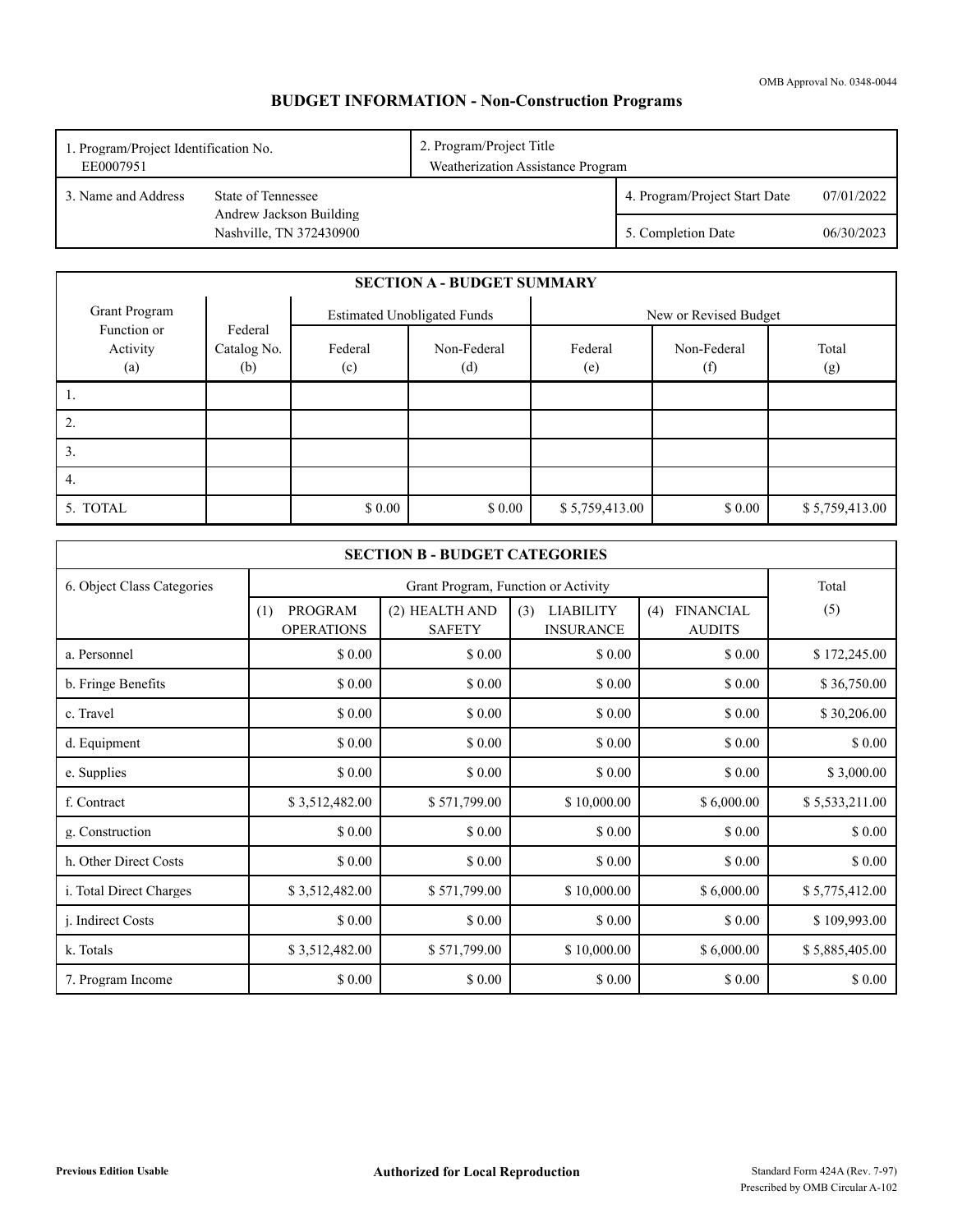DOE F 540.5 (08/05)

# U.S. Department of Energy

### **WEATHERIZATION ASSISTANCE PROGRAM**

**SUBGRANTEE INFORMATION** 

State: TN Grant Number: EE0007951 Program Year: 2022

| Address:<br>Counties<br>served: | Name: City of Memphis<br>170 N. Main Street<br>Memphis, TN 38103-0000<br><b>SHELBY County</b>                                                                          | Tentative allocation: \$923,258.00<br>Planned units: 85<br>Type of organization: Unit of local government<br>Source of labor: Contractors | Contact:<br>UEI:<br>DUNS:<br>Phone:<br>Fax:<br>Email: | Verna Hawkins Lambert<br>LSWERD3XLNU8<br>051386258<br>$(901)$ 636-7308<br>$() -$<br>verna.lambert@memphistn.gov<br>Congressional<br>districts served: | CD<br>TN-09                        |
|---------------------------------|------------------------------------------------------------------------------------------------------------------------------------------------------------------------|-------------------------------------------------------------------------------------------------------------------------------------------|-------------------------------------------------------|-------------------------------------------------------------------------------------------------------------------------------------------------------|------------------------------------|
|                                 | Name: Clarksville/Montgomery County Community Action Agency                                                                                                            |                                                                                                                                           | Contact:<br>UEI:<br>DUNS:                             | Leslie Chiodini, WAP Program Director<br>FJJRAGEXTB45<br>163379126                                                                                    |                                    |
| Address:                        | P.O. Box, 487<br>350 Pageant Lane, Suite 307<br>Clarksville, TN 37041-0000                                                                                             |                                                                                                                                           | Phone:<br>Fax:<br>Email:                              | $(931)$ 648-5774<br>$(615) 648 - 5784$<br>lchiodini@cmccaa.com                                                                                        |                                    |
| Counties<br>served:             | MONTGOMERY County                                                                                                                                                      | Tentative allocation: \$129,354.00<br>Planned units: 12<br>Type of organization: Local agency<br>Source of labor: Contractors             |                                                       | Congressional<br>districts served:                                                                                                                    | CD<br><b>TN-08</b>                 |
|                                 | Name: Delta Human Resource Agency                                                                                                                                      |                                                                                                                                           | Contact:<br>UEI:<br>DUNS:                             | Adrienne McGarity, Executive Director<br>NKMRULK9GVL7<br>083262345                                                                                    |                                    |
| Address:                        | P.O. Box 634                                                                                                                                                           |                                                                                                                                           | Phone:                                                | $(901)$ 476-5226                                                                                                                                      |                                    |
|                                 | 915 Highway 51 South<br>Covington, TN 38019-0000                                                                                                                       |                                                                                                                                           | Fax:<br>Email:                                        | $(901)$ 476-5258<br>adriennemcgarity@deltahra.com                                                                                                     |                                    |
| Counties<br>served:             | <b>FAYETTE County</b><br><b>LAKE County</b><br><b>TIPTON County</b><br><b>DYER County</b><br><b>CROCKETT County</b><br><b>LAUDERDALE County</b><br><b>OBION County</b> | Tentative allocation: \$175,707.00<br>Planned units: 16<br>Type of organization: Local agency                                             |                                                       | Congressional<br>districts served:                                                                                                                    | <b>CD</b><br>TN-07<br><b>TN-08</b> |
|                                 |                                                                                                                                                                        |                                                                                                                                           |                                                       |                                                                                                                                                       |                                    |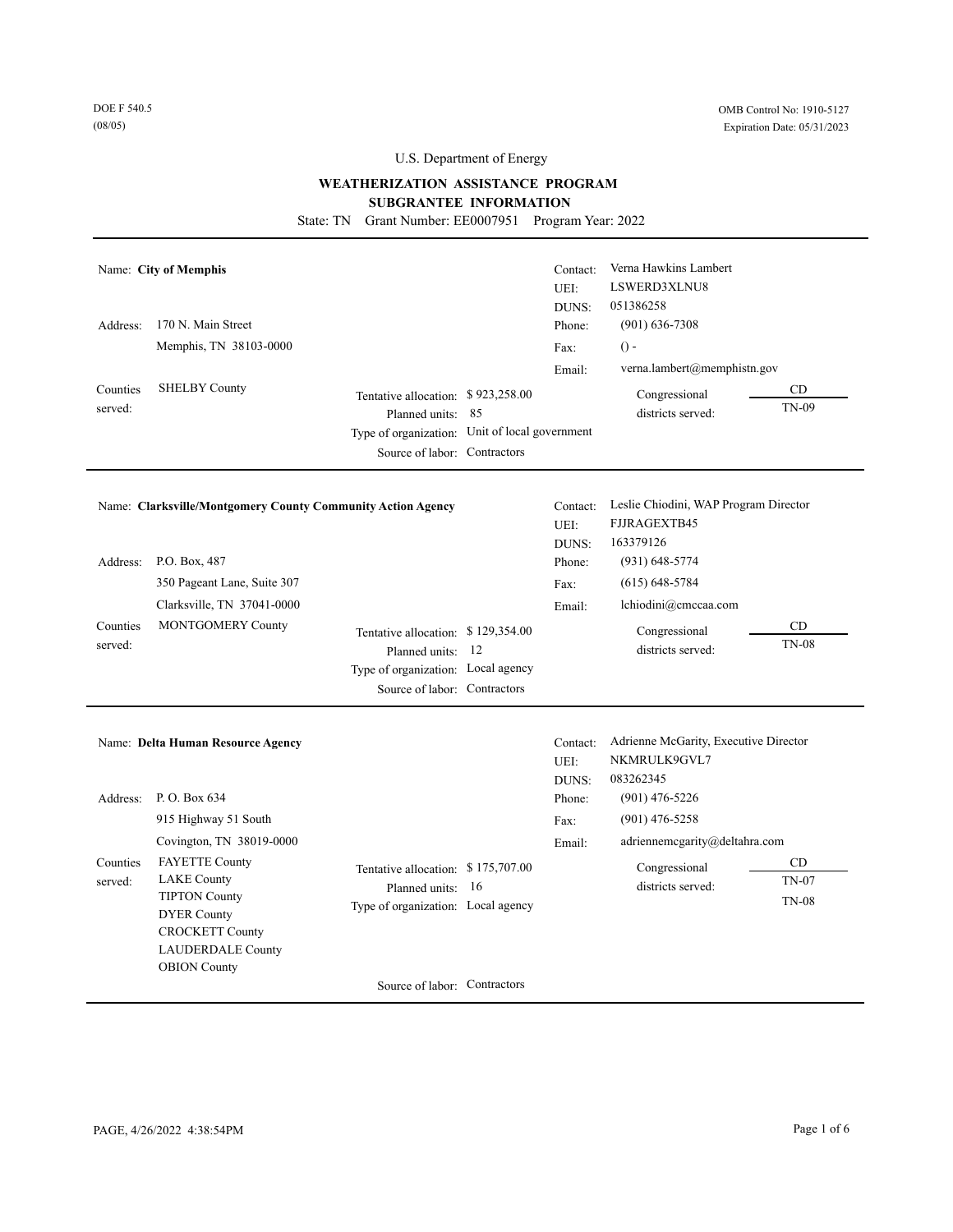# **WEATHERIZATION ASSISTANCE PROGRAM SUBGRANTEE INFORMATION**

State: TN Grant Number: EE0007951 Program Year: 2022

|                     | Name: East Tennessee Human Resource Agency                                                                                                                                                                                                                                                      |                                                                                                                                        | Contact:<br>UEI:<br>DUNS: | Steve Bandy, WAP Coordinator<br>FK8TL5KKDMS7<br>146757880                |                                 |
|---------------------|-------------------------------------------------------------------------------------------------------------------------------------------------------------------------------------------------------------------------------------------------------------------------------------------------|----------------------------------------------------------------------------------------------------------------------------------------|---------------------------|--------------------------------------------------------------------------|---------------------------------|
| Address:            | 9111 Cross Park Drive Suite D100                                                                                                                                                                                                                                                                |                                                                                                                                        | Phone:                    | $(865) 691 - 2551$                                                       |                                 |
|                     | Knoxville, TN 37923-0000                                                                                                                                                                                                                                                                        |                                                                                                                                        | Fax:                      | $(865) 531 - 7216$                                                       |                                 |
|                     |                                                                                                                                                                                                                                                                                                 |                                                                                                                                        | Email:                    | SBandy@ethra.org                                                         |                                 |
| Counties<br>served: | <b>COCKE County</b><br>JEFFERSON County<br><b>HAMBLEN County</b><br><b>MORGAN County</b><br><b>SCOTT County</b><br><b>ANDERSON County</b><br><b>UNION County</b><br><b>CLAIBORNE County</b><br><b>CAMPBELL County</b><br><b>SEVIER County</b><br><b>MONROE County</b><br><b>GRAINGER County</b> | Tentative allocation: \$465,320.00<br>Planned units: 43<br>Type of organization: Local agency                                          |                           | Congressional<br>districts served:                                       | CD<br>$TN-01$<br>TN-04<br>TN-02 |
|                     |                                                                                                                                                                                                                                                                                                 | Source of labor: Contractors                                                                                                           |                           |                                                                          |                                 |
|                     |                                                                                                                                                                                                                                                                                                 |                                                                                                                                        |                           |                                                                          |                                 |
|                     | Name: Highland Rim Economic Corporation                                                                                                                                                                                                                                                         |                                                                                                                                        | Contact:<br>UEI:<br>DUNS: | Jill Ortega<br>Z3BCB48WJRF3<br>095679288                                 |                                 |
| Address:            | P.O. Box 208, 213 College Street                                                                                                                                                                                                                                                                |                                                                                                                                        | Phone:                    | $(615)$ 289-4101                                                         |                                 |
|                     | Erin, TN 37061-0000                                                                                                                                                                                                                                                                             |                                                                                                                                        | Fax:                      | $(615)$ 289-5311                                                         |                                 |
|                     |                                                                                                                                                                                                                                                                                                 |                                                                                                                                        | Email:                    | jortega@hghlndrim.org                                                    |                                 |
| Counties<br>served: | <b>DICKSON</b> County<br><b>HUMPHREYS County</b><br><b>STEWART County</b><br><b>HOUSTON County</b>                                                                                                                                                                                              | Tentative allocation: \$62,106.00<br>Planned units: 6<br>Type of organization: Local agency<br>Source of labor: Agency and Contractors |                           | Congressional<br>districts served:                                       | <b>CD</b><br><b>TN-08</b>       |
|                     | Name: Knoxville-Knox County Community Action Committee                                                                                                                                                                                                                                          |                                                                                                                                        | Contact:<br>UEI:<br>DUNS: | Jeffrey Vincent, Director CAC Housing-Energ<br>M5MQTXXCFVJ8<br>139727627 |                                 |
|                     | Address: 2247 Western Ave                                                                                                                                                                                                                                                                       |                                                                                                                                        | Phone:                    | $(865)$ 244-3080                                                         |                                 |
|                     | Knoxville, TN 37950-1650                                                                                                                                                                                                                                                                        |                                                                                                                                        | Fax:                      | $(865)$ 544-1647                                                         |                                 |
|                     |                                                                                                                                                                                                                                                                                                 |                                                                                                                                        | Email:                    | jeffrey.vincent@cachousing.org                                           |                                 |
| Counties<br>served: | <b>BLOUNT County</b><br><b>LOUDON County</b><br><b>KNOX County</b><br><b>ROANE County</b>                                                                                                                                                                                                       | Tentative allocation: \$463,571.00<br>Planned units: 43<br>Type of organization: Local agency                                          |                           | Congressional<br>districts served:                                       | CD<br>$TN-03$<br>TN-02          |
|                     |                                                                                                                                                                                                                                                                                                 | Source of labor: Contractors                                                                                                           |                           |                                                                          |                                 |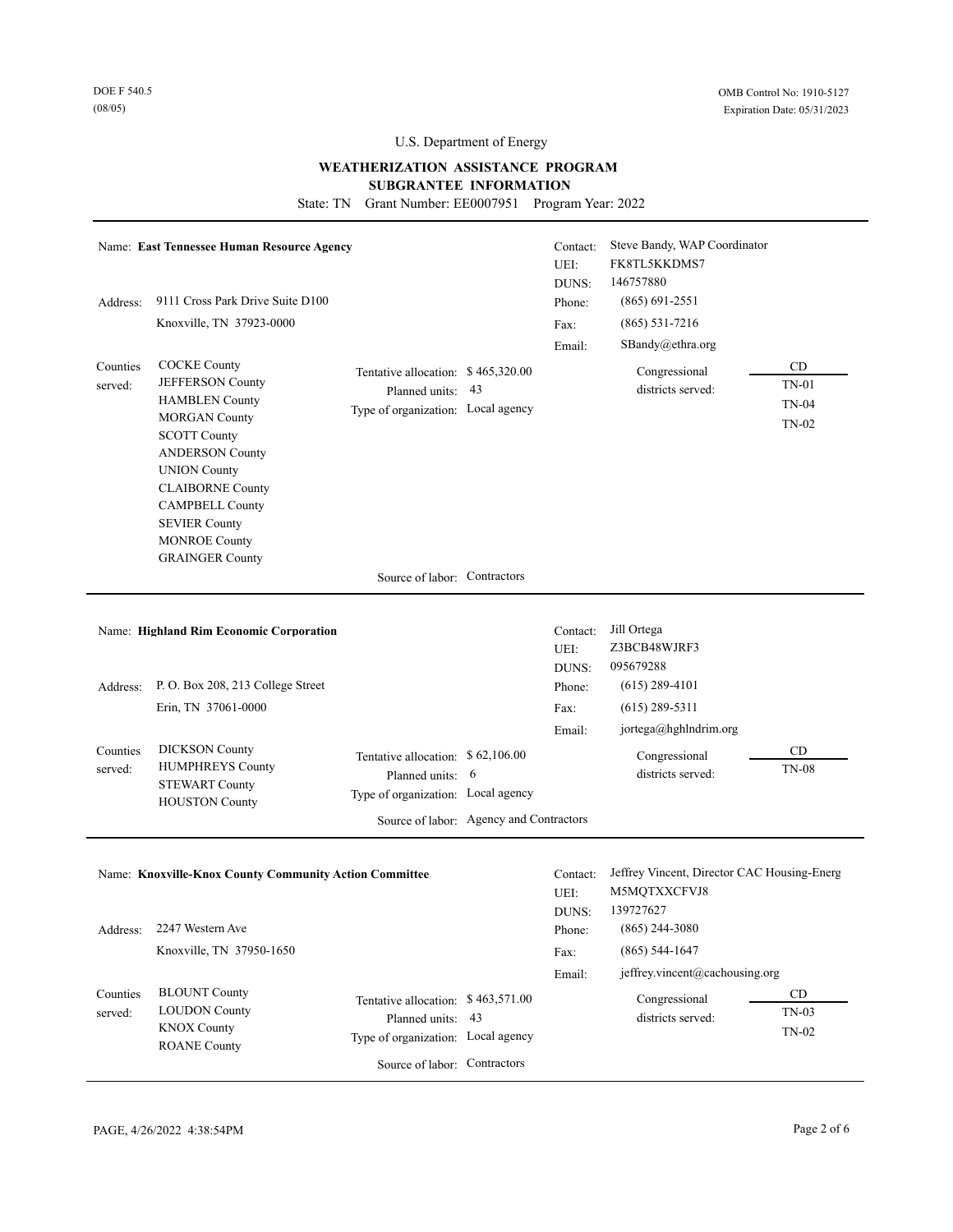# **WEATHERIZATION ASSISTANCE PROGRAM**

#### **SUBGRANTEE INFORMATION**

State: TN Grant Number: EE0007951 Program Year: 2022

|                     | Name: Metropolitan Development & Housing Agency                                                                                                                                      |                                                                                                                                        |     | Contact:<br>UEI:<br>DUNS: | Rhonda Sweat, WAP Coordinator<br>W5JTG5ERM5Z6<br>072086507    |                                               |
|---------------------|--------------------------------------------------------------------------------------------------------------------------------------------------------------------------------------|----------------------------------------------------------------------------------------------------------------------------------------|-----|---------------------------|---------------------------------------------------------------|-----------------------------------------------|
| Address:            | P.O. Box 846                                                                                                                                                                         |                                                                                                                                        |     | Phone:                    | $(615)$ 252-8500                                              |                                               |
|                     | Nashville, TN 37206-0000                                                                                                                                                             |                                                                                                                                        |     | Fax:                      | $(615)$ 252-8533                                              |                                               |
|                     |                                                                                                                                                                                      |                                                                                                                                        |     | Email:                    | rsweat@nashville-mdha.org                                     |                                               |
| Counties<br>served: | <b>DAVIDSON County</b>                                                                                                                                                               | Tentative allocation: \$495,766.00<br>Planned units:<br>Type of organization: Unit of local government<br>Source of labor: Contractors | -46 |                           | Congressional<br>districts served:                            | CD<br>$TN-05$                                 |
|                     |                                                                                                                                                                                      |                                                                                                                                        |     |                           |                                                               |                                               |
|                     | Name: Mid-Cumberland Community Action Agency                                                                                                                                         |                                                                                                                                        |     | Contact:<br>UEI:          | Debra Holmes, Executive Director<br>RBSLJBJGRMJ7<br>078228129 |                                               |
| Address:            | P.O. Box 310                                                                                                                                                                         |                                                                                                                                        |     | DUNS:<br>Phone:           | $(615) 742 - 1113$                                            |                                               |
|                     | 233 Legend Drive, Suite 103                                                                                                                                                          |                                                                                                                                        |     | Fax:                      | $(615) 742 - 3911$                                            |                                               |
|                     | Lebanon, TN 37088-0310                                                                                                                                                               |                                                                                                                                        |     | Email:                    | DHolmes@midcumberland.org                                     |                                               |
| Counties<br>served: | <b>WILLIAMSON County</b><br><b>ROBERTSON County</b><br><b>CHEATHAM County</b><br><b>TROUSDALE County</b><br><b>WILSON County</b><br><b>RUTHERFORD County</b><br><b>SUMNER County</b> | Tentative allocation: \$429,821.00<br>Planned units:<br>Type of organization: Local agency                                             | -40 |                           | Congressional<br>districts served:                            | CD<br><b>TN-07</b><br><b>TN-06</b><br>$TN-05$ |

Name: **South Central Human Resource Agency** Contact: Paul Rosson, Executive Director

Fayetteville, TN 37334-0000 1437 Winchester Highway Address: P.O. Box 638

UEI: PD84KYN7F2H3 DUNS: 107072548 (931) 438-0074 (931) 433-7182107 Phone: Fax: Email: p.rosson@schra.us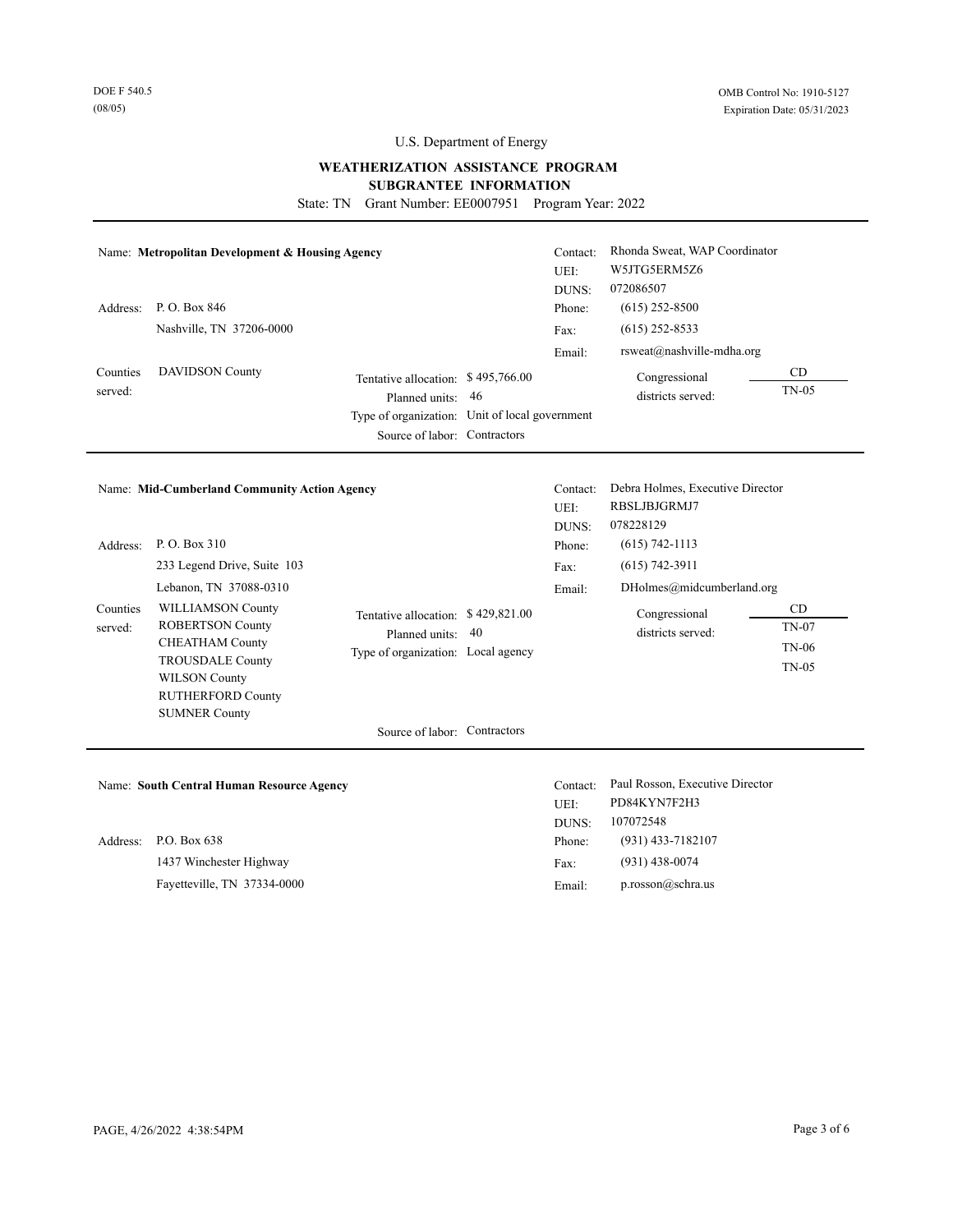# **WEATHERIZATION ASSISTANCE PROGRAM SUBGRANTEE INFORMATION**

State: TN Grant Number: EE0007951 Program Year: 2022

| Counties<br>served:             | <b>LINCOLN County</b><br><b>MOORE County</b><br><b>PERRY County</b><br><b>WAYNE County</b><br><b>LEWIS County</b><br><b>LAWRENCE County</b><br><b>HICKMAN County</b><br><b>COFFEE County</b><br><b>FRANKLIN County</b><br><b>MARSHALL County</b><br><b>MAURY County</b><br><b>BEDFORD County</b> | Tentative allocation: \$322,056.00<br>Planned units: 30<br>Type of organization: Local agency |                                                       | Congressional<br>districts served:                                                                                                                                       | CD<br>TN-07<br><b>TN-04</b><br><b>TN-06</b> |
|---------------------------------|--------------------------------------------------------------------------------------------------------------------------------------------------------------------------------------------------------------------------------------------------------------------------------------------------|-----------------------------------------------------------------------------------------------|-------------------------------------------------------|--------------------------------------------------------------------------------------------------------------------------------------------------------------------------|---------------------------------------------|
|                                 | <b>GILES County</b>                                                                                                                                                                                                                                                                              | Source of labor: Contractors                                                                  |                                                       |                                                                                                                                                                          |                                             |
| Address:<br>Counties<br>served: | Name: Southeast Tennessee Human Resource Agency<br>P.O.Box 909<br>312 Resource Road<br>Dunlap, TN 37327-0000<br>POLK County<br><b>GRUNDY County</b><br><b>MARION County</b><br><b>BLEDSOE County</b><br>SEQUATCHIE County                                                                        | Tentative allocation: \$487,700.00<br>Planned units: 45<br>Type of organization: Local agency | Contact:<br>UEI:<br>DUNS:<br>Phone:<br>Fax:<br>Email: | Nancy Sutherland, Executive Director<br>ZRXWHNPA7T45<br>148220317<br>$(423)$ 949-2191<br>$(423)$ 949-4023<br>nsutherland@sethra.us<br>Congressional<br>districts served: | CD<br>$TN-03$<br><b>TN-04</b><br>TN-02      |
|                                 | <b>MCMINN County</b><br><b>RHEA County</b><br><b>HAMILTON County</b><br><b>MEIGS County</b><br><b>BRADLEY County</b>                                                                                                                                                                             | Source of labor: Contractors                                                                  |                                                       |                                                                                                                                                                          |                                             |
|                                 |                                                                                                                                                                                                                                                                                                  |                                                                                               |                                                       |                                                                                                                                                                          |                                             |
|                                 | Name: Southwest Human Resource Agency                                                                                                                                                                                                                                                            |                                                                                               | Contact:<br>UEI:<br>DUNS:                             | Lisa Smith, WAP Coordinator<br>D337CUHNA2L7<br>084785419                                                                                                                 |                                             |
| Address:                        | 1527 White Avenue                                                                                                                                                                                                                                                                                |                                                                                               | Phone:                                                | $(731)$ 989-5111                                                                                                                                                         |                                             |
|                                 | Highway 45 North                                                                                                                                                                                                                                                                                 |                                                                                               | Fax:                                                  | $(731)$ 989-3095                                                                                                                                                         |                                             |
|                                 | Henderson, TN 38340-0000                                                                                                                                                                                                                                                                         |                                                                                               | Email:                                                | lsmith@swhra.org                                                                                                                                                         |                                             |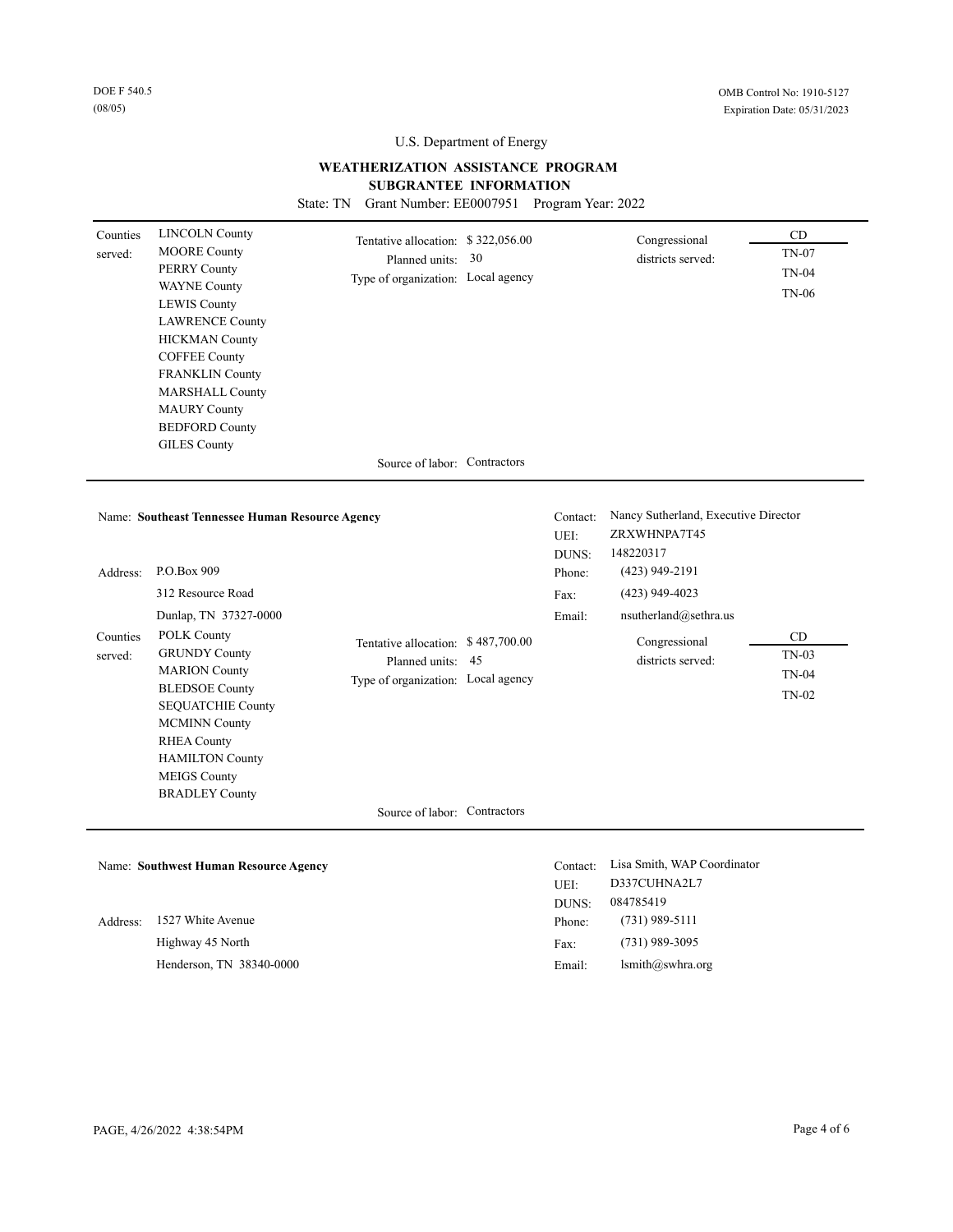# **WEATHERIZATION ASSISTANCE PROGRAM**

**SUBGRANTEE INFORMATION** 

State: TN Grant Number: EE0007951 Program Year: 2022

| Counties<br>served: | <b>HARDEMAN County</b><br><b>MCNAIRY County</b><br>HAYWOOD County<br><b>HENDERSON County</b><br><b>DECATUR County</b><br><b>BENTON County</b><br><b>WEAKLEY County</b><br><b>HARDIN County</b><br><b>CHESTER County</b><br><b>HENRY County</b><br><b>MADISON County</b><br><b>CARROLL County</b>                                      | Tentative allocation: \$368,681.00<br>Planned units: 34<br>Type of organization: Local agency |    |                           | Congressional<br>districts served:                                     | CD<br>TN-07                        |
|---------------------|---------------------------------------------------------------------------------------------------------------------------------------------------------------------------------------------------------------------------------------------------------------------------------------------------------------------------------------|-----------------------------------------------------------------------------------------------|----|---------------------------|------------------------------------------------------------------------|------------------------------------|
|                     | <b>GIBSON County</b>                                                                                                                                                                                                                                                                                                                  | Source of labor: Contractors                                                                  |    |                           |                                                                        |                                    |
|                     |                                                                                                                                                                                                                                                                                                                                       |                                                                                               |    |                           |                                                                        |                                    |
|                     | Name: Upper Cumberland Human Resource Agency                                                                                                                                                                                                                                                                                          |                                                                                               |    | Contact:<br>UEI:<br>DUNS: | Tommy Simcox, WAP Coordinator<br>NQETB84MNEG8<br>619230555             |                                    |
| Address:            | 580 South Jefferson, Suite B                                                                                                                                                                                                                                                                                                          |                                                                                               |    | Phone:                    | $(931) 528 - 1127$                                                     |                                    |
|                     | Cookeville, TN 38501-0000                                                                                                                                                                                                                                                                                                             |                                                                                               |    | Fax:                      | $\theta$ -                                                             |                                    |
|                     |                                                                                                                                                                                                                                                                                                                                       |                                                                                               |    | Email:                    | tsimcox@uchra.com                                                      |                                    |
| Counties<br>served: | <b>PUTNAM County</b><br><b>WHITE County</b><br><b>CANNON County</b><br><b>CLAY County</b><br><b>DEKALB County</b><br><b>OVERTON County</b><br><b>WARREN</b> County<br><b>JACKSON County</b><br><b>SMITH County</b><br>VAN BUREN County<br><b>CUMBERLAND County</b><br><b>MACON County</b><br><b>FENTRESS County</b><br>PICKETT County | Tentative allocation: \$306,614.00<br>Planned units:<br>Type of organization: Local agency    | 29 |                           | Congressional<br>districts served:                                     | CD<br><b>TN-04</b><br><b>TN-06</b> |
|                     |                                                                                                                                                                                                                                                                                                                                       | Source of labor: Contractors                                                                  |    |                           |                                                                        |                                    |
|                     | Name: Upper East Tennessee Human Development Agency                                                                                                                                                                                                                                                                                   |                                                                                               |    | Contact:<br>UEI:<br>DUNS: | Norma Tremblay, Community Services Direct<br>XUYBVLBM4UV8<br>123529232 |                                    |
| Address:            | 301 Louis Street                                                                                                                                                                                                                                                                                                                      |                                                                                               |    | Phone:                    | $(423)$ 230-3730                                                       |                                    |
|                     | P.O. Box 46                                                                                                                                                                                                                                                                                                                           |                                                                                               |    | Fax:                      | $(423) 578 - 6958$                                                     |                                    |
|                     | Kingsport, TN 37662-0000                                                                                                                                                                                                                                                                                                              |                                                                                               |    | Email:                    | NTremblay@uethda.org                                                   |                                    |

Email: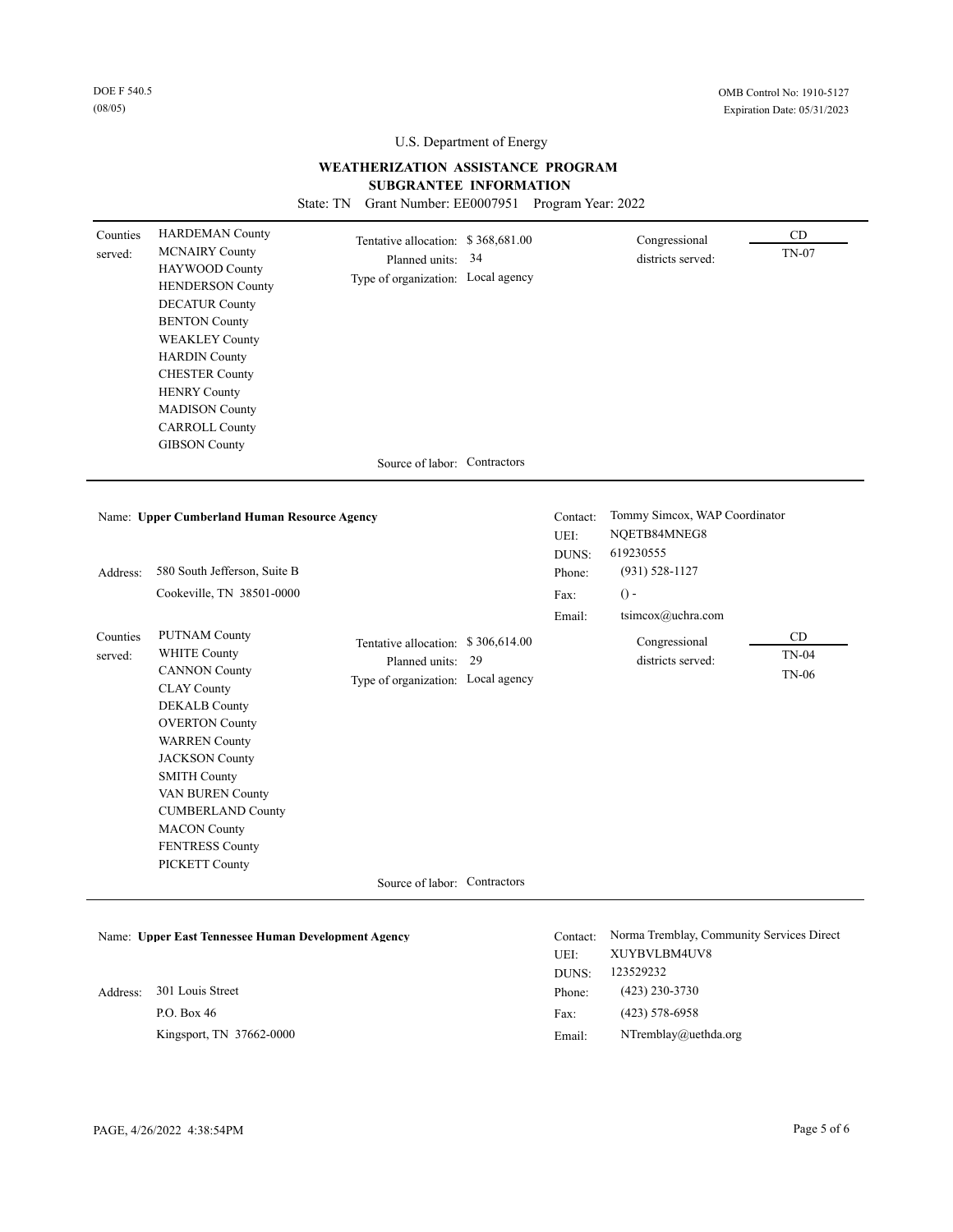# **WEATHERIZATION ASSISTANCE PROGRAM**

# **SUBGRANTEE INFORMATION**

State: TN Grant Number: EE0007951 Program Year: 2022

| Counties<br>served: | <b>GREENE County</b><br><b>UNICOI County</b><br><b>HAWKINS County</b><br><b>CARTER County</b><br><b>SULLIVAN County</b><br><b>JOHNSON County</b><br><b>WASHINGTON County</b><br><b>HANCOCK County</b> | Tentative allocation: \$437,258.00<br>Planned units:<br>Type of organization: Local agency | -40                                     | Congressional<br>districts served: | CD.<br>$TN-01$ |  |
|---------------------|-------------------------------------------------------------------------------------------------------------------------------------------------------------------------------------------------------|--------------------------------------------------------------------------------------------|-----------------------------------------|------------------------------------|----------------|--|
|                     |                                                                                                                                                                                                       |                                                                                            | Source of labor: Agency and Contractors |                                    |                |  |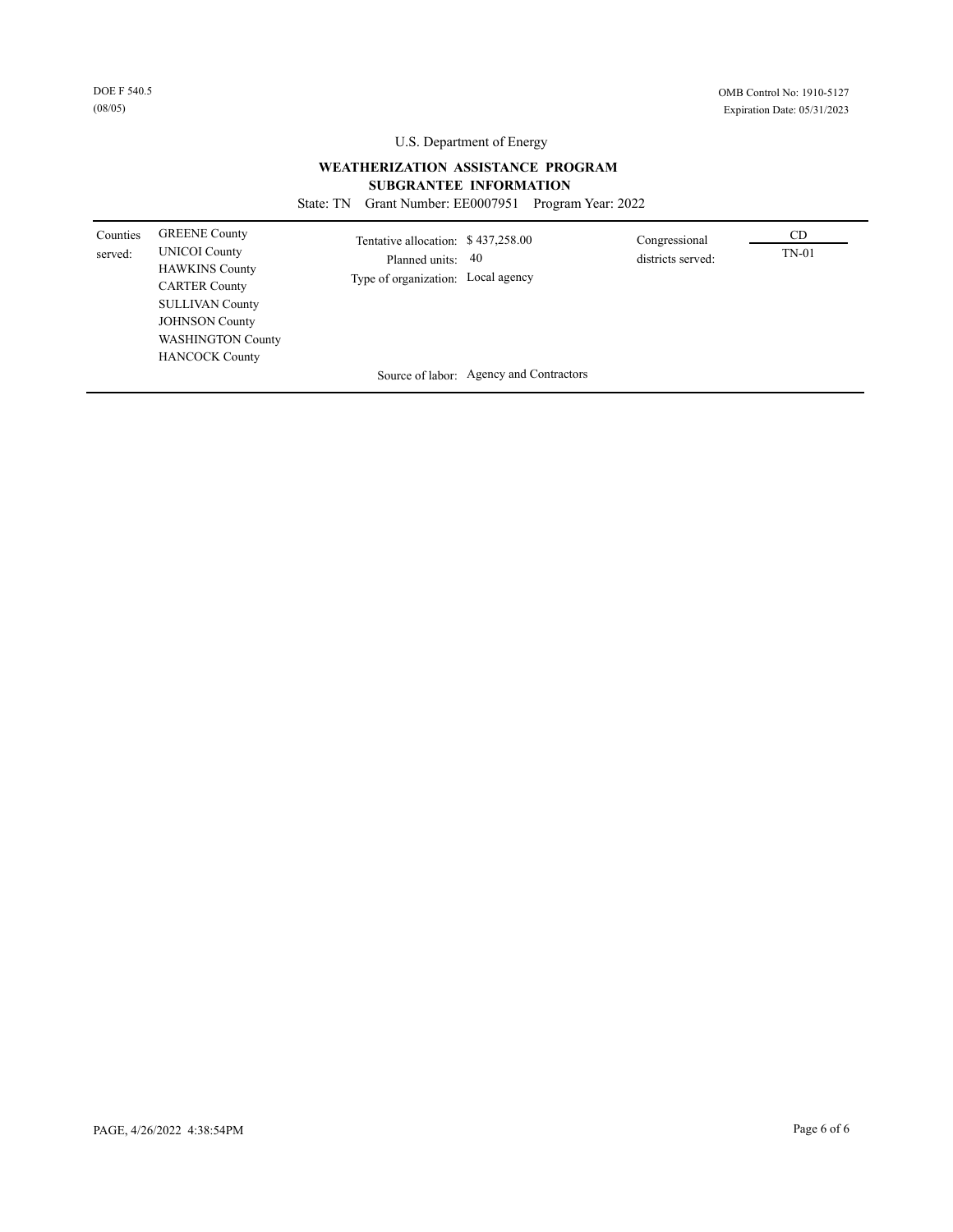# **(Grant Number: EE0007951, State: TN, Program Year: 2022)**

# **IV.1 Subgrantees**

| <b>Subgrantee (City)</b>                                            | <b>Planned Funds/Units</b> |
|---------------------------------------------------------------------|----------------------------|
| City of Memphis (Memphis)                                           | \$923,258.00<br>85         |
| Clarksville/Montgomery County Community Action Agency (Clarksville) | \$129,354.00<br>12         |
| Delta Human Resource Agency (Covington)                             | \$175,707.00<br>16         |
| East Tennessee Human Resource Agency (Knoxville)                    | \$465,320.00<br>43         |
| Highland Rim Economic Corporation (Erin)                            | \$62,106.00<br>6           |
| Knoxville-Knox County Community Action Committee (Knoxville)        | \$463,571.00<br>43         |
| Metropolitan Development & Housing Agency (Nashville)               | \$495,766.00<br>46         |
| Mid-Cumberland Community Action Agency (Lebanon)                    | \$429,821.00<br>40         |
| South Central Human Resource Agency (Fayetteville)                  | \$322,056.00<br>30         |
| Southeast Tennessee Human Resource Agency (Dunlap)                  | \$487,700.00<br>45         |
| Southwest Human Resource Agency (Henderson)                         | \$368,681.00<br>34         |
| Upper Cumberland Human Resource Agency (Cookeville)                 | \$306,614.00<br>29         |
| Upper East Tennessee Human Development Agency (Kingsport)           | \$437,258.00<br>40         |
| <b>Total:</b>                                                       | \$5,067,212.00<br>469      |

#### **IV.2 WAP Production Schedule**

|  | Planned units by quarter or category are no longer required, no information required for persons. |              |                |
|--|---------------------------------------------------------------------------------------------------|--------------|----------------|
|  | <b>Weatherization Plans</b>                                                                       | <b>Units</b> |                |
|  | Total Units (excluding reweatherized)                                                             | 469          |                |
|  | 469                                                                                               |              |                |
|  | Reweatherized Units                                                                               | 10           |                |
|  |                                                                                                   | $\theta$     |                |
|  | Average Unit Costs, Units subject to DOE Project Rules                                            |              |                |
|  | VEHICLE & EQUIPMENT AVERAGE COST PER DWELLING UNIT (DOE RULES)                                    |              |                |
|  | A Total Vehicles & Equipment (\$5,000 or more) Budget                                             |              | \$0.00         |
|  | <b>B</b> Total Units Weatherized                                                                  |              | 469            |
|  | C Total Units Reweatherized                                                                       |              | $\Omega$       |
|  | D Total Dwelling Units to be Weatherized and Reweatherized $(B+C)$                                |              | 469            |
|  | E Average Vehicles $&$ Equipment Acquisition Cost per Unit (A divided by D) \$0.00                |              |                |
|  | AVERAGE COST PER DWELLING UNIT (DOE RULES)                                                        |              |                |
|  | F Total Funds for Program Operations                                                              |              | \$3,512,482.00 |
|  |                                                                                                   |              |                |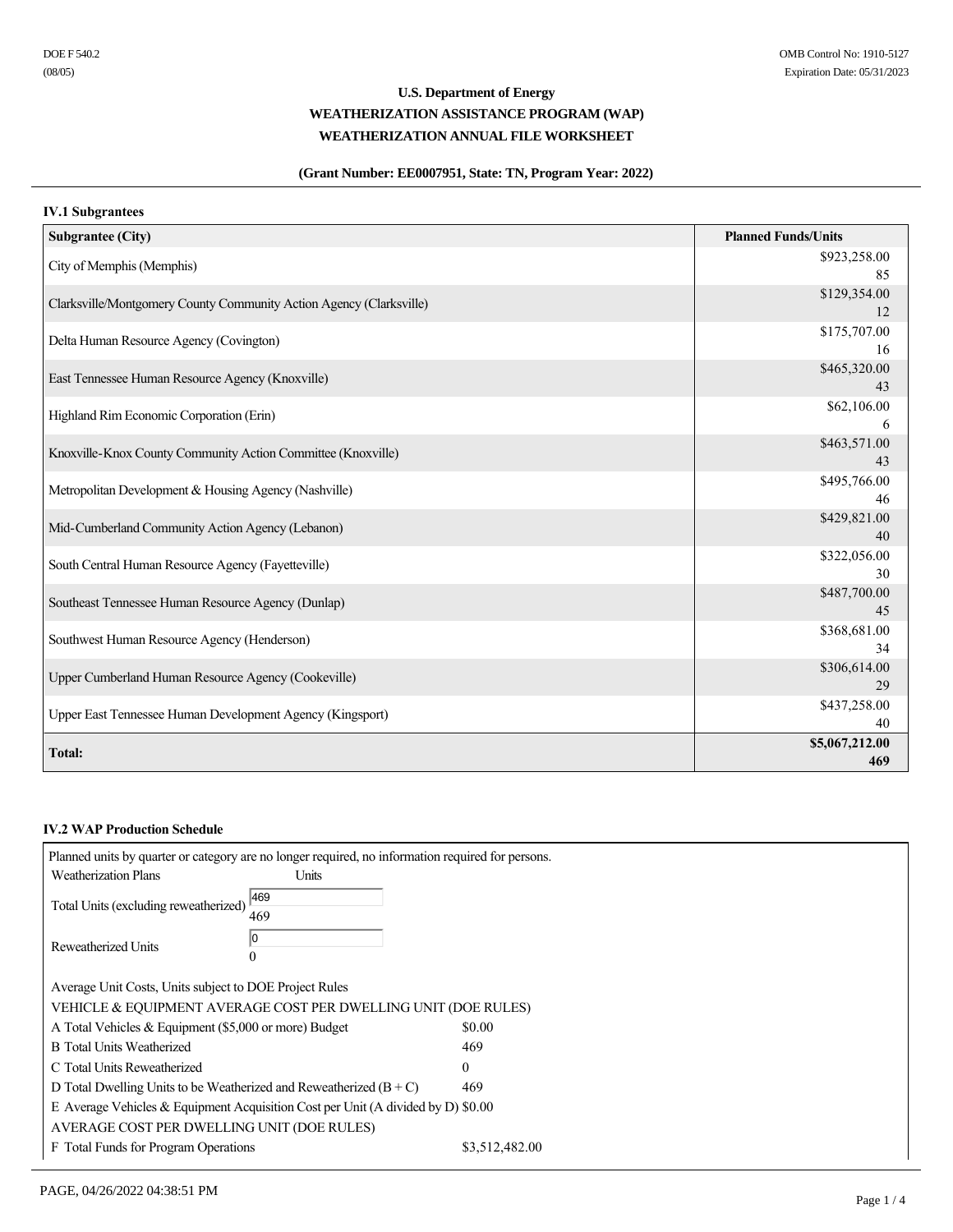# **(Grant Number: EE0007951, State: TN, Program Year: 2022)**

| G Total Dwelling Units to be Weatherized and Reweatherized (from line D)  | 469        |  |
|---------------------------------------------------------------------------|------------|--|
| H Average Program Operations Costs per Unit (F divided by G)              | \$7,489.30 |  |
| I Average Vehicles $\&$ Equipment Acquisition Cost per Unit (from line E) | \$0.00     |  |
| J Total Average Cost per Dwelling (H plus I)                              | \$7,489.30 |  |
|                                                                           |            |  |

### **IV.3 Energy Savings**

| Method used to calculate savings: $\Box$ WAP algorithm $\Box$ Other (describe below) |       |                            |                       |
|--------------------------------------------------------------------------------------|-------|----------------------------|-----------------------|
|                                                                                      | Units | Savings Calculator (MBtus) | <b>Energy Savings</b> |
| This Year Estimate                                                                   | 469   | 29.3                       | 13742                 |
| Prior Year Estimate                                                                  | 1445  | 29.3                       | 42338                 |
| Prior Year Actual                                                                    | 80    | 29.3                       | 2344                  |
| Method used to calculate savings description:                                        |       |                            |                       |
|                                                                                      |       |                            |                       |

# **IV.4 DOE-Funded Leveraging Activities**

Conversations are in progress regarding leveraging utility funds in PY2022.

# **IV.5 Policy Advisory Council Members**

 $\Box$  Check if an existing state council or commision serves in this category and add name below

|                     |                               | Type of organization: Non-profit (not a financial institution)                         |
|---------------------|-------------------------------|----------------------------------------------------------------------------------------|
| <b>Beth Hawkins</b> | Contact Name:                 |                                                                                        |
|                     | Phone:                        | 8659633255                                                                             |
|                     | Email:                        | bhawkins@threecubed.org                                                                |
|                     | Type of organization: Utility |                                                                                        |
| <b>Bruce Dorris</b> | <b>Contact Name:</b>          |                                                                                        |
|                     | Phone:                        | $(731)422 - 7294$                                                                      |
|                     | Email:                        | bdorris@jaxenergy.com                                                                  |
|                     | Type of organization: Other   |                                                                                        |
|                     | Contact Name:                 |                                                                                        |
| Darrell Bloodworth  | Phone:                        | $(423)505 - 4585$                                                                      |
|                     | Email:                        | darblood@comcast.net                                                                   |
|                     |                               | Type of organization: For-profit or Corporate (not a financial institution or utility) |
|                     | Contact Name:                 |                                                                                        |
| Erik Daugherty      | Phone:                        | $(615)876 - 5479$                                                                      |
|                     | Email:                        | erik@E3Innovate.com                                                                    |
|                     |                               | Type of organization: Unit of Federal Government                                       |
|                     | Contact Name:                 |                                                                                        |
| <b>Frank Rapley</b> | Phone:                        | $(615)$ 232-6673                                                                       |
|                     | Email:                        | fmrapley $(a)$ tva.gov                                                                 |
|                     |                               | Type of organization: Unit of State Government                                         |
|                     | <b>Contact Name:</b>          |                                                                                        |
| Kathy Zamata        | Phone:                        | $(615)741 - 2056$                                                                      |
|                     | Email:                        | kathy.zamata@tn.gov                                                                    |
|                     |                               | Type of organization: Non-profit (not a financial institution)                         |
|                     | <b>Contact Name:</b>          |                                                                                        |
| Lucile Houseworth   | Phone:                        | 6159421250                                                                             |
|                     | Email:                        | lhouseworth@habitatnashville.org                                                       |
|                     |                               | Type of organization: Non-profit (not a financial institution)                         |
|                     | <b>Contact Name:</b>          |                                                                                        |
| Marla Jackson       |                               |                                                                                        |
|                     | Phone:<br>Email:              | $(615)256 - 4733$                                                                      |
|                     |                               | marla@tnmha.org                                                                        |
|                     |                               | Type of organization: Unit of State Government                                         |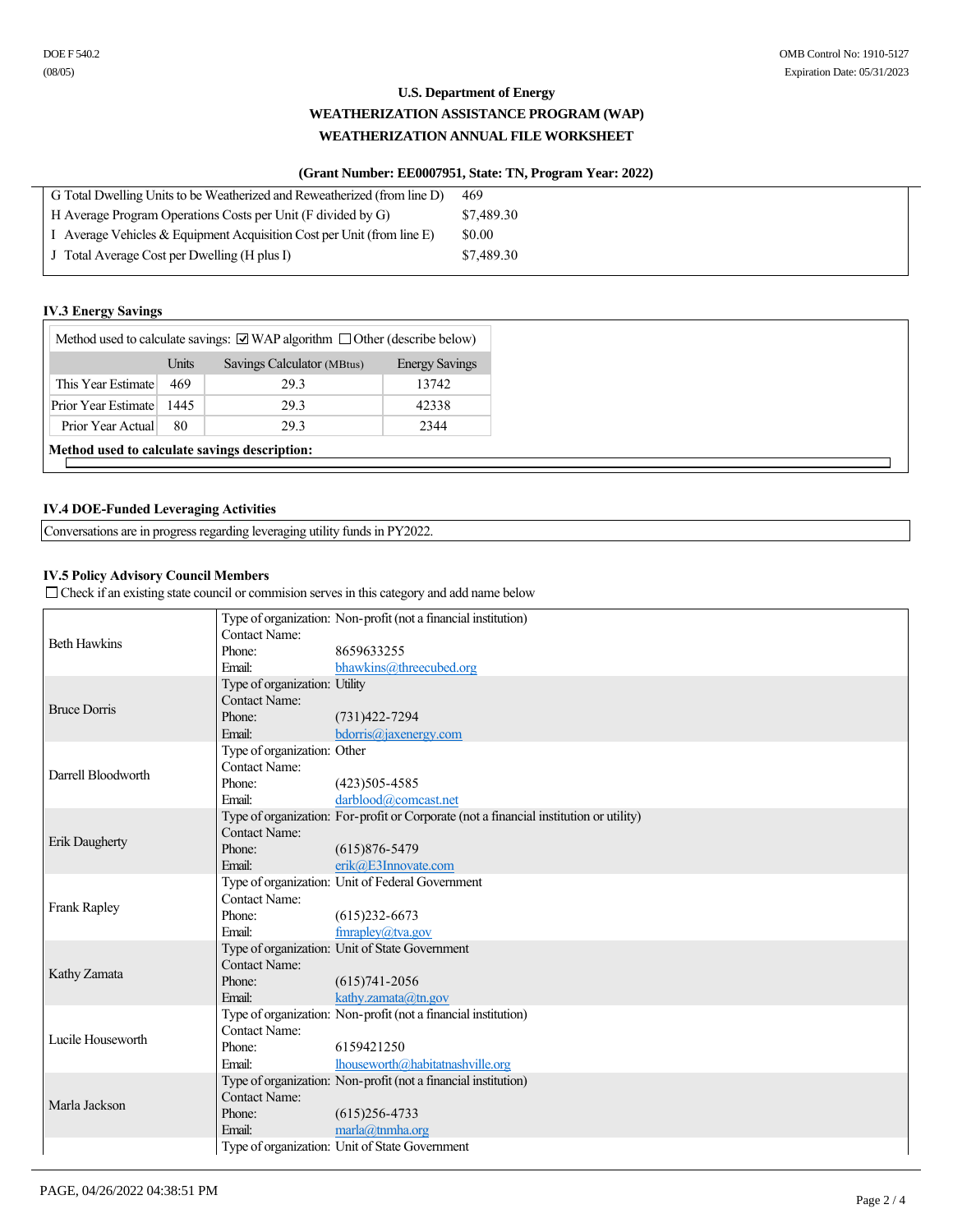#### **(Grant Number: EE0007951, State: TN, Program Year: 2022)**

| <b>Molly Cripps</b> | Contact Name:                 |                                                                                        |
|---------------------|-------------------------------|----------------------------------------------------------------------------------------|
|                     | Phone:                        | 8888918332                                                                             |
|                     | Email:                        | molly.cripps $@$ tn.gov                                                                |
|                     |                               | Type of organization: For-profit or Corporate (not a financial institution or utility) |
| Robert Goodall      | <b>Contact Name:</b>          |                                                                                        |
|                     | Phone:                        | $(615)451 - 5029$                                                                      |
|                     | Email:                        | President(a) good all homes.com                                                        |
|                     | Type of organization: Utility |                                                                                        |
| Tony Viglietti      | Contact Name:                 |                                                                                        |
|                     | Phone:                        | $(615)226 - 6893$                                                                      |
|                     | Email:                        | tviglietti@comcast.net                                                                 |

# **IV.6 State Plan Hearings (Note: attach notes and transcripts to the SF-424)**

Date Held Newspapers that publicized the hearings and the dates the notice ran

04/22/2022 Public notice of the PY2022 WAP Application was provided by posting the draft application on the THDA website and sending an email to all WAP agencies with the draft application attached. Email was sent 4/26/2022, and a notice was posted on 4/26/2022. A media advisory was sent out electronically advising of the posting, public comment period and how the public may submit comments, and the date/time of the public hearing. The Public Hearing will be held on May 9, 2022. The transcript will be uploaded through PAGE at the end of the day.

### **IV.7 Miscellaneous**

Recipient Business Officer: Ralph M. Perrey, RPerrey@thda.org, 615-815-2200 Recipient Principal Investigator: Cynthia Peraza CPeraza $@thda.org$ , 615-815-2112 Address for both: THDA 502 Deaderick Street, Third Floor Nashville, TN 37243

THDA estimated the average cost per unit at the maximum allowed to ensure all the needed ECMs could be installed in each home and to ensure we set an attainable unit goal.

Link to 2019 Single Audit is in attachment ?

# **Continuing Improvement Plan based on the ACSI:**

THDA is working to increase its effectiveness of communication throughout the Tennessee WAP network. We currently host regular calls with individual agencies at important points of the year – new budget year, contract amendments, policy amendments, etc. This type of call will increase in frequency to all agencies in order for THDA to stay current on production at the subgrantee level. More attention to regular communication with the network produced a quarterly technical and training assistance call. It originally served only to technical partners but has quickly expanded to include programmatic staff as well. We hope to improve upon the distribution of information and implement a visual component into these calls as well.

Surveys distributed to the network soliciting feedback on both technical and programmatic matter has continued as stated in previous program years.

Talks with WAPez developers will hopefully lead to a WAP community dashboard where ideas, questions and information can be shared in real time. This space will also be a primary source of notifying the network to important updates throughout the year.

THDA is hosting a combination of live and recorded webinars prior to and after July 1, 2020. An in-person annual meeting was postponed due to travel and group restrictions related to the recent pandemic. THDA still plans to host at least one annual meeting after the start of Program Year 2020.

This year marks the second consecutive year THDA has utilized public hearing comments to be delivered electronically.

Program Year 2019 onsite monitoring served as a forum to gain specific subgrantee feedback on various aspects of the program, both State and Federal. Feedback obtained goes into planning and policy for PY20.

A running list of program observations was maintained throughout the year based on monitoring, agency questions, policy changes, and anything else of note. The list serves as a large component to what THDA will be training on prior to and during the early part of program year 2020.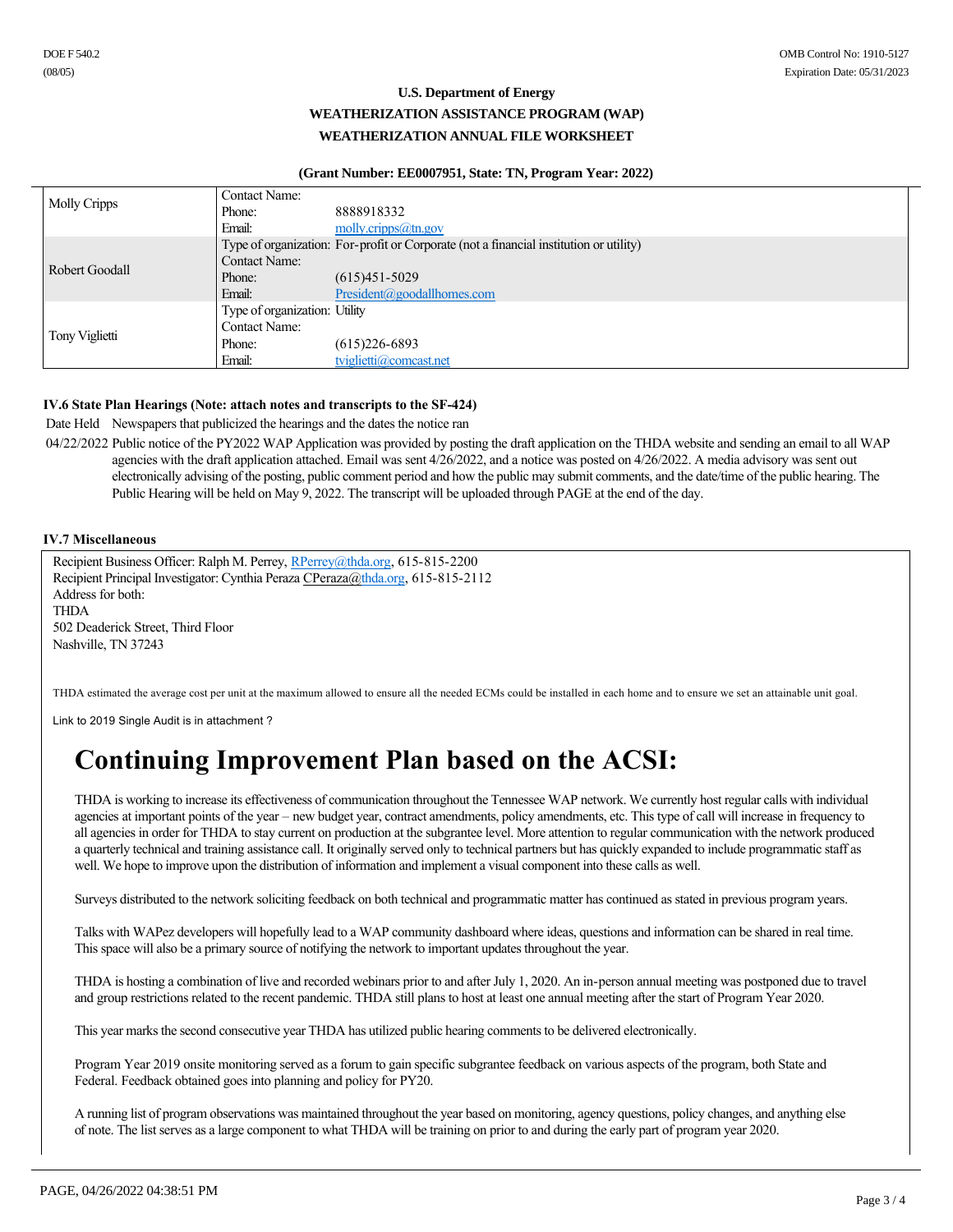#### **(Grant Number: EE0007951, State: TN, Program Year: 2022)**

THDA is continuing to work with our contracted technical provider (Community Housing Partners) allowing subgrantees to request comprehensive and specific trainings with CHP. The subgrantees are provided the T&TA plan which gives an ample list of suggested or required trainings to choose from. We allow the freedom for subgrantees to schedule directly with CHP to accommodate schedules and production needs. This will facilitate more efficient training and perhaps increase the amount of trainings we conduct throughout the year.

Individual subgrantees are also notified to allowable training costs.

Given the circumstance of the current pandemic, the national WAP network has augmented the list of trainings by offering a generous list of online or remote trainings. THDA has created a document for subgrantees which helps to track the additional trainings, submit technical questions leading to additional training, as well as serve to provide areas of struggle in our energy audit field procedures.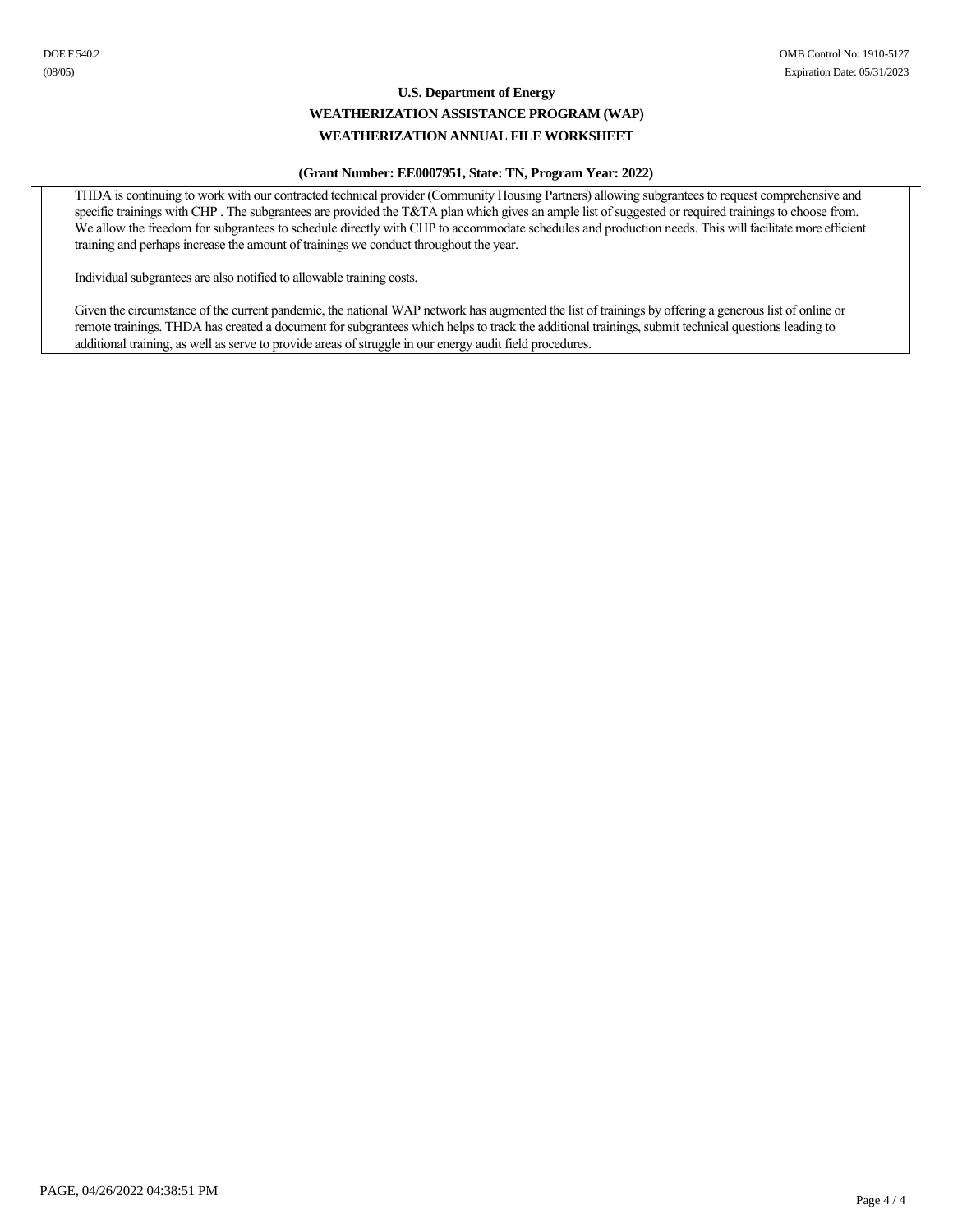# **(Grant Number: EE0007951, State: TN, Program Year: 2022)**

This worksheet should be completed as specified in Section III of the Weatherization Assistance Program Application Package.

#### **V.1 Eligibility**

#### **V.1.1 Approach to Determining Client Eligibility**

Provide a description of the definition of income used to determine eligibility

### **Low Income will be defined for the Weatherization Program in TN as follows:**

THDA will use the most current version of the Department of Energy's Federal Poverty Guidelines and Definition of Income.

Is at or below 200 percent of the poverty level determined in accordance with criteria established by the Director of the Office of Management and Budget, except that the Secretary may establish a higher level if the Secretary, after consulting with the Secretary of Agriculture and the Secretary of Health and Human Services, determines that such a higher level is necessary to carry out the purposes of this part and is consistent with the eligibility criteria established for the weatherization program under Section 222(a)(12) of the Economic Opportunity Act of 1964;

Agencies will take applications for the WAP program using the following rules:

All countable sources of income must be verified for all household members (and illegal aliens who may reside in the home). Acceptable forms of verification include check stubs, employment statements, award letters, tax statements and other documents that verify the gross amount of the income from that particular source. Proof of income eligibility and associated documentation must be included in the client file.

Definition of Income Used to Determine Eligibility Income refers to total annual cash receipts before taxes from all sources, with the exceptions noted below. Income data for part of a year may be annualized in order to determine eligibility.

#### **Countable Income**

- $Monev$
- n Wages and Salaries before **any** deductions (exception: earnings for a child under age 18 are not counted)
- n Regular payments from Social Security, Railroad Retirement, Unemployment Compensation, Strike Benefits from union funds, Workers Compensation, Veteran's payments, training stipends, alimony, and military family allotments
- n Private pensions, government employee pensions (including military retirement pay), and regular insurance or annuity payments
- Dividends and/or interest
- $\blacksquare$  Net rental income and net royalties
- Periodic receipts from estates or trusts
- $\blacksquare$  Net gambling or lottery winnings

The following cash receipts are **not** considered sources of income for the purposes of determining applicant eligibility:

- Capital gains
- Any assets drawn down as withdrawals from a bank
- Money received from the sale of a property, house, or car
- n Onetime payments from a welfare agency to a family or person who is in temporary financial difficulty
- **n** Tax refunds
- n Gifts, loans or lumpsum inheritances
- College scholarships
- Onetime insurance payments, or compensation for injury
- n Noncash benefits, such as the employerpaid or unionpaid portion of health insurance
- n Employee fringe benefits, food or housing received in lieu of wages
- n The value of food and fuel produced and consumed on farms
- n The imputed value of rent from owneroccupied nonfarm or farm housing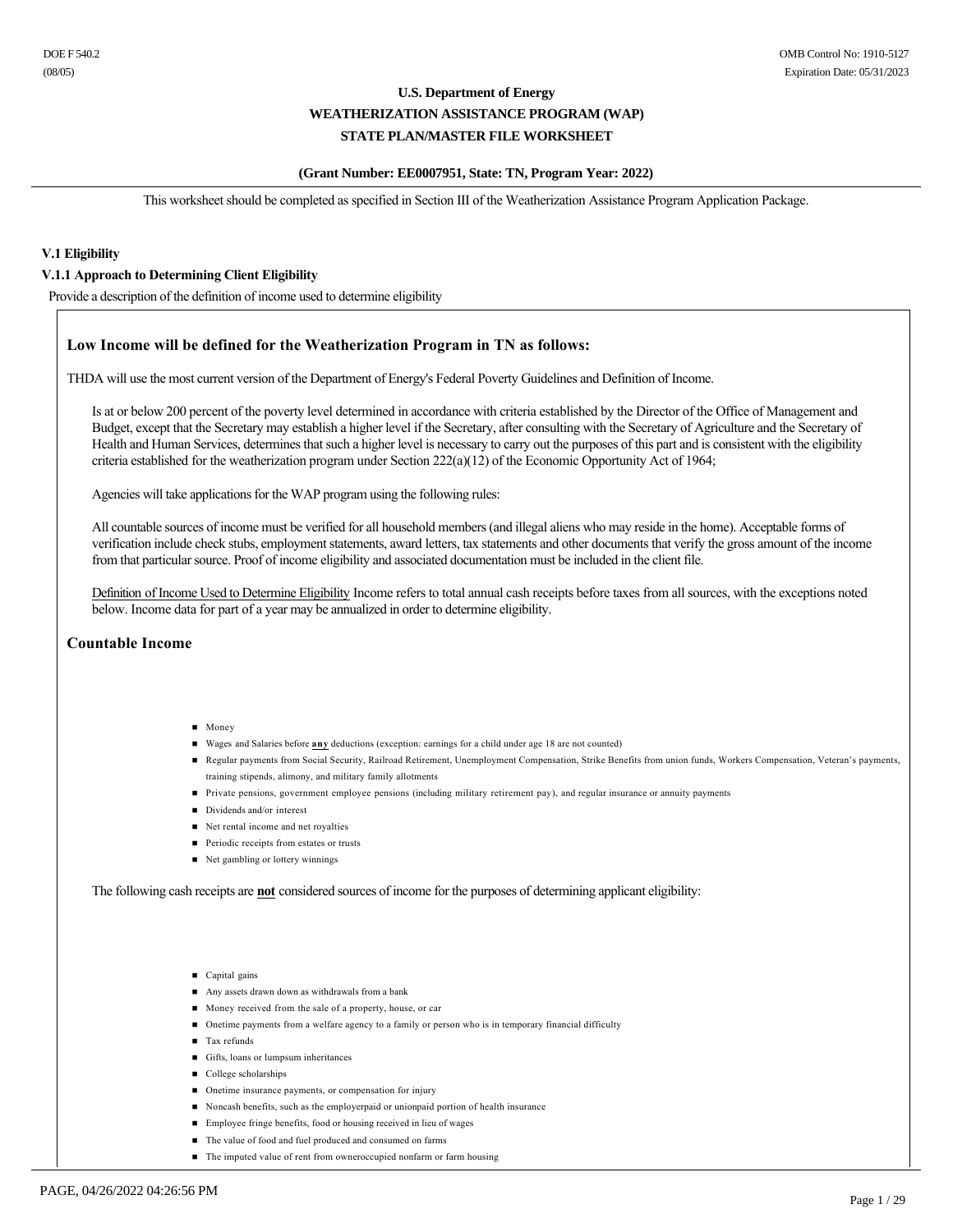# **U.S. Department of Energy WEATHERIZATION ASSISTANCE PROGRAM (WAP)**

# **STATE PLAN/MASTER FILE WORKSHEET**

# **(Grant Number: EE0007951, State: TN, Program Year: 2022)**

- Depreciation for farm or business assets
- Federal noncash benefit programs such as Medicare, Medicaid, Supplemental Nutrition Aid Program (SNAP, previously known as Food Stamps), school lunches, and housing assistance;
- Earned income for a child under the age of 18
- Combat zone pay to the military
- Payments for care of Foster Children
- Reverse Mortgages
- n Child Support payments (whether received or paid by the household, further defined in section titled: CHILD SUPPORT

### **Child Support**

Child Support payments, whether received (payee) by a member of the household or paid (payor) by a member of the household, are not considered sources of income for the purposes of determining applicant eligibility.

- Payee: Where an applicant receives child support from any state program or individual during an applicable tax year, such assistance is not considered income for the purposes of determining eligibility.
- n Payor: Where an applicant pays child support through a state program and/or to an individual, such assistance is not considered income for the purposes of determining eligibility (i.e., where an applicant pays Child Support, he or she may not deduct said assistance for the purposes of determining eligibility).

#### **Citizenship**

The applicant must be a U.S. citizen or legal alien. Citizenship will only be verified for the applicant if considered questionable. If the applicant is a legal alien, alien status must be verified as a condition of eligibility. Any illegal aliens residing in the home will not be considered when determining the income limits based on household size. However, any income of an illegal alien who is a household member will be counted as available to the home when determining eligibility.

"Tennessee Eligibility for Verification Entitlements Act" –

https://law.justia.com/codes/tennessee/2018/title-4/chapter-58/section-4-58-103/

#### **Residency**

All applicants must be residents of Tennessee, and all units to be weatherized must be located in Tennessee.

#### Describe what household eligibility basis will be used in the Program

The total countable income of the household must be equal to or less than 200% of the federal poverty level for the household size. If the income exceeds 200% of poverty, the household not is not eligible to receive services.

Any household that has one or more members who receive or has received LowIncome Home Energy Assistance Program (LIHEAP), Temporary Assistance for Needy Families (TANF – known as *Families First* in Tennessee) or Supplemental Security Income for the Aged, Blind or Disabled (SSI) in the twelve (12) months preceding the application for WAP is considered to meet income limits. Verification of receipt of benefits is required. The household may be the renter or owner of the unit to be weatherized. The unit to be weatherized must meet program guidelines.

Describe the process for ensuring qualified aliens are eligible for weatherization benefits

The applicant must be a U.S. citizen or legal alien. Documentation of citizenship is required for every applicant, without regard to race, religion, gender, ethnicity or national origin, per the Tennessee Eligibility Verification for Entitlements Act https://law.justia.com/codes/tennessee/2018/title-4/chapter-58/section-4-58-103/. This applies to any application or recertification application filed October 1, 2012 or later.

If the applicant is a U.S. citizen, acceptable forms of verification are:

• A valid driver license or photo identification license issued by the Tennessee Department of Safety, or;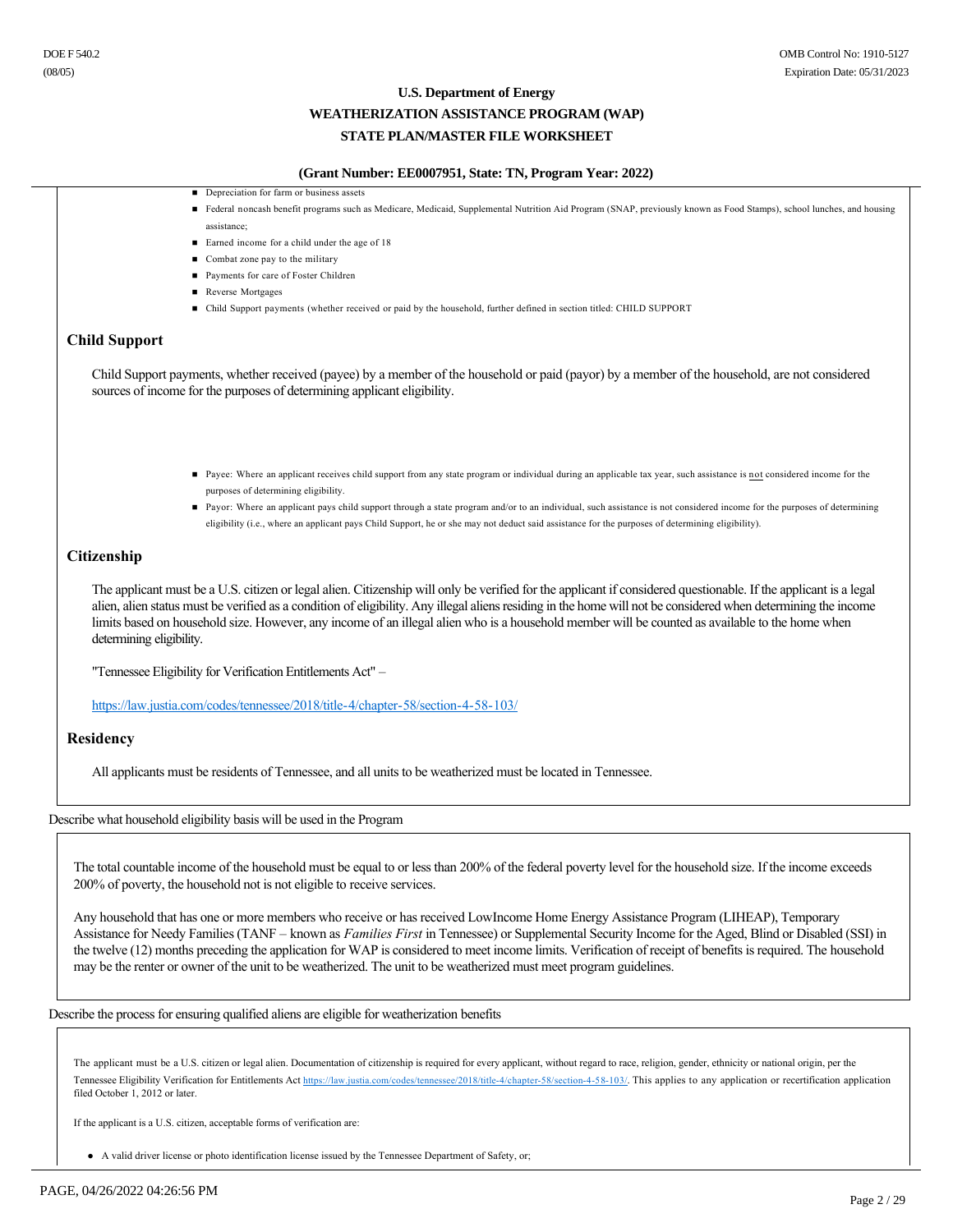# **U.S. Department of Energy WEATHERIZATION ASSISTANCE PROGRAM (WAP)**

# **STATE PLAN/MASTER FILE WORKSHEET**

#### **(Grant Number: EE0007951, State: TN, Program Year: 2022)**

- l A valid driver license of photo identification license issued by another state where the issuance requirements are at least as strict as those in Tennessee, or;
- l An official birth certificate issued by a U.S. State, jurisdiction or territory, including Puerto Rico, U.S. Virgin Islands, Norther Mariana Islands, American Samoa, Swains Island, Guam, (Exception: Puerto Rican birth certificates issues before 7/1/10 shall not be recognized), or;
- l U.S. government issued certified birth certificate, or
- A valid, unexpired U.S. passport, or;
- A U.S. certificate of birth abroad (DS1350 or FS545), or;
- A report of birth abroad of a citizen of the U.S. (FS240), or:
- $\bullet$  A certificate of citizenship (N560 or N561), or:
- A certificate of naturalization (N550, N570 or N578), or;
- A U.S. citizen identification card (I197 or I179), or;
- Any successor document of subdivisions  $((c) (4) (9)$ , or;
- l A social security number that has been verified with the Social Security Administration in accordance with federal law.

If the applicant claims legal alien status, the following documentation is required:

- l Two (2) forms of documentation of identity and immigration status, as determined by the United States Department of Homeland Security to be acceptable for verification through the SAVE program.
- l If the applicant is unable to provide two (2) forms of acceptable documentation, then the applicant must present at least one (1) document that can then be verified through the SAVE program.

Citizenship status must be declared on the application form for all additional household members, but it does not have to be verified. Any household member who is not a U.S. Citizen or legal alien by their own statement will not be included when determining the number of eligible household members in the homes. However, any income they have from countable sources will be considered as available in its entirety to the household when determining household income.

#### **V.1.2 Approach to Determining Building Eligibility**

Procedures to determine that units weatherized have eligibility documentation

### **Procedures to Determine That Units Weatherized Have Eligibility Documentation**

Every applicant must complete and sign an application for the Weatherization Assistance program, with a copy of the application retained in the subgrantee's client file. The application must include income and demographic information for all members that reside in the housing unit. Income verification may be provided by the applicant in the form of paycheck stubs, income tax records, bank statements, award letters, dividend or other income distribution receipts, and other methods of documentation. Verification of income that may be obtained for the household from the Family Assistance eligibility system (known as ACCENT) is considered acceptable proof of income. The most recent income verification that is obtained from the ACCENT system that was entered within the last 12 months is considered valid unless the applicant or other documentation is in conflict with the information obtained. Only as a last resort and after all other possible sources of documentation have been exhausted, can the household selfcertify their income. Prior to allowing a household to selfcertify, the case file must contain evidence of the various attempts made to obtain eligibility documentation. Selfcertification must be provided through a signed, notarized statement by the potential applicant that verifies he/she has no other proof of income.

Situations where households report zero income must be carefully explored to determine how the household is surviving on no income. The self certification of income form will be signed and notarized by the applicant if zero income is reported for the applicant or any household member 18 years old or older.

Documentation may be retained in hard copy or through electronic storage methods. The subgrantee is required to maintain a client file for every applicant. The client file will be retained for 5 years from the date the grant is closed – this includes units where weatherization services been provided, or closed due to subsequent ineligibility or other reason. The subgrantee must maintain an ongoing file of all units that have received weatherization services, including the date the services were provided, in the event of a future reapplication for services.

Multifamily buildings that have been deemed to meet the eligibility guidelines based on a HUD approved property certification or by standard means verifying eligibility will require the building owner or representative to complete a Multifamily Weatherization Assistance Application. The building owner/representative will also be required to furnish all required resident documentation related to individual unit household demographics and income as part of the application process. Income documentation does not need to be retained by the subgrantee if the property meets WAP eligibility as shown through the HUD property certification process.

#### **Calculation of Income**

Income eligibility is based on the countable household income for the twelve month period preceding the application, or recertification. Countable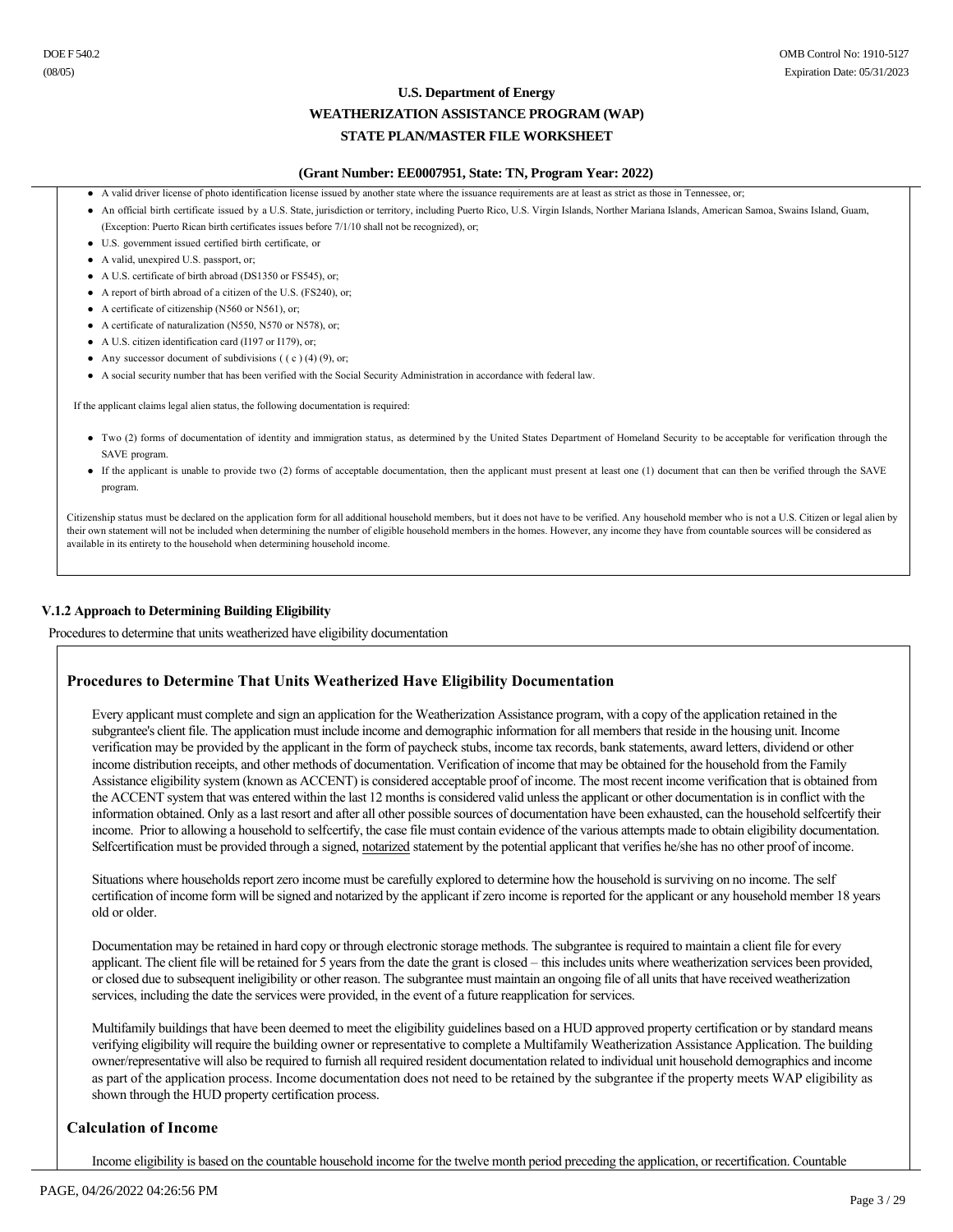#### **(Grant Number: EE0007951, State: TN, Program Year: 2022)**

income that may have terminated during this timeframe is still countable.

Income documentation must be obtained for a three (3) month period of time preceding or during the time of application processing. Income that was only received during a portion of the twelve month period may be prorated to reflect actual gross amount received during the timeframe. The income verification will then be converted to an annual income amount. If an individual is ineligible based on three (3) months of income verification that is converted to an annualized amount, the household has the option to provide income documentation for the entire year.

**Unemployment income** will be prorated to determine the annualized income, based on the expected number of eligible weeks in the twelve month period. The annual income will be based on the weekly benefit amount multiplied by number of weeks in which a benefit was expected.

Multiply the total of the three months' worth of income by four (4) to obtain an annual amount of income. Total all countable income sources to obtain the total annual income for the household.

**Households That Include a Member Who Receives Families First and/or SSI**

Any household that includes a member who currently receives or has received Families First (Temporary Assistance for Needy Families) or SSI (Supplemental Security Income) in the twelve month period immediately preceding or during the application for benefits, will be deemed as having met the income eligibility guidelines. However, income information must still be obtained for all household members in order to determine priority status.

#### **Recertification**

Eligibility will be reviewed on an annual basis for any applicant who has been approved for the program, but who has not had weatherization services initiated. Weatherization services are considered initiated once an energy audit is assigned to a unit. At this point, annual recertification is no longer required. Any applicant that fails to comply with the annual recertification process or who is determined to no longer meet program eligibility guidelines, will have their case terminated, and will be removed from the wait list.

Describe Reweatherization compliance

#### **Reweatherization**

Dwelling units weatherized (including dwelling units partially weatherized) under this part, or under other Federal programs (in this paragraph referred to as 'previous weatherization'), may not receive further financial assistance for weatherization under this part until the date that is 15 years after the date such previous weatherization was completed. This paragraph does not preclude dwelling units that have received previous weatherization from receiving assistance and services (including the provision of information and education to assist with energy management and evaluation of the effectiveness of installed weatherization materials) other than weatherization under this part or under other Federal programs, or from receiving non-Federal assistance for weatherization. Unless it has been declared a federal or state natural disaster area, the building has been damaged by fire, flood, or act of God, and repair of the damage to the weatherization materials is not paid for by insurance or other funds. The building must also have been deemed salvageable by the local authorities.

Homes that received services under the Weatherization Assistance Program that are eligible to receive services again. A new energy audit must be conducted, which takes into account the current building status. Reweatherization building units must be tracked by the individual subgrantee and reported separately.

Describe what structures are eligible for weatherization

# **Building Eligibility**

The building to be weatherized must be the primary residence of the applicant. The applicant may own or rent the unit that is to be weatherized. If the applicant is renting the unit, the building owner must agree to have the building weatherized, and must sign a landlord agreement. Ownership of the building or manufactured home must be documented. The property must be located in Tennessee.

The unit may be a stickbuilt or prefabricated building. However, if the unit is a mobile home, it must be stationary. A mobile home trailer that can be moved to multiple locations is not eligible.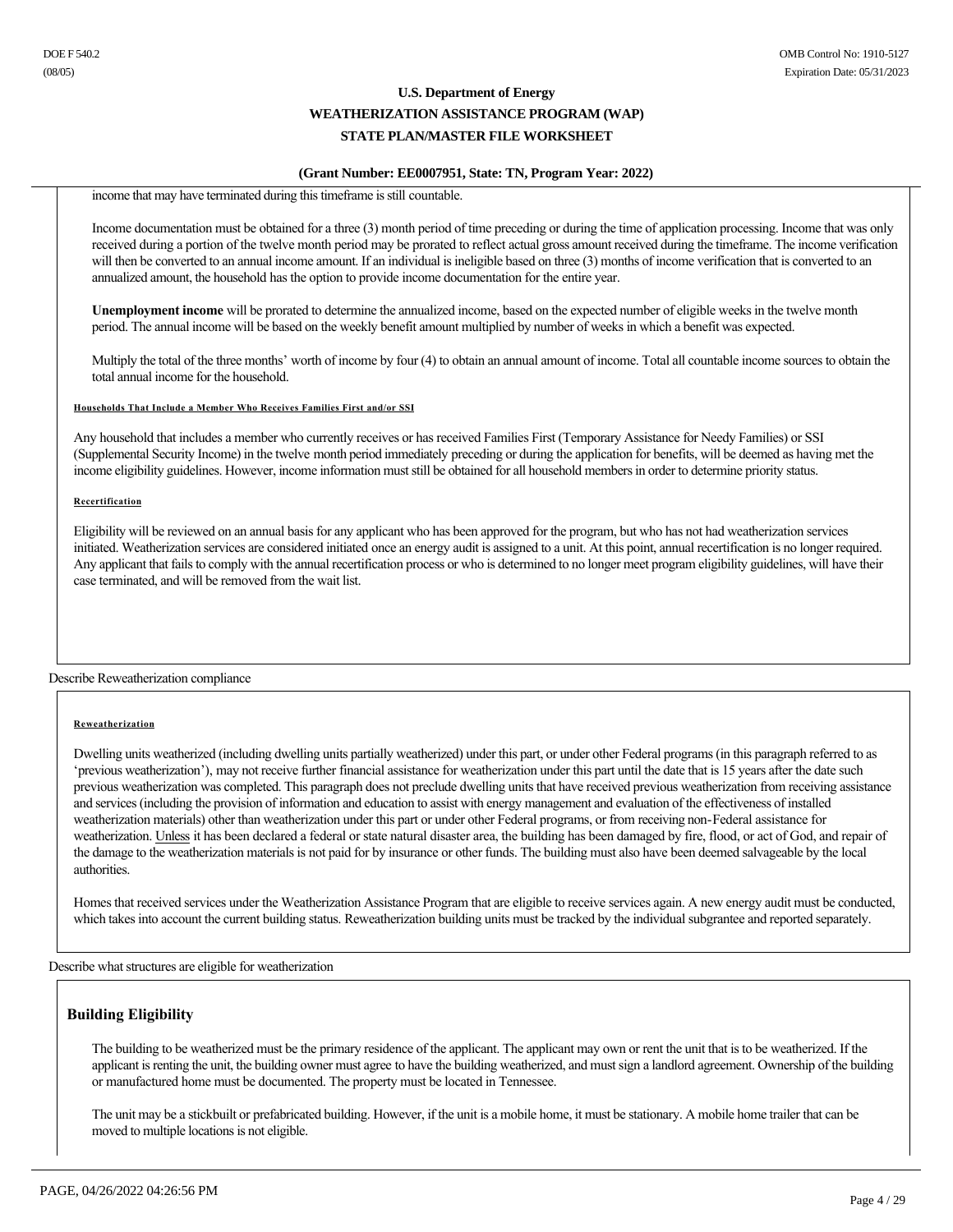# **U.S. Department of Energy WEATHERIZATION ASSISTANCE PROGRAM (WAP)**

# **STATE PLAN/MASTER FILE WORKSHEET**

#### **(Grant Number: EE0007951, State: TN, Program Year: 2022)**

| ■ Currently listed for sale, through either a real estate agent or privately                                                                                                                                                                                                                                                                                                                                                |
|-----------------------------------------------------------------------------------------------------------------------------------------------------------------------------------------------------------------------------------------------------------------------------------------------------------------------------------------------------------------------------------------------------------------------------|
| Condemned or in the process of being condemned                                                                                                                                                                                                                                                                                                                                                                              |
| ■ Unoccupied (other than a temporary absence)                                                                                                                                                                                                                                                                                                                                                                               |
| ■ Secondary or vacation homes                                                                                                                                                                                                                                                                                                                                                                                               |
| Designated for acquisition or clearance by a Federal, State or local program                                                                                                                                                                                                                                                                                                                                                |
| The resident has been or is in the process of being evicted                                                                                                                                                                                                                                                                                                                                                                 |
| • The property has been foreclosed or is in the process of foreclosure                                                                                                                                                                                                                                                                                                                                                      |
| Applicant is deceased or no longer residing in the home, and a spouse does not currently reside in the unit who is willing to assume applicant status                                                                                                                                                                                                                                                                       |
| Property owner refuses to allow removal of unvented space heater that serves as primary heating source                                                                                                                                                                                                                                                                                                                      |
| • Which has been weatherized using federal funds within the past 15 years from applicatiuon date.                                                                                                                                                                                                                                                                                                                           |
| will be terminated with no further services to be provided. If the home is in the process of having weatherization services installed, each home must be<br>evaluated on a case by case basis to determine the best way to bring closure. Typically, measures that have already been initiated by the weatherization installer<br>will be completed and inspected, along with related health and safety or repair measures. |
| Tennessee will exercise caution in dealing with nontraditional type dwelling units such as shelters, apartments over businesses, etc. to ensure they meet Program<br>regulations on whether the unit is, in fact, eligible. Consideration on weatherizing these types of units will be discussed with subgrantees and if necessary, approved by the<br>DOE Project Officer prior to weatherization.                         |
|                                                                                                                                                                                                                                                                                                                                                                                                                             |
| Describe how Rental Units/Multifamily Buildings will be addressed                                                                                                                                                                                                                                                                                                                                                           |
|                                                                                                                                                                                                                                                                                                                                                                                                                             |
|                                                                                                                                                                                                                                                                                                                                                                                                                             |

int rents the home to be weatherized, the building owner or his agency must provide written permission before weatherization services can be provided. A landlord agreement that provides this permission and ensures the accrual of benefits to the occupant, must be signed by the landlord or his authorized agent, and a copy maintained for documentation purposes. Separate permission from the renter is also required.

#### **Multifamily Buildings**

A building that has multiple (two or more) living units under a single roof is considered a multifamily building, regardless if renter or owner occupied. A single unit within a multifamily building cannot be weatherized as the entire building must be considered when providing weatherization services.

Before services can be provided, the multifamily building must be determined to meet minimum eligibility standards regarding the number of units with eligible applicants. These standards are:

- n Multifamily units with four or less units must have a minimum of 50% of all units occupied by an eligible household.
- n Multifamily units with five or more units must have a minimum of 66% of all units occupied by an eligible household.

Multifamily building eligibility can be verified using one of two methods – the standard verification process for buildings *not assisted* through HUD or verifying using an expedited process for qualified HUD assisted buildings. The expedited process was created by HUD and is described below..

To ensure that a multifamily building meets the income eligibility requirements set by DOE pursuant to the certification process established by HUD, property owners and managers shall submit two documents to HUD: 1) a *Property Self-Certification* form that specifies that the building in question meets DOE's income eligibility requirements and, 2) a *Property Occupancy Report* from current property records that confirm compliance with DOE's income eligibility requirements. The building is still subject to all other eligibility requirements.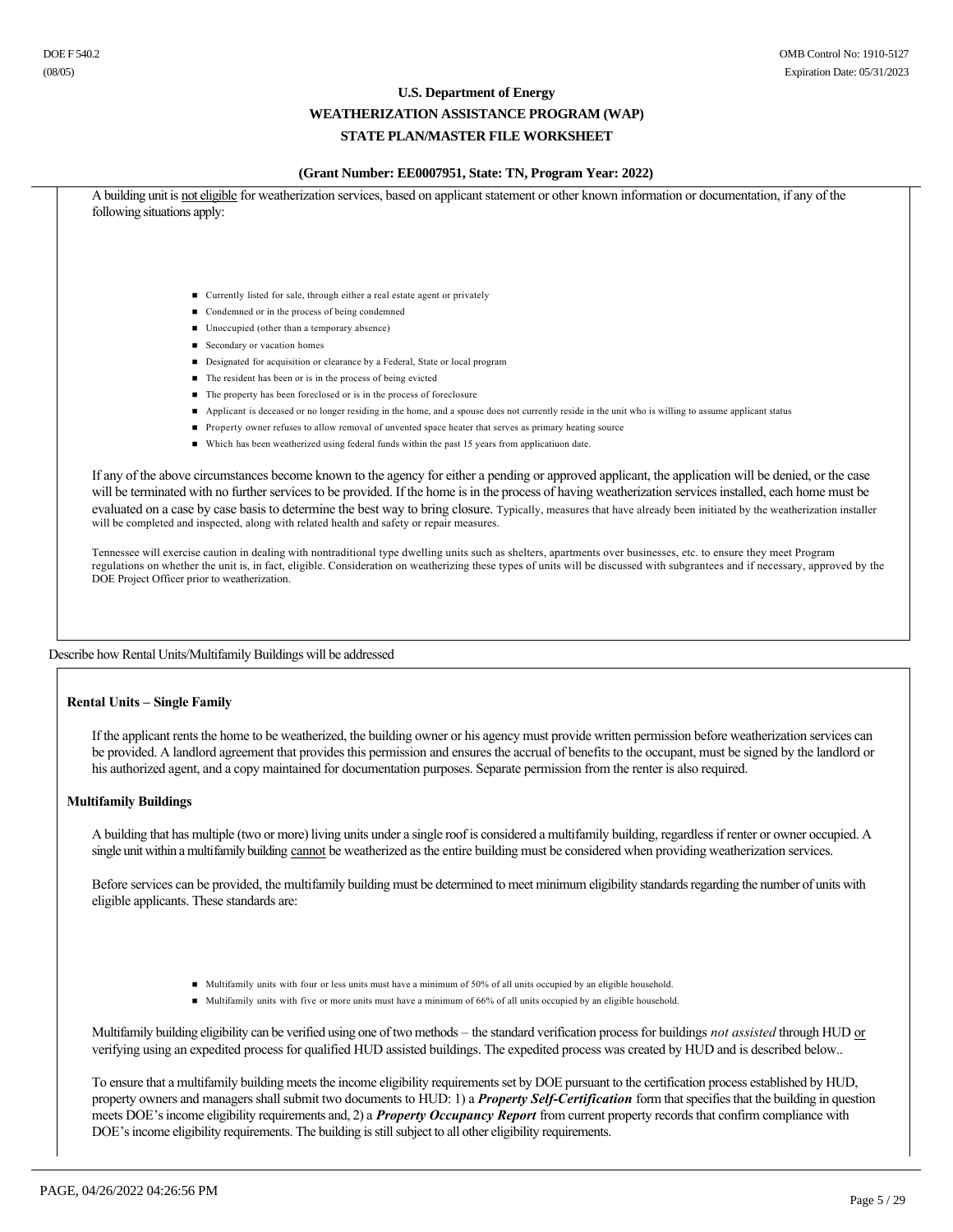# **(Grant Number: EE0007951, State: TN, Program Year: 2022)**

For a building *not included* on one of the DOE published lists, eligibility for residents of the units must be determined to establish if the minimum number of units for the size of the building meet the income guidelines. Unoccupied units at the time of eligibility determination cannot be used to meet the minimum occupancy standards, unless designated as occupied by income eligible tenants in 180 days or less. Unoccupied unitsare still counted in the total number of units within the building. If the minimum occupancy eligibility standards are not met, then no unit in the building may receive weatherization services under the program.

The building owner(s), or his authorized agent, must complete and comply with a multifamily building landlord agreement document. The owner of a multifamily building with renter occupied units will not be required to participate financially in the cost of providing the weatherization services under the program. No undue or excessive enhancements shall occur to the value of the building as a result of the weatherization services provided. Once services have been provided, the building owner may not increase the current rent charged per unit within the building for a minimum of three (3) years. The benefits of the weatherization work must accrue to the tenants, as outlined in the multifamily building agreement.

If services are provided, the weatherization of the entire building must be addressed, to include both common areas and residential living space. The maximum amount of DOE funds that can be spent will be \$7,669.00 multiplied by the number of residential units currently occupied by eligible households as established by the subgrantee. If sufficient funds are not available to address the entire building when it is selected, then the building must remain on the wait list until funding is available.

Eligible multifamily buildings consisting of 5 or more units will be sent to the DOE Project Officer to review before the job is to be posted for bids. Multifamily buildings consisting of 4 or less units will need project approval from THDA prior to bid. THDA will review internally or submit project documents to be reviewed by a third party technical partner.

#### Describe the deferral Process

The decision to defer or terminate weatherization services to an eligible lowincome household is difficult but necessary in some cases. Many problems encountered in lowincome housing are beyond the scope of the weatherization program. When a weatherization project is deferred, work must be postponed until certain problems can be resolved or alternative sources of assistance can be identified and secured. A job that was deferred could be completed at a later date if the deferral conditions identified are remedied. In some circumstances, a home may be beyond repair, or conditions may never be remedied. This home would result in termination of the application. Specific steps must be followed for each situation, as outlined below.

All reasonable precautions against performing work on homes that will subject workers or clients to health and safety risks must be performed. Before beginning work on the residence, the agency must take into consideration the health concerns of each occupant, the condition of the dwelling, and the possible effect of work to be performed on any particular health or medical condition of the occupants. When an occupant's health is fragile and/or the work activities would constitute a health or safety hazard, the occupants at risk will be required to leave the home during these work activities. If the client cannot, or will not, leave the home during the work hours, the job would be deferred. THDA is working with subgrantees and technical partners to implement a more comprehensive prescreening process to help create a more efficient deferral process.

#### **Deferral:**

Existing conditions under which a dwelling unit should be determined as **Deferred** include, but may not be limited to, the following:

- n Elevated carbon monoxide levels where abatement is not possible using WAP funds;
- Existing moisture problems that cannot be resolved within program guidelines;
- n House with sewage or other sanitary problems that not only endanger the customers but the workers who will perform the Weatherization work;
- Occupant's health condition;
- n Building structure or its mechanical systems, including electrical and plumbing, are in such a state of disrepair that failure is imminent and these conditions cannot be resolved in a cost effective manner;
- n Mechanical systems that have been "redtagged" and cannot be resolved within the scope and funding restrictions of WAP;
- Any existing condition that could endanger the health and/or safety of the work crew or subcontractor and cannot be safely abated;
- n When toxic substances are discovered which cannot be addressed by the WAP, the coordinator should report the problems to the client and indicate that activity must cease until the identified condition has been corrected. This may include the existence of leadbased paint or asbestos containing materials that would have to be disturbed during the installation process.
- n Unlawful activities are occurring in the dwelling that could endanger the customers or the crews. **Example:** A home may have housed a methamphetamine lab. For a list of addresses that have been identified by law enforcement for meth activity see the following web address: https://www.dea.gov/clan-lab?state=TN&date=&page=0
- n When structural, wiring or plumbing problems exist which make the project unfeasible, the client should be notified of the problem(s) and no further Weatherization activities should occur until such time as these conditions have been adequately addressed.
- n When a dwelling is infested with insects, rodents, etc., activities should cease until the condition has been remedied.
- Condition of the home, and the contents within, prohibit the ability to weatherize the home.
- Homes using unvented gas heaters as a primary heating source are not eligible for services until suitable measures have been accomplished to minimize the health and safety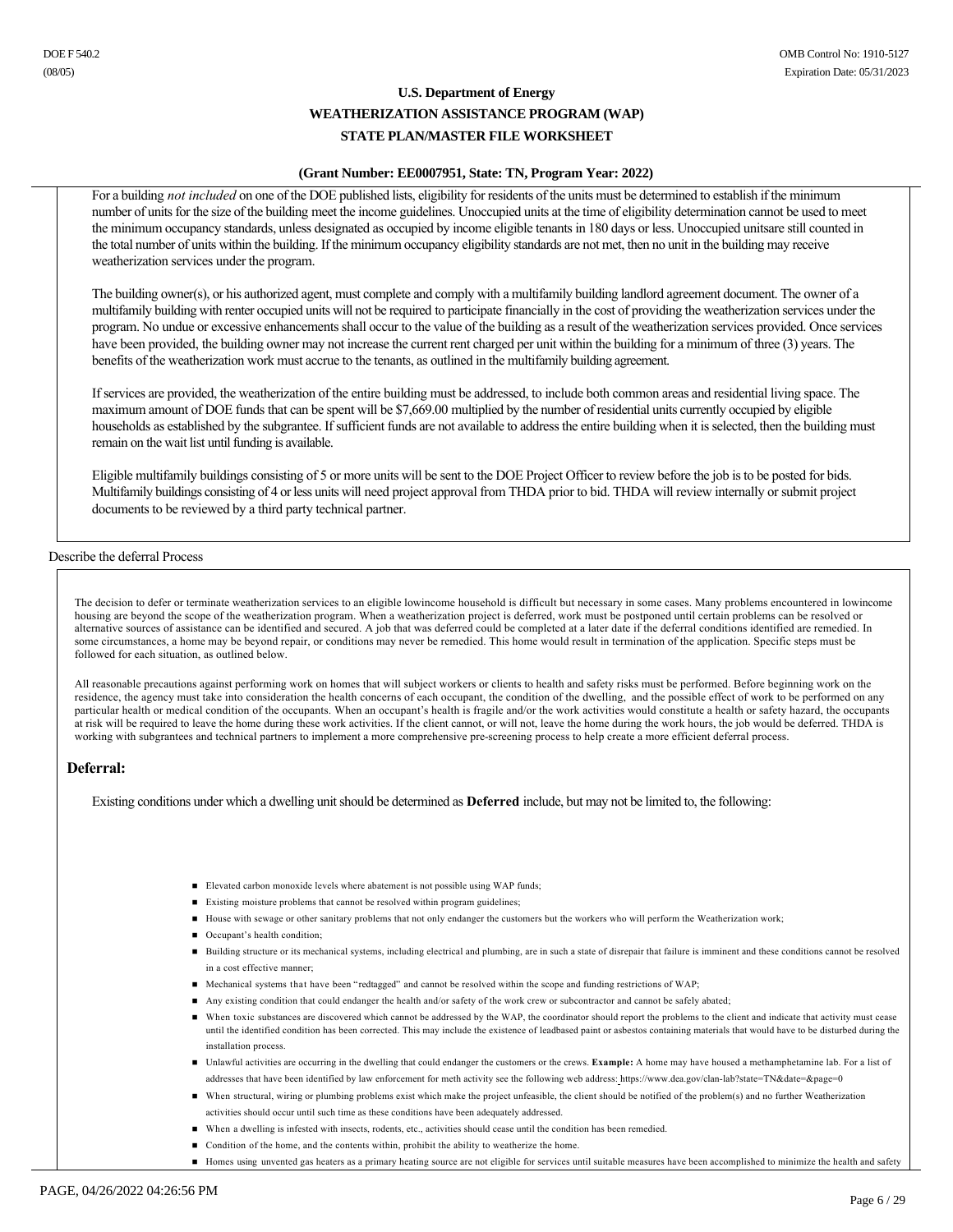

■ Document the client file with verification of death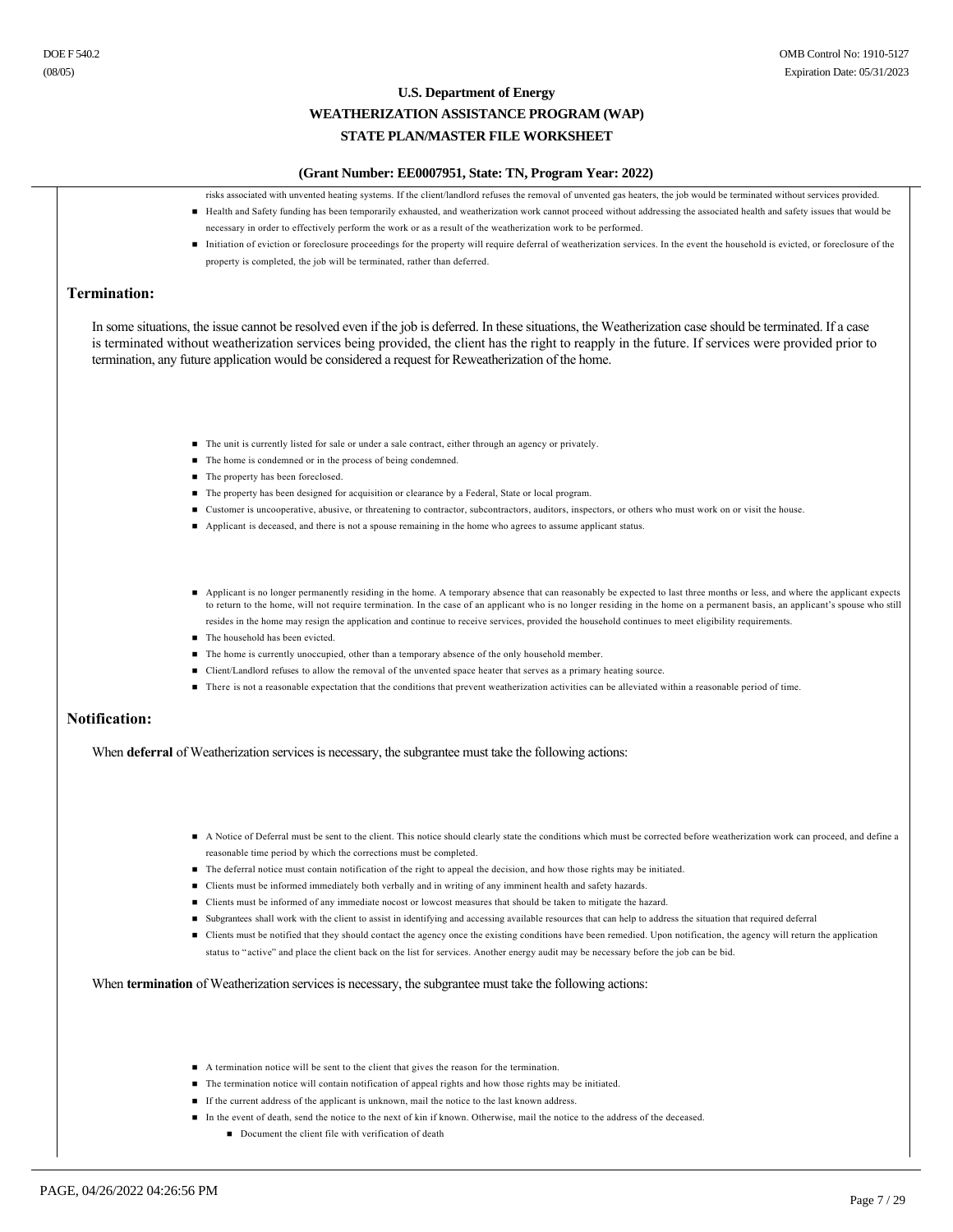# **(Grant Number: EE0007951, State: TN, Program Year: 2022)**

# **Documentation of Deferral:**

Postponement of services does not mean that the case is closed. The deferral of an eligible dwelling unit must be properly documented so that no confusion exists about why WAP services were postponed. At a minimum, the following information related to the deferral must be documented in the client file:

- Date of deferral
- Clear and concise description of the problems encountered in the home and action required to alleviate the issue before weatherization can proceed
- Documentation of client notification of any condition that could impact the household's health and/or safety. A copy of the notices sent to the applicant should be retained.

The agency must track all deferrals to determine if timely action has been taken to alleviate the circumstances which prevented the weatherization from occurring. If the client is unable or unwilling to make the necessary repairs, or if other resources are unavailable to assist with the repairs within a reasonable timeframe, the agency may opt to terminate the application.

THDA will also track deferrals at the state level. Reporting enhancments are currently in process to mirror some of the DOE recommendations of deferral tracking.

#### **Documentation of Termination:**

A job that is terminated will be closed and the client will not be placed on a deferral list. The termination of an eligible dwelling unit must be properly documented so that no confusion exists about why WAP services were terminated. At a minimum, the following information must be documented in the client file:

- Date of the decision to terminate the case
- n Clear and concise description of the reason for termination
- Documentation of notification to Client

#### **Additional Resources:**

All agencies should aggressively pursue alternative funding to reduce the occurrences of deferral. Agencies should establish open lines of communication with as many other funding sources as possible so that referrals can occur in an efficient manner. The following is a list of potential funding sources to help remedy situations in the home:

- n U.S. Department of Housing and Urban Development (HUD) HOME Program
- HUD Community Development Block Grant
- n U.S. Department of Health and Human Services Community Services Block Grant
- n U.S. Department of Agriculture Rural Economic Community Development
- $\blacksquare$  Statefunded housing and rehabilitation programs
- $\blacksquare$  Lowincome program funds provided by local utilities
- n Cityfunded housing and rehabilitation programs
- Donations or financial participation from landlords
- Donations from local churches or community groups
- n Donations from local businesses, nonprofit organizations, or local associations

# **V.1.3 Definition of Children**

Definition of children (below age): **6**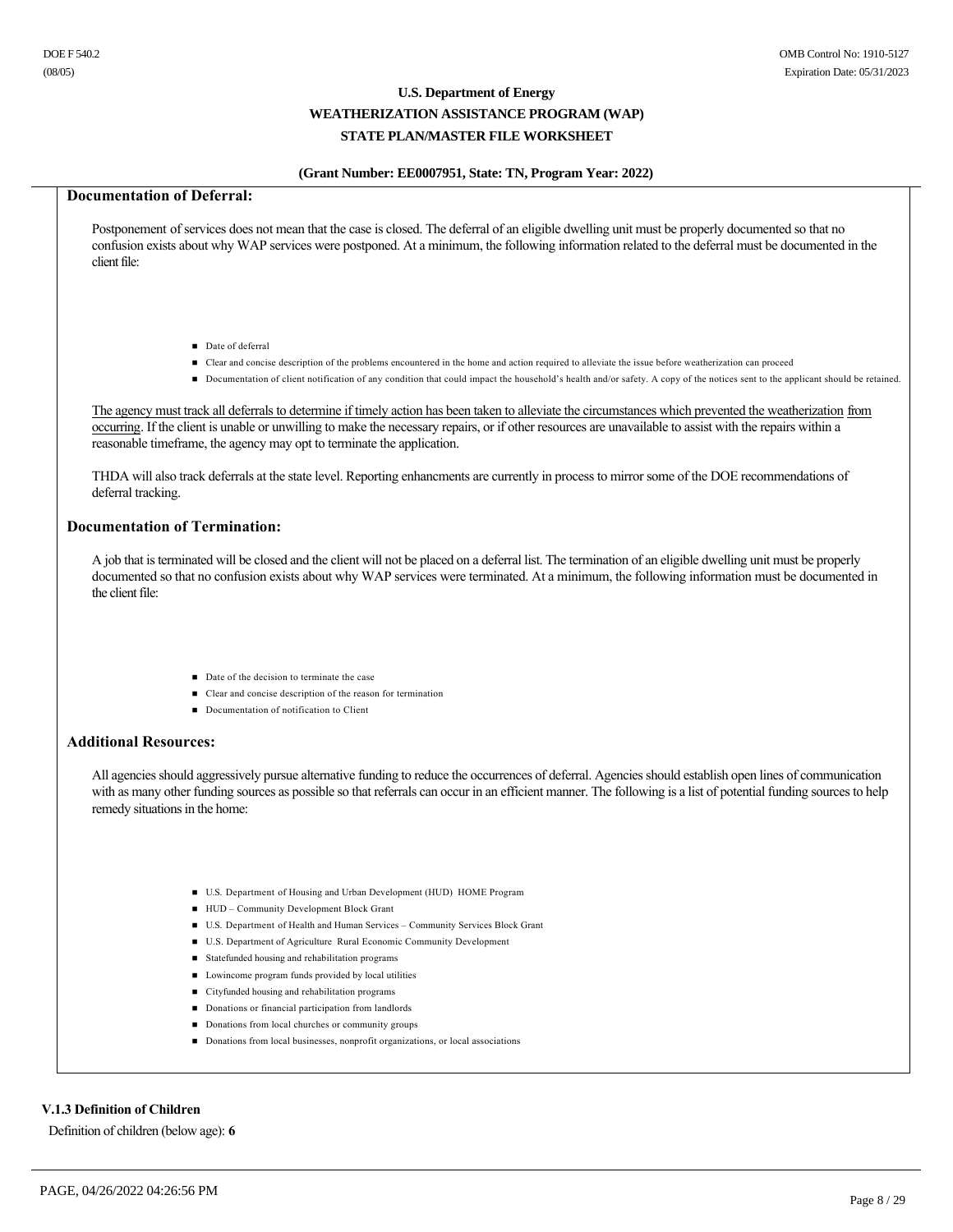#### **(Grant Number: EE0007951, State: TN, Program Year: 2022)**

### **V.1.4 Approach to Tribal Organizations**

#### $\Box$  Recommend tribal organization(s) be treated as local applicant?

If YES, Recommendation. If NO, Statement that assistance to low-income tribe members and other low-income persons is equal.

Tennessee does not have any federally or state recognized tribes.

Any applicant that is a member of a tribal organization will be treated the same as any other lowincome applicant. Such applicants will need to apply through the subgrantee agency that serves their county of residence.

#### **V.2 Selection of Areas to Be Served**

Where possible, it is Tennessee's intent that every county within the state will be served. Funding allocations will be provided based on the percentage of the State's lowincome population that resides within a county. Each county will have a single subgrantee to administer the DOE Weatherization Assistance Program on behalf of the Grantee. Each subgrantee will have a defined service area that will consist of one or more counties. Funding will be provided to the subgrantee based on the county allocation(s) for their service area. Approved applicants will be served in order of priority, based on funding availability. If remaining funds are insufficient to serve the next applicant on the priority list for the service area, that subgrantee will go to the next person who can be served within the funding limitations.

Subgrantees have the option to shift funds from one county to another as necessary based on applicant need, with approval from their Board and the State. When a subgrantee determines they have a sufficient number of approved applicants on the wait list for a particular county compared to the amount of funding available, they have the option to temporarily suspend accepting new applications. When additional funds become available, or when the wait list has decreased to a number that can be expected to be served within a reasonable period of time, the subgrantee will again accept applications. The State is to be notified by the subgrantee whenever they suspend or reopen the application acceptance process. A subgrantee may also petition the state for approval to eliminate some or all of the existing wait list at the beginning of a contract period. If the wait list is cleared, all applicants currently on the wait list must be notified, and provided an opportunity to reapply at the next open application period.

THDA reserves the right to reallocate funds amongst subgrantees based on performance and need throughout the year.

In the event that an entity fails to enter into an agreement to serve as a subgrantee. THDA will work to identify another organization to serve in this subgrantee role. In the event that no organization can be identified to serve the noncovered area, the funds allocated to the noncovered area will be reallocated to subgrantees covering the remaining counties in Tennessee.

#### **V.3 Priorities**

Priority will be given to those households with a vulnerable household member. A vulnerable household member is someone who is elderly or disabled, or is a child less than 6 years of age. In addition, those households that have a high energy burden, based on the percentage of their countable income that is used for home energy costs, or that are considered a high residential energy user, will be given priority in receiving weatherization services. A high energy user is a household whose annual energy costs exceed the average energy costs for lowincome households in the East South Central Region according to the Residential Energy Consumption Survey conducted by the Energy Information Administration.

Priority wait lists will be maintained on a county level, and updated at annual recertification. An approved household may have a maximum of 100 points. Exception to the maximum may occur after additional points are given due to disaster related damage. Priority points will be assigned as follows:

#### **Vulnerable Household Members (50 Points Maximum)**

 Household Includes a Member with Points Following Characteristic Elderly (age 75+) 20 Elderly (age 6074) 15 Disabled 15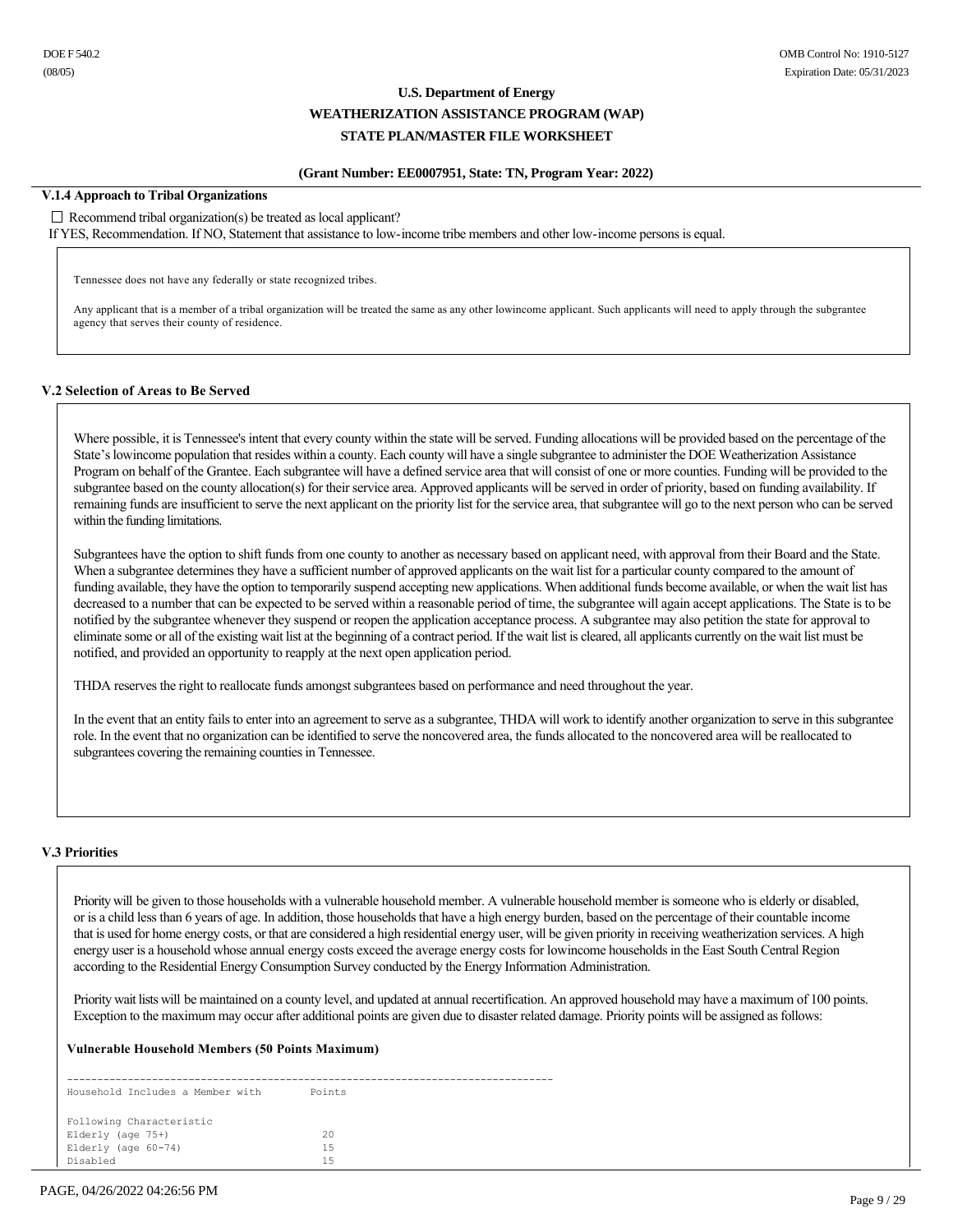#### **(Grant Number: EE0007951, State: TN, Program Year: 2022)**

| Child under age 6 years of age                                                   | 15                                                                                                                                                                                                                                                                                                     |
|----------------------------------------------------------------------------------|--------------------------------------------------------------------------------------------------------------------------------------------------------------------------------------------------------------------------------------------------------------------------------------------------------|
|                                                                                  |                                                                                                                                                                                                                                                                                                        |
|                                                                                  | If multiple elderly members reside in the household, use the age of the oldest member to determine countable points. A household may be awarded points once per category based<br>on current household composition. For example, if two household members are disabled, only 15 points can be awarded. |
| <b>Energy Burden (15 Points Maximum)</b>                                         |                                                                                                                                                                                                                                                                                                        |
| % of Income Used for Home Energy Costs* Points                                   |                                                                                                                                                                                                                                                                                                        |
| 19.01% or higher                                                                 | 15                                                                                                                                                                                                                                                                                                     |
| 15.01-19%                                                                        | 10                                                                                                                                                                                                                                                                                                     |
| $8.01 - 15%$<br>8% or less                                                       | 5<br>$\circ$                                                                                                                                                                                                                                                                                           |
|                                                                                  |                                                                                                                                                                                                                                                                                                        |
|                                                                                  | *Calculated by dividing the annual energy costs by the total countable annualized income for household.                                                                                                                                                                                                |
| High Residential Energy User* (10 Points Maximum)                                |                                                                                                                                                                                                                                                                                                        |
|                                                                                  |                                                                                                                                                                                                                                                                                                        |
| Household Annual Energy Costs**                                                  | Points                                                                                                                                                                                                                                                                                                 |
| \$3000 or more                                                                   | 10                                                                                                                                                                                                                                                                                                     |
| \$1900 or more<br>\$1899 or less                                                 | 5<br>$\Omega$                                                                                                                                                                                                                                                                                          |
|                                                                                  |                                                                                                                                                                                                                                                                                                        |
| conducted by the US Energy Information Administration)                           | *Average annual energy costs for a low-income household in the east south central region is \$1,907.00 (2015 Residential Energy Consumption Survey                                                                                                                                                     |
|                                                                                  | ** If energy costs are included in the rent, determine the annual energy costs by dividing the total energy cost for the building by the total number of building units.                                                                                                                               |
| Priority points for a multi-family building will be calculated as follows:       |                                                                                                                                                                                                                                                                                                        |
| • Determine the number of points for each unit occupied by an eligible household |                                                                                                                                                                                                                                                                                                        |
| • Divide that number by the total number of units in the multi-family building   |                                                                                                                                                                                                                                                                                                        |
| • The result is the number of priority points for that building                  |                                                                                                                                                                                                                                                                                                        |
|                                                                                  |                                                                                                                                                                                                                                                                                                        |
|                                                                                  |                                                                                                                                                                                                                                                                                                        |
|                                                                                  |                                                                                                                                                                                                                                                                                                        |
| https://www.eia.gov/consumption/residential/data/2015/c&e/pdf/ce1.4.pdf          |                                                                                                                                                                                                                                                                                                        |
|                                                                                  |                                                                                                                                                                                                                                                                                                        |

#### **V.4 Climatic Conditions**

Tennessee has a generally temperate climate, with warm summers and mild winters. However, the state's varied topography leads to a wide range of climatic conditions. The westernmost part of the state, between the Mississippi and Tennessee Rivers, is a region of gently rolling plains. The Central Basin makes up middle Tennessee, and lies between the Tennessee River to the west, the hilly Highland Rim to the north and the Cumberland Plateau to the east. The Cumberland Plateau, with an average elevation of 2,000 feet, extends northeast to southwest across the State in a belt 30 to 50 miles wide, overlooking the Great Valley of East Tennessee. The Great Valley, which runs parallel to the Cumberland Plateau on the west and the Great Smokey Mountains on the east, is a funnel shaped valley varying in width from 30 to 90 miles. The Great Smokey Mountains lie along the Tennessee-North Carolina border, with peaks ranging from 4,000 to 6,000 feet.

<span id="page-29-1"></span>Tennessee's topography contributes to the variance of temperature, with an average of three degrees Fahrenheit decrease per 1,000 feet increase in elevation. As a result, higher portions of the State, such as the Cumberland Plateau and the mountains in the eastern portion of the state, have lower average temperatures than those founds in other parts of the state. Across the state the average annual temperature ranges from 62 degrees in extreme southwest portion to 45 degrees at the top of the highest peaks in the east[.\[1\]](#page-29-0) Statewide, the average annual temperature is 58 degrees, with a winter average of 39 degrees and a summer average of 76 degrees. Average annual precipitation in Tennessee is 53 inches[2], with the greatest rainfall occurring in the winter and early spring. Snowfall varies and is more prevalent in the eastern portion of the state.

<span id="page-29-0"></span>[\[1\]](#page-29-1) http://climate.tennessee.edu/Climate%20of%20TN.pdf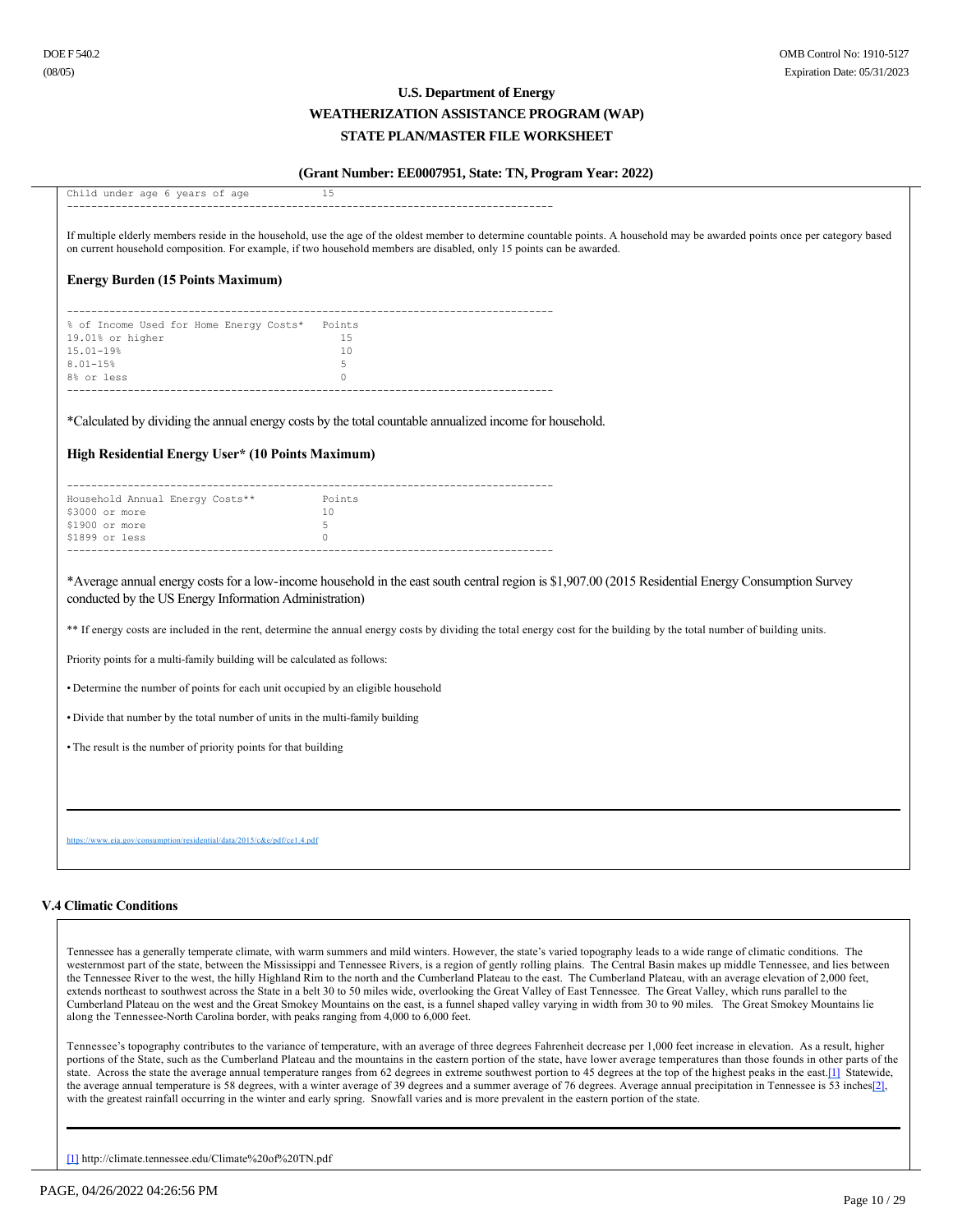#### **(Grant Number: EE0007951, State: TN, Program Year: 2022)**

|                            | The data is pasted below: |              |  |  |  |
|----------------------------|---------------------------|--------------|--|--|--|
| <b>Heating Degree Days</b> |                           |              |  |  |  |
| Month starting             |                           | ${\tt HDD}$  |  |  |  |
| 1/1/2019                   | 794                       |              |  |  |  |
| 2/1/2019                   | 518                       |              |  |  |  |
| 3/1/2019                   | 562                       |              |  |  |  |
| 4/1/2019                   | 191                       |              |  |  |  |
| 5/1/2019                   | $2\,9$                    |              |  |  |  |
| 6/1/2019                   | $\mathfrak z$             |              |  |  |  |
| 7/1/2019                   | $\boldsymbol{0}$          |              |  |  |  |
| 8/1/2019                   | $\boldsymbol{0}$          |              |  |  |  |
| 9/1/2019                   | $\boldsymbol{0}$          |              |  |  |  |
| 10/1/2019                  | 155                       |              |  |  |  |
| 11/1/2019                  | 624                       |              |  |  |  |
| 12/1/2019                  | $620\,$                   |              |  |  |  |
|                            | 3,496                     |              |  |  |  |
| Total                      |                           |              |  |  |  |
| <b>Cooling Degree Days</b> |                           |              |  |  |  |
| Month starting             |                           | $_{\rm CDD}$ |  |  |  |
| 1/1/2019                   | $\,$ 0 $\,$               |              |  |  |  |
| 2/1/2019                   | $\overline{4}$            |              |  |  |  |
| 3/1/2019                   | $\overline{4}$            |              |  |  |  |
| 4/1/2019                   | 19                        |              |  |  |  |
| 5/1/2019                   |                           | 186          |  |  |  |
| 6/1/2019                   | 255                       |              |  |  |  |
| 7/1/2019                   |                           | 393          |  |  |  |
| 8/1/2019                   |                           | 370          |  |  |  |
| 9/1/2019                   | 345                       |              |  |  |  |
| 10/1/2019                  | 52                        |              |  |  |  |
| 11/1/2019                  | $\,$ 0 $\,$               |              |  |  |  |
| 12/1/2019<br>Total         | $\overline{2}$            | 1,630        |  |  |  |

### **V.5 Type of Weatherization Work to Be Done**

# **V.5.1 Technical Guides and Materials**

All work done is consistent with its DOE approved energy audit and Appendix A. All energy conservation measures (ECM) and related incidental repairs for a specific unit will be established through the use of the Weatherization Assistance audit tool (NEATMHEA) with the exception of the measures that have been identified as lowcost or nocost. Health and Safety measures are not required to be cost justified. All measures and incidental repairs performed on client homes must meet the specifications, objectives and desired outcomes outlined in the Standard Work

#### **Technical Guides and Materials**

Specifications for Home Energy Upgrades, State and THDA policies and procedures. As needed, updates may be provided in the form of technical assistance memorandums, technical assistance contractors, or through reference to DOE established guidance. The measures identified are the more common measures. This list is not meant to be all inclusive. The national Standard Work Specifications can be found at https://sws.nrel.gov/ the Tennessee Specific Standard Work Specifications will be available online and in digital format at: http://wxfieldguide.com/tn/TNWxFieldGuide\_2018\_SWS.pdf.

THDA contracted with Saturn Resource Management in PY18 to create a Tennessee specific field guide. Tennessee's current SWS Field Guide is DOE approved through October 3, 2021.

Program Year 2022 will allow ample planning time to compile the necessary changes, program updates, inclusions, and omissions to Tennessee's next release of the SWS Field Guide. The following timeline illustrates steps towards the next approval round of the Tennessee Standard Work Specification Field Guide.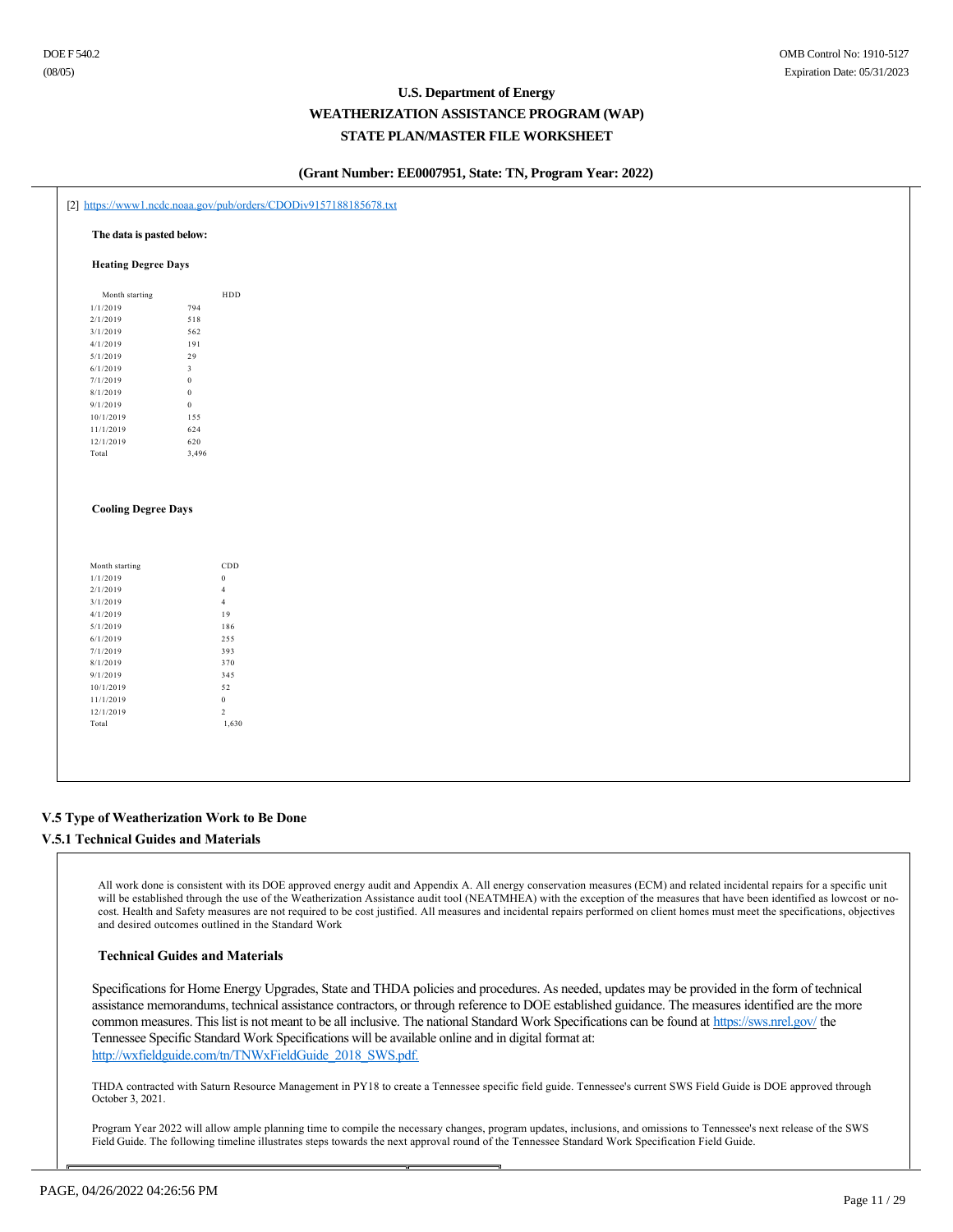#### **(Grant Number: EE0007951, State: TN, Program Year: 2022)**

| Compile all edits, inclusions, omissions to field guide standards   | $\vert$ January 7, 2021 $\vert$ |
|---------------------------------------------------------------------|---------------------------------|
| Initiate revision converstations to current field guide             | January 29,<br>12021            |
| Complete contract agreement between THDA and field guide<br>lauthor | March 1, 2021                   |
| Finalize field guide edits and SWS variance requests                | April 30, 2021                  |
| Submit to DOE                                                       | May 1, 2021                     |

THDA is currently seeking approval from DOE for additional materials such as LEDs, water heaters, and refrigerators which are not currently listed within Appendix A of 10 CFR 440.

# **Ensuring Quality Work from Quality Control Inspectors, Energy Auditors and Contractors**

All units must receive a final inspection by a THDA approved Quality Control Inspector. A THDA approved QCI must have a current QCI certification from the Building Performance Institute and must meet all other DOE and THDA requirements.

QCIs are required to ensure WAP work has been completed and meets the current technical guidance and SWS. QCIs must attend all mandatory WAP trainings. QCIs must retake any classes or trainings that are missed within 6 months of the original training date. If a QCI does not retake the course within 6 months they are no longer eligible to conduct QCI visits until they take the course. A QCI's performance is monitored by THDA or THDA;s T&TA provider.

If there are repeat findings from a QCI, additional training will be required. If after successfully passing additional training the QCI continues to have repeat findings, THDA will not accept any final inspections signed by the QCI and the QCI is required to complete the following steps:

**Step 1: Counseling** THDA will set up a counseling sessions with the QCI, THDA staff and our T&TA provider.

**Step 2: Additional training** As a result of counseling, the QCI must attend and pass mandatory additional training.

**Step 3: Removal from the program** If the QCI is unable or unwilling to perform to the standard set by THDA and DOE they will be removed from WAP and no longer able to work in the program for a minimum of two program years. After the completion of the two year period an energy auditor may request to be reinstated into the program. The request to be reinstated must include the corrective action steps that were taken and justification. The request will be approved or denied by THDA.

THDA reserves the right to reject work from a poor performing QCI, Energy Auditor or contractor.

Subgrantees, contractors, auditors and the entire network are able to view and download the TN WAP Technical SWS from the link below: http://wxfieldguide.com/tn/TNWxFieldGuide\_2018\_SWS.pdf

By signing the WAP Contract and the "Weatherization Services Contract" the agency and contractor verifies that all WAP work including audits/testing, installation of energy conservation measures, health and safety measures, incidental repair measures, and final inspections will be performed in compliance to the THDA WAP Manual, Tennessee Weatherization Field Guide, National Standard Work Specifications, and State and Federal requirements.

The WAP Weatherization Services Contract states:

"The contract between the parties consists of the following "Contract Documents" all of which constitute one instrument:

- 1. The terms and conditions of this Contract document
- 2. The Contractor's Proposal as specified in the Work Order Bid Form that is affixed to Attachment
- 3. The standards of the Tennessee Weatherization Standard Work Specifications Field Guide
- 4. Department of Energy Weatherization Materials Standards
- 5. Construction Changes as specified in an amended Work Order"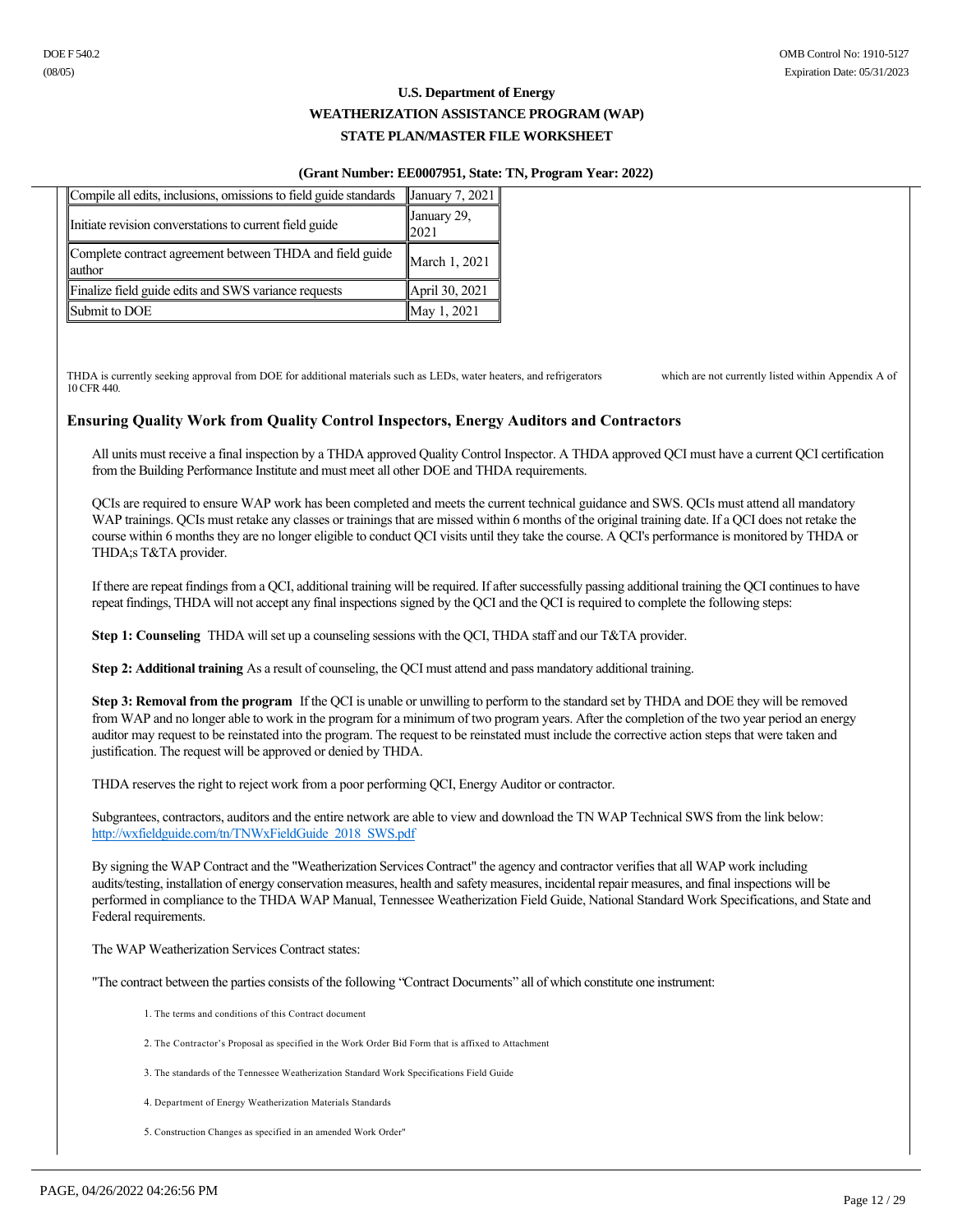#### **(Grant Number: EE0007951, State: TN, Program Year: 2022)**

"The Contractor agrees to obtain all required certifications, for self and/or employees on this project, in accordance with program policies and procedures. All work must comply State and Federal WAP requirements and the THDA Standard Work Specifications found at the site: http://wxfieldguide.com/tn/TNWxFieldGuide\_2018\_SWS.pdf

If a contractor repeatedly fails to meet program expectations they will be be subject to the following corrective action:

**Step 1: Counseling** The subgrantee will set up a counseling session with the contractor, local agency staff and THDA T&TA provider.

**Step 2: Additional training** As a result of counseling, the contractor must attend and pass mandatory additional training.

**Step 3: Removal from the program** If the contractor is unable or unwilling to perform to the standard set by THDA and DoE they will be removed from WAP and no longer able to work in the program for a minimum of two program years. After the completion of the two year period a contractor may request to be reinstated into the program. The request to be reinstated must include the corrective action steps that were taken and justification. The request will be approved or denied by THDA.

### **Air Sealing**

Air sealing work will be guided by the use of a blower door and digital manometer. The most effective infiltration reduction efforts typically involve sealing leaks between the conditioned space and the unconditioned areas found in the attic or crawl space. The contractor performing the weatherization work will be required to perform necessary air infiltration measures until the unit is properly air sealed established using a CFM50 target based approach. The energy auditor may highlight recommended areas to focus air sealing efforts and list them on the work order. While it is a best practice and encouraged that contractors utilize blower door readings to identify air sealing opportunities, the subgrantee has the flexibility to determine how they will specify it on the work order. The work order shall specify air sealing measures and hold the contractor responsible to conduct air sealing that will achieve a significant CFM reduction. With increased training for auditors and crews on air sealing techniques and CFM reduction, auditors and crews are better prepared to recognize areas to reduce air infiltration. We will continue to highlight air sealing in our training sessions during Program Year 2022.

WPN 13-05 states, "Air Sealing ... is the exclusive energy conservation measure that is not required to show a postweatherization individual SIR of

*1.0 or greater. The package of weatherization measures, including costs and projected savings for air sealing, must have a postweatherization SIR of 1.0 or greater."*

Infiltration Reduction/Air Sealing measure is not required to meet an individual 1.0 SIR as long as the cumulative SIR is 1.0 or higher for the entire project. All other Energy Conservation Measures must provide an individual SIR of 1.0 or higher and the cumulative SIR must be 1.0 or higher. If the contractor's bid amount for Infiltration Reduction/Air Sealing makes the cumulative SIR fall below 1.0 SIR, then the cost for the measure must be negotiated until the cumulative SIR is 1.0 or higher.

American Society of Heating, Refrigeration and Air Conditioning Engineers (ASHRAE ) Ventilation Standards 62.22016 will be followed when performing air sealing to the greatest extent possible. ASHRAE Ventilation standards are included in auditor training, the Tennessee Weatherization Field Guide and National Standard Work Specifications. ASHRAE 62.2 worksheet calculations are required to be included in the client's file.

If the structural integrity of the unit prohibits the use of the blower door, it may be that the unit is deferred. Living conditions that prohibit the use of the blower door may require deferral until such conditions can be remedied.

# **Attic Insulation**

Attic bypasses shall be sealed prior to the installation of attic insulation. The amount of attic insulation that can be cost effectively added depends on the level of existing insulation and type of space heating fuel. The final R Value that can be cost-effectively added will be determined by the energy audit tool and shall comply with Tennessee state standards and codes. Attics with structural issues that are beyond the scope of the Weatherization Assistance Program may not be able to be insulated in full or at all. In these cases, the unit may need to be deferred.

The Tennessee Weatherization Field Guide and Standard Work Specifications contains information regarding the proper procedures to follow for attic preparation and installation standards.

### **Floor Insulation**

The Weatherization Assistant audit tool determines the appropriate R value and need for insulation for a specific unit. The Tennessee Weatherization Field Guide and National Standard Work Specifications define standards and procedures for floor insulation.

The amount of floor insulation that can be cost effectively added varies with existing levels of insulation, space heating fuel, and foundation type.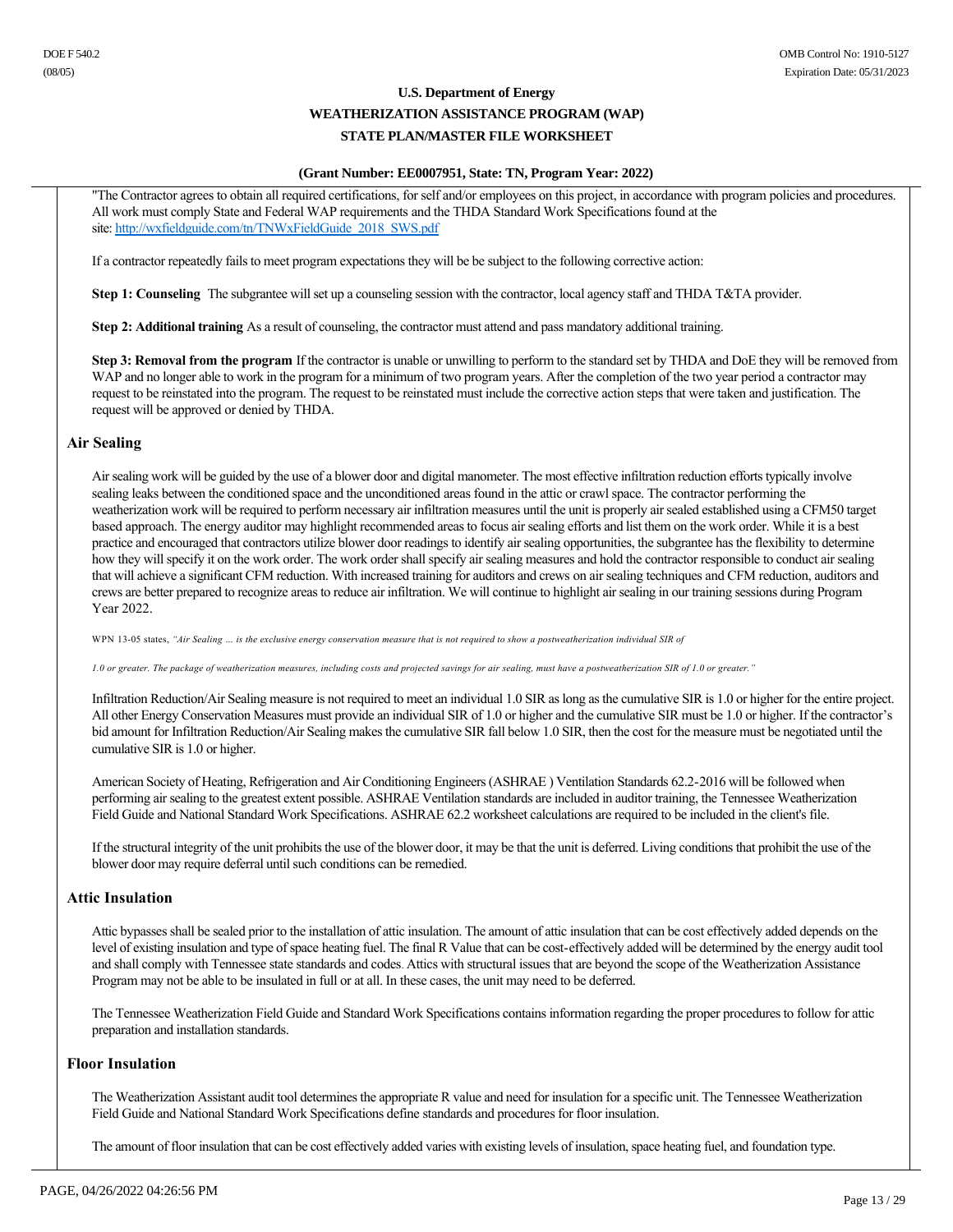#### **(Grant Number: EE0007951, State: TN, Program Year: 2022)**

Plastic sheeting may be installed as ground vapor barrier, following the guidance provided in the Tennessee Weatherization Field Guide and National Standard Work Specifications. The installation of the plastic vapor barrier will preserve the integrity of the floor insulation by reducing the amount of moisture evaporating from the ground.

### **Wall Insulation**

Walls shall be insulated if the cost to insulate is justified. Walls that are already fully insulated or solid masonry, concrete, concrete block or wood will not be insulated.

**Exceptions:** If any of the following conditions exist, then the wall cavity shall not be insulated:

- Active knob and tube wiring is present in the wall cavity
- Wall cavity contains HVAC duct, wall furnace or heater
- $\bullet$  Wall cavity is next to a fireplace or chimney without sufficient clearance
- l Wall cavity space is connected to an unprotected pocket door cavity
- l Wall repairs are needed and not able to be performed as part of the weatherization package
- l Other situations that may result in a hazardous situation or where the wall cannot be properly prepared due to unique structure of the home.

# **Other Insulation**

Insulation of water heaters, water pipes, and HVAC ductwork are allowable weatherization measures.

# **Domestic Hot Water (DHW)**

Replacement of the water heater is permitted, provided the replacement of the existing unit meets minimum SIR value of 1.0 or meet the definition for health and safety replacement.

The replacement water heater shall be:

- Either a standard tank or tankless (on-demand) water heater.
- l All replacement units must be similarly sized as the original unit that is being replaced. Justification must be submitted to THDA if the size varies significantly compared to what was existing.
- l All gas and electric DHW replacements shall be Energy Star rated. However certain instances may occur where Energy Star water heaters cannot be installed due to space restrictions, etc. Any installation of a non – Energy Star water heater must be approved by THDA.

Solar water heaters are not approved as replacement units in Tennessee at this time.

### **Heating System Maintenance, Repair and Replacement**

As part of the energy audit, all heating systems will be evaluated, including any ductwork present. A heating system may be solid fuel (wood or pellet stove heaters), electric or combustible fuel, such as natural gas, propane or kerosene. If the heating source is wood or pellet, the related chimney must also be evaluated. Heating system maintenance, limited repairs or replacement is allowed, provided the SIR value is equal to or greater than 1.0. Replacement or repair may occur outside the SIR requirements provided the necessary replacement meets the definition of a health and safety measure as detailed in the Tennessee health and safety plan and DOE's WPN 177. Maintenance and repair will always be preferable to replacement of an existing unit, whenever possible.

All heating system replacements shall meet the current Energy Star specifications or equivalent.

### **Cooling System Maintenance, Repair and Replacement**

Tennessee's hot, humid climate makes the use of air conditioning vital for many of our clients. All cooling systems will be evaluated, including any ductwork present. Maintenance and repair will always be preferable to replacement of an existing unit, whenever possible.

Cooling system maintenance, limited repairs or replacement is allowed, provided the SIR value is equal to or greater than 1.0. Replacement or repair may occur outside the SIR requirements provided the necessary replacement meets the definition of a health and safety measure as detailed in the Tennessee health and safety plan and DOE's WPN 17-7.

If the cooling system is replaced, the original unit must be removed from the home, and refrigerants disposed in accordance with standard policies and procedures.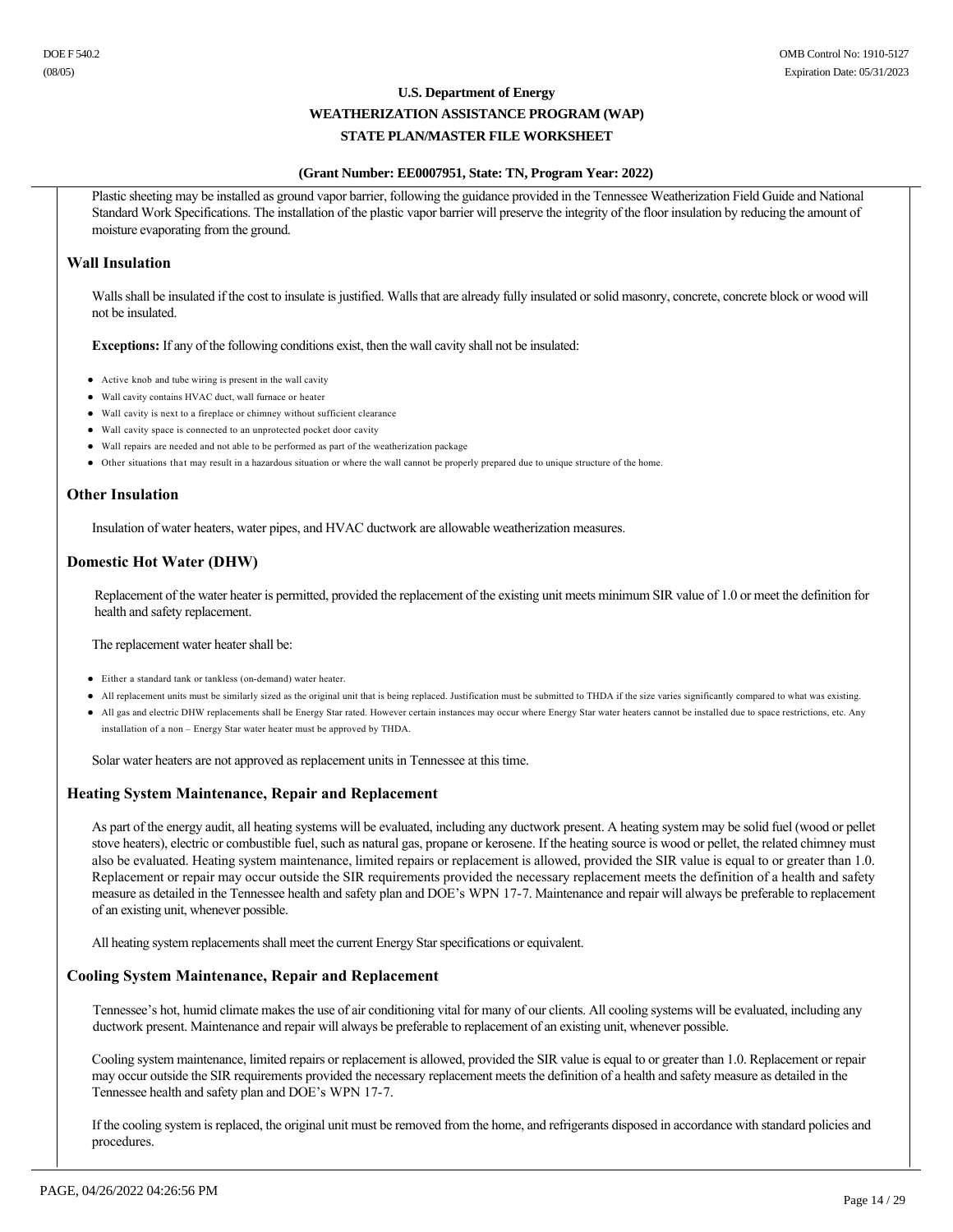# **(Grant Number: EE0007951, State: TN, Program Year: 2022)**

All cooling system replacements shall meet the current Energy Star specifications or equivalent.

#### **Unvented Space Heaters**

If the unit targeted for weatherization services has an unvented gas or liquid fuel space heater that serves as the primary heat source for the home, this unit must be replaced as part of the weatherization services provided. The home cannot be weatherized under the Weatherization Assistance Program if the client refuses the removal of the primary unvented space heating source or if funding is not available to remove and replace the unit. The unit is to be replaced with a vented, code compliant heating system that is appropriately sized for the home.

If the unvented gas or liquid fueled space heater is a secondary heat source, it may remain in the home provided it complies with the International Residential Code (IRC) and the International Fuel Gas Code (IFGC). Removal is required, except as secondary heat, unless the unit conforms to ANSI Z21.11.2. Units that do not meet ANSI Z21.11.2 must be removed prior to weatherization, but may remain until a replacement heating system is in place. DOE funds may not be used to replace any unvented space heater that serve as a secondary heat source.

### **Electric Baseload/Lighting**

Refrigerator replacements are allowable as an ECM with a SIR of 1.0 or greater. Replacement refrigerators must be Energy Star Rated or equivalent. The existing refrigerator must be removed from the unit and disposed of properly as stated in the Health and Safety Plan. Lighting upgrades are included with the TVA Energy Saver Kits which are not funded by DOE, but are provided to all WAP Clients.

### **Door and Window**

All doors and windows will be evaluated as part of the energy audit. Only those doors and windows that are part of the building envelope can be repaired or replaced, provided the individual unit meets the necessary cost saving factor to support the decision. Replacement of doors and windows must be cost justified through the energy audit tool. In rare instances, doors and windows may be replaced as incidental repairs if associated with an energy conservation measure and meets the definition of an incidental repair. These circumstances must be well documented in the client file utilizing both written and photo explanation.

### **General Heat Waste Measures**

The Tennessee Weatherization Assistance Program will allow the installation of the following measures that are typically acknowledged to be cost effective.

- Water Flow Controllers, including lowflow shower heads
- Furnace or Cooling Filters, up to a oneyear supply
- l Weather stripping, caulking, plugging, glass patching and other similar measures primarily used to address air infiltration

General Heat Waste measures are limited to \$50 of material cost per unit. Such measures may be installed by the energy auditor or the contractor. It is not necessary to have these measures recommended by the Weatherization Assistant audit tool, nor is a SIR of 1.0 or more required.

### **Fuel Switching**

The same non-renewable fuel (electric, natural gas, propane) shall be used when replacing heating or cooling systems and water heaters. On a limited basis, the changing or converting from one primary fuel source to another is only allowed on a case by case situation. Fuel switch requests will be delivered to THDA's DOE Project Officer for approval prior to the work order going to bid. THDA has created a fuel switch checklist to aid energy auditors and subgrantees in their submittal process.

### **Incidental Repairs**

The Weatherization Assistance Program is not a home rehabilitation program. Only limited incidental repairs will be permitted. **An incidental repair is a repair that is necessary for the effective performance or preservation of weatherization materials.** Such repairs include, but are not limited to: minimal roof repair or mobile home roof membranes, minimal floor and wall repair, attic access and stairs, mobile home skirting, limited electrical repair, leaking pipes, etc. These repairs must be necessary to preserve the integrity of the weatherization materials. All incidental repairs must be included in the cost savings calculation of the Weatherization Assistant, with a final cumulative SIR value of 1.0 or greater for the unit.

Certain measures may meet the definition of an incidental repair OR the DOE WAP health and safety definition. Subgrantees shall refer to the state's WAP Manual and Health and Safety Plan for guidance in defining the measure. The DOE WAP incidental repair / health and safety measure flow chart is also a valuable tool. The chart can be found THDA's Health and Safety Plan.

Items such as porch steps, landings, decks, handrails, ramps or any other repair item that are not associated with the effective performance or preservation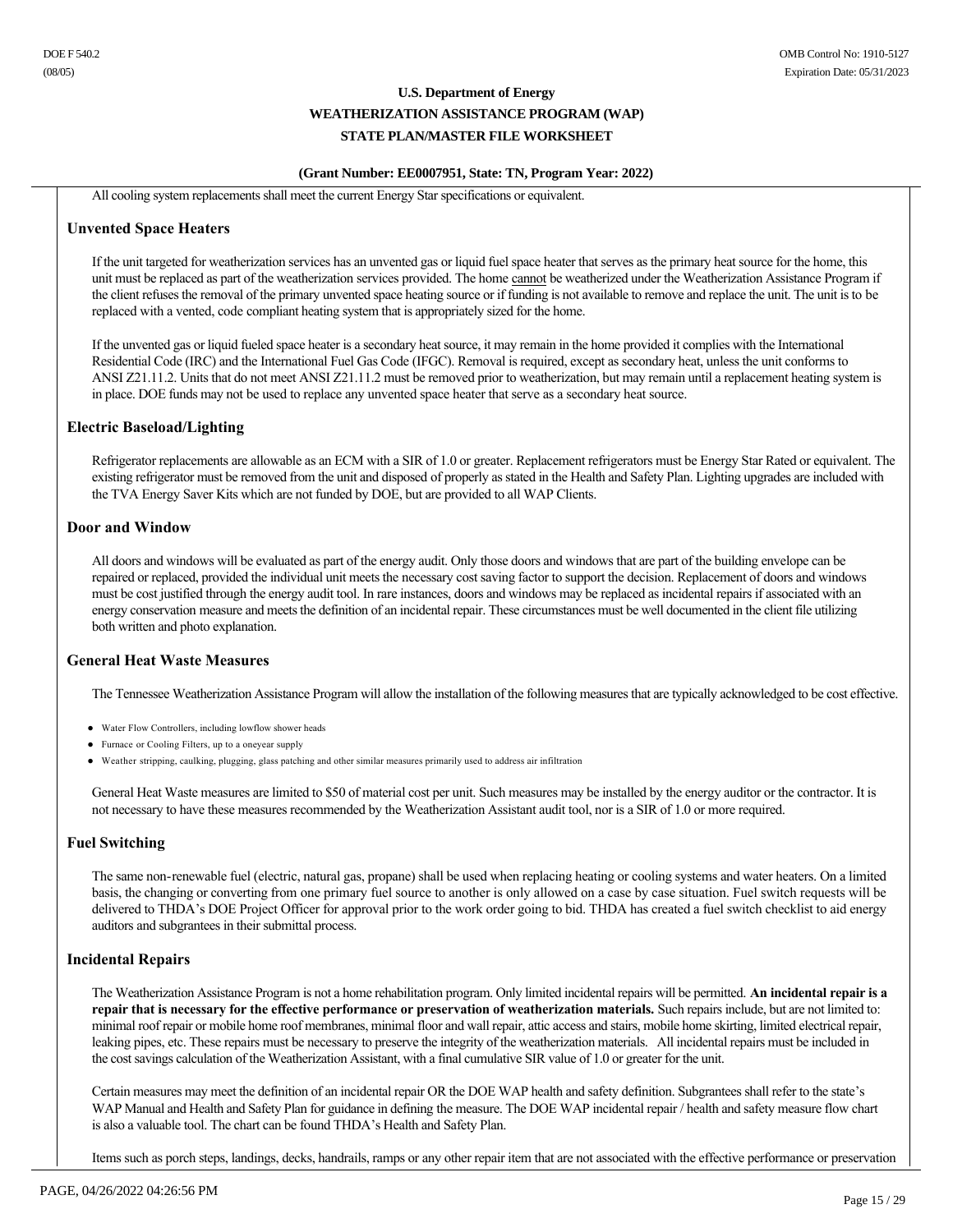#### **(Grant Number: EE0007951, State: TN, Program Year: 2022)**

of the weatherization materials are not allowable costs under the Weatherization Assistance Program.

#### **Permits and Code Compliance**

It is the responsibility of the subgrantee to ensure the contractor obtains all necessary permits and is in compliance with code for the area in which the work is being performed. Copies of permits will be included in the client file.

#### **Bulk Purchases**

THDA will consider subgrantee request for the bulk purchase of WAP related materials and equipment. This consideration will serve in part to expedite completion of weatherization work which could otherwise experience a lag due to supply chain issues when ordering materials and equipment. It doubly serves to help control rising costs due to the state of the building industry in Tennessee. Purchasing in bulk should reduce per unit pricing.

Subgrantees are required to follow their internal, state, and federal 2 CFR 200.317326 procurement policies. Examples of considerations such as the type of material or equipment request, subgrantee/state average cost per unit, past and current subgrantee performance, and local supply chain issues will be taken to ultimately approve or deny the purchase request.

Bulk equipment and material purchases will be funded through the appropriate budget category - like program operations or health and safety.

Field guide types approval dates

Single-Family: 11/9/2021 Manufactured Housing: 11/9/2021 Multi-Family:

#### **V.5.2 Energy Audit Procedures**

Audit Procedures and Dates Most Recently Approved by DOE

| Audit Procedure: Single-Family |                                                                                                                                       |
|--------------------------------|---------------------------------------------------------------------------------------------------------------------------------------|
|                                | Audit Name: Other (specify)                                                                                                           |
|                                | Tennessee is approved to use the Weatherization Assistant (NEAT/MHEA) audit tool by DOE. Approval dates are July 5, 2021 through July |
|                                | 5, 2026.                                                                                                                              |
| Approval Date: 7/5/2021        |                                                                                                                                       |

|                         | Audit Procedure: Manufactured Housing                                                                                               |
|-------------------------|-------------------------------------------------------------------------------------------------------------------------------------|
|                         | Audit Name: Other (specify)                                                                                                         |
|                         | Tennessee is approved to use the Weatherization Assistant (NEAT/MHEA) audit tool by DOE on mobile homes. Approval dates are July 5, |
|                         | $2021$ through July 5, 2026.                                                                                                        |
| Approval Date: 7/5/2021 |                                                                                                                                     |

Audit Procedure: Multi-Family

| Audit Name: Other (specify) |  |
|-----------------------------|--|
|-----------------------------|--|

All Multi-Family audits containing 5 or more units will be sent to DOE for approval prior to bidding. Tennessee will use Weatherization Assistant (NEAT) audit tool for use on multi-family buildings that contain up to 25 individually heated/cooled units.

Approval Date:

Comments

#### **Audit Tool Approval**

THDA received audit tool approval on April 28, 2021. THDA received verification from DOE on 3/20/2018 to use WAPez developed by TVA which is integrated with NEAT/MHEA for energy audits. THDA has submitted the revised Energy audit and expects DOE approval prior to the new program year.

The following is the contract clause to ensure the Tennessee Weatherization Field Guide is used: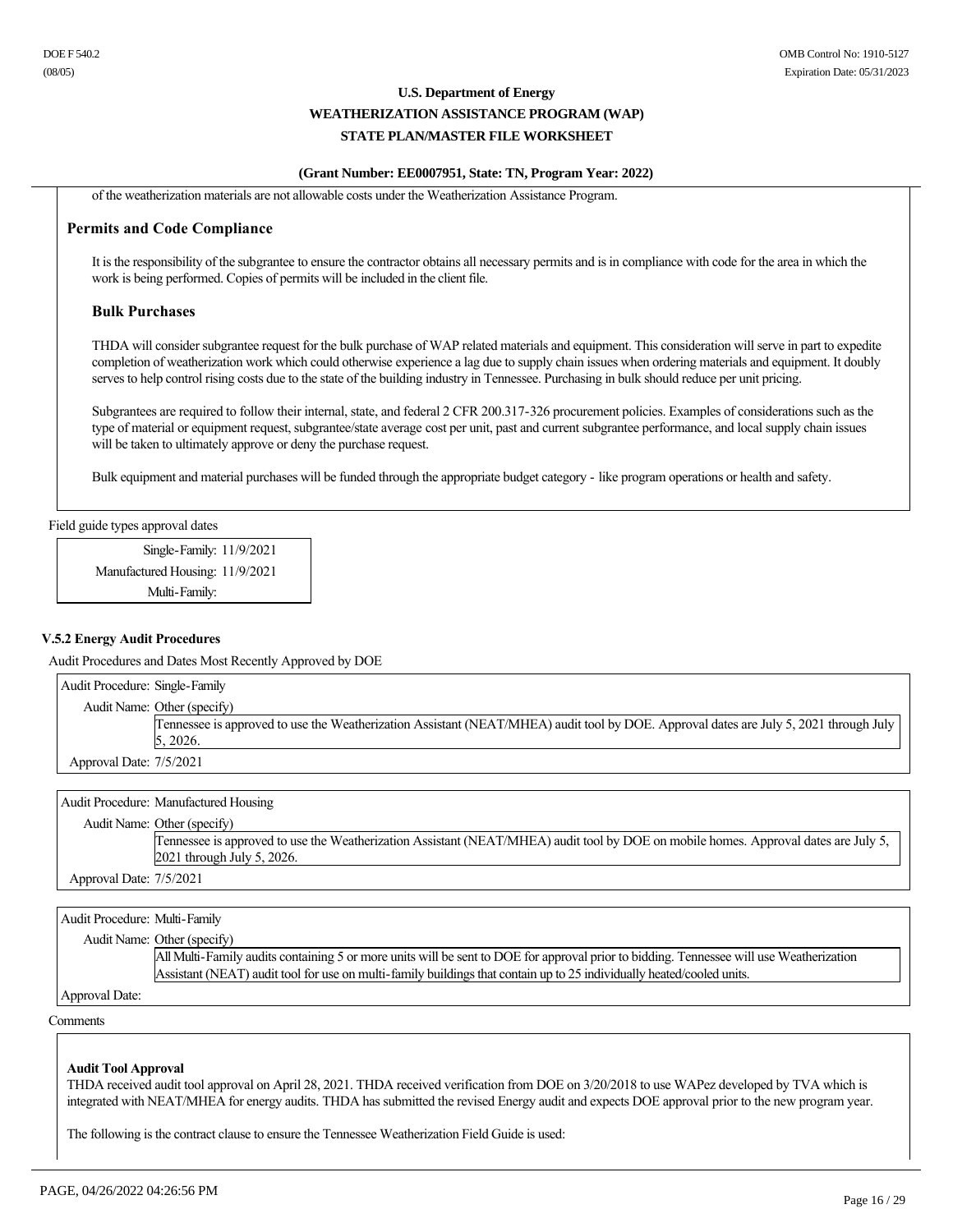#### **(Grant Number: EE0007951, State: TN, Program Year: 2022)**

The Grantee shall perform all WAP activities and carry out all fiscal responsibilities in accordance with THDA WAP policies and procedures; the Standard Work Specifications and THDA SWS Field Guide and subsequent technical guidance; all applicable U.S. Department of Energy regulations and policies, and all applicable Office of Management and Budget (OMB) circulars (collectively, the "Program Requirements").

#### **Energy Auditors**

Energy audits will only be conducted by energy auditors that meet minimum qualification standards as defined by THDA. An energy auditor may be a subgrantee employee or a contractor of the subgrantee. Tennessee requires every home to have an energy audit performed prior to weatherization services being provided in order to determine the appropriate measures for that specific unit. Subgrantees are encouraged to hire Energy Auditors that already have completed BPI Certification. It is required for an Energy Auditor to be BPI Energy Auditor Certified within 6 months of employment. All Energy Auditors must have a BPI Energy Auditor Certification and meet the other requirements of DOE and THDA WAP. All Quality Control Inspectors must have a BPI QCI Certification. Any individual hired by a subgrantee as a QCI must be certified within one year of employment. All final energy audits/ QCI inspections must be conducted by a QCI certified auditor that meets all other DOE and THDA WAP requirements.

#### **Single Family**

The audit tool approved by DOE for use on single family units in Tennessee is the Weatherization Assistant (NEAT/MHEA). DOE approval of the tool was obtained July 5, 2016. Each Energy Conservation Measure (ECM), except air sealing (WPN 13-05), must have a Savings-to-Investment Ratio (SIR) value of 1.0 or greater in order to be cost justified. Additional diagnostic tests will be conducted as necessary for the specific unit.

The energy audit recommended measures are used to build the work order for the unit. Based on DOE WPN 194, if *minor* measures must be removed from the work order due to costs exceeding the cap per unit, those measures with the lowest SIR value will be removed first (with the exception of infiltration reduction measures), along with any incidental repair that is tied to the deleted ECM from the work order. It is to be known, DOE WPN 194 defines *major*  measures as: air / duct sealing (outside the thermal boundary) and wall / attic / floor insulation. These major measures *cannot* be removed from a work order *if*  they are determined cost-effective as defined by the audit tool. Whenever measures are added or removed, the SIR value must be recalculated to ensure both individual ECM and cumulative SIR values meet minimum standards. The actual cost of the measure as bid must also be compared to insure that SIR requirements continue to be met.

### **Manufactured Homes**

The audit tool approved by DOE for use on mobile home units in Tennessee is the Weatherization Assistant (NEAT/MHEA). The audit tool approved by DOE for use on single family units in Tennessee is the Weatherization Assistant (NEAT/MHEA). DOE approval of the tool was obtained July 5, 2016.

### **Multifamily Buildings**

Any multifamily building containing 5 or more units will be sent to the DOE PO before the work order is sent for bid. The Weatherization Assistant audit tool will be used for any multifamily building with less than 25 units that are individually heated and cooled. The entire building will be considered when conducting the energy audit, and recommended cost effective measures for the entire building will be identified.

All multifamily units that do not meet the approved criteria must be submitted separately for approval prior to commencing work. If the multifamily building contains units that are not individually heated and/or cooled, or if there are 25 or more living units within the building, the job will be submitted to the Project Officer for review and approval prior to commencement of weatherization work.

The multifamily building (to include all living units and common spaces) will have the weatherization work awarded following the single bid process, with the job to be awarded to the lowest, qualified bid submitted.

### **Weatherization Contractors**

Weatherization work will be performed through a combination of contract or crew based workers. Most Tennessee subgrantees contract weatherization work on a per job basis. As of the writing of this state plan, at least one subgrantee has hired a small weatherization crew while other agencies are contemplating the option as well.

All contractors and subgrantee crews must meet the training and certification requirements listed in the THDA WAP Manual. All contractors and crews must be approved by THDA. Only contractors with a current Tennessee General Contractor or Home Improvement Contractor license and who meet the current requirements listed in the WAP Manual may be allowed to bid. Licensed contractors who have three or more years of experience in weatherization work may be exempt from training course, at the option of the subgrantee, provided the contractor submit documentation of their experience. Contractors must ensure employees are also in compliance with federal and state requirements, as applicable. All contractors must carry an active liability policy in an amount as approved by the subgrantee. Any contractor currently on the federal Excluded Parties List System of suspended and debarred contractors may not participate. Subgranteess have the option to impose additional contractor qualifications.

If the building to be weatherized includes five or more family units, or if the building exceeds three stories, only those contractors with an active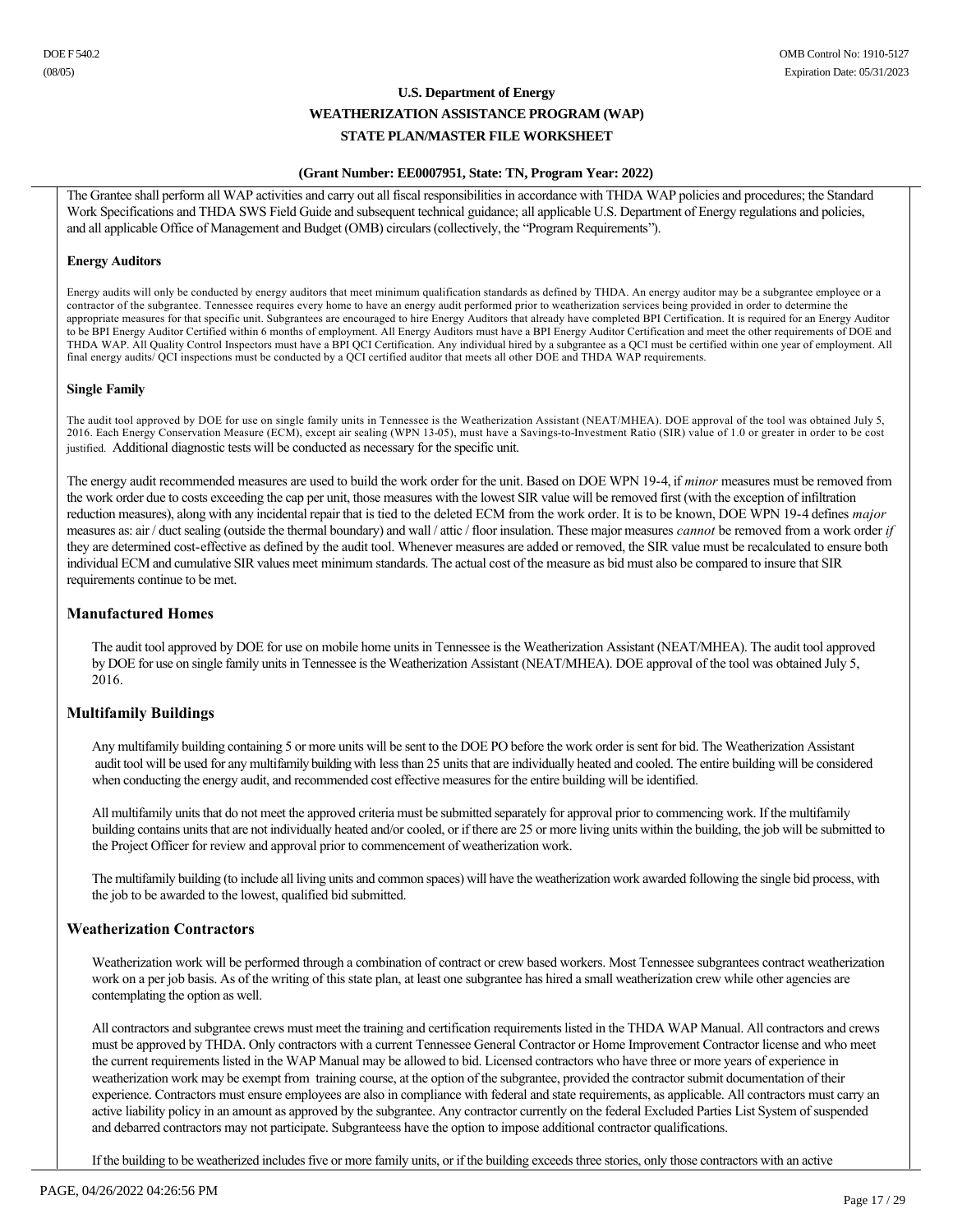#### **(Grant Number: EE0007951, State: TN, Program Year: 2022)**

Tennessee Commercial Contractor's license may qualify to perform the work. All other contractor requirements still apply.

Provided the contractor meets the above qualification, the subgrantee has the authority to determine those contractors they wish to approve to bid on the weatherization work awarded through their agency. The subgrantee must ensure they have a sufficient number of approved contractors to ensure competition.

Contractors must sign the "Contract to Provide Services Under the Weatherization Assistance Program." This agreement is provided by the grantee to the subgrantee as a contract for the contractor on each WAP job. By signing the "Contract to Provide Services Under the Weatherization Assistance Program" the contractor performing the work is ensuring quality work and that all terms of the contract will be followed.

### **Weatherization Work Job Awards**

Subgrantees using weatherization contractors will follow a THDA approved bid process, with the job being awarded to an agency approved contractor. All awards must comply with Federal and State procurement requirements. Subgrantees have the option to negotiate the costs or work to be performed when the bid exceeds the maximum amount permitted under the program, following the priority list (Recommended Measures Report) and procedures for removal of measures. The job is not considered to be "awarded" until there is a fully executed contract that includes the scope of the work to be performed for that specific unit.

In the event the qualified contractor withdraws their bid, the subgrantee may award the contract to the next contractor, with the same policies and procedures to be applied as described above. If the contractor defaults on the contract and fails to perform the work – either all or in part – the agency will have to reevaluate the work that remains to be performed and rebid the job.

Contractors who make an error in the submission of their bid have the option to honor the price as quoted, or to withdraw their bid. Under no circumstances will the bid error be corrected and the cost of the work to be performed increased as a result of the contractor's error when preparing their submitted bid.

#### **Change Orders**

Occasionally, there may be additional weatherization work identified as needed after the initial audit or after the work has been awarded to a contractor. Change orders for additional work that is not charged to health and safety must also meet minimum SIR values. Change orders must be approved by the subgrantee prior to the additional work being performed by the contractor.

### **V.5.3 Final Inspection**

Tennessee currently has 11 certified Quality Control Inspectors. There is a mix of staff and contracted QCIs in Tennessee. Some agencies do not have the capability to have multiple QCI inspectors/auditors on staff. Agencies that use the same auditor for their audits and inspections will have monitoring increased to at least 10% of units. Tennessee allows subgrantees to use QCI certified inspectors on a contract basis.

Once the contractor has notified the subgrantee that all work on a unit has been completed, the subgrantee will assign a qualified Quality Control Inspector to perform an inspection. Every WAP unit must receive a final inspection by a certified QCI ensuring that all work meets the minimum specifications outlined in state and national standard work specifications and in accordance with 10 CFR 440. The purpose of the inspection is to ensure that all required measures (ECMs, incidental repairs, health and safety items) were installed in the building in accordance with program guidelines. The quality control inspection is driven by the initial energy audit, work order, the awarded contract that specifies the work to be performed, and any change orders that have been approved for the job.

If the QCI determines that all required work has not been installed, or has not been installed in accordance with program standards, the contractor will be notified of the necessary corrections to be made. The contractor will not be paid additional funds for correcting the original work and bringing it up to program standards. Once corrected, another inspection will be conducted. All completed work must be inspected by a BPI certified, and agency approved, QCI and passed before the job can be considered completed.

Contractors will not be paid until work has passed inspection.

Every client file must have a final QCI inspection form that certifies that the unit had a final inspection and that all work met the required standards. The form must be signed by the client and the certified QCI. If a unit has received both a final inspection and has also been monitored by THDA, two certification forms will be available in the client file one for each inspection.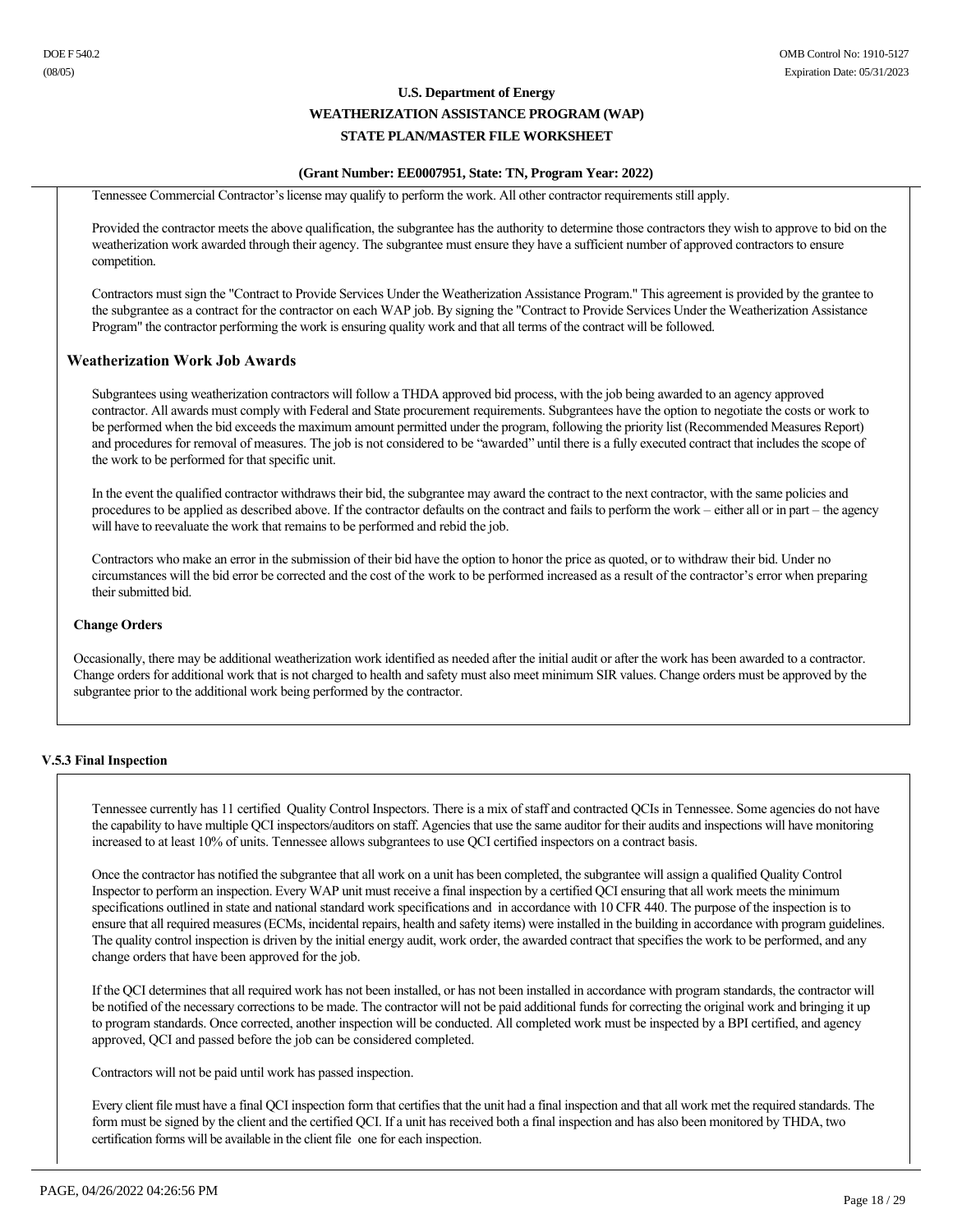#### **(Grant Number: EE0007951, State: TN, Program Year: 2022)**

Subgrantees have the option to incorporate contractor penalties related to failed inspections or a contractor's failure to complete the work by the timeframe outlined in the contract. If a penalty is applied, the payment made to the contractor will be reduced by that amount. The reduced cost for the weatherization work will be invoiced to THDA, with the amount of the applied penalty defined.

If the final inspection cannot be performed due to the client's unwillingness to allow the auditor access to the home, or other circumstances beyond the agency's control, the job can be closed after sufficient effort has been made to conduct a final inspection. In this situation, the contractor may be paid, but the job cannot be counted as a completed unit for purposes of meeting production goals.

#### **V.6 Weatherization Analysis of Effectiveness**

Every unit will have an energy audit performed utilizing the WAPez software which runs the Weatherization Assistant (NEAT/MHEA) tool to identify the most effective measures for that particular home. In addition, Tennessee plans to continue the partnership with the Tennessee Valley Authority to evaluate the impact the weatherization work had on the energy costs for the home. This partnership will require THDA to provide TVA with pre and post weatherization data for the unit and TVA provides energy saving kits to all WAP clients. TVA will evaluate the measures installed and the pre weatherization energy costs and the postweatherization energy costs. There will be no cost to the program for this evaluation. Please see attached document to the SFR 424 titled WAP TVA Energy Kit Effectiveness.

THDA will also conduct a cost analysis across the state in order to provide updates to our measure cost library. The analysis will include obtaining contractors actual cost and averaging them for the state. The cost averages will be compared to market costs and adjusted as needed.

The results of the Quality Assurance Reviews are incorporated into training plans that are to be provided both statewide and on an agency basis. Continued monitoring of progress and work performed will inform the next steps in development of training. A copy of the THDA

WAP monitoring tools are attached to the SF424.

### **V.7 Health and Safety**

Tennessee will track and report health and safety expenditures separately, and these funds will not be considered in the average cost of the unit. Subgrantees will be provided a specific dollar amount equal to 14% of their Program Operation funding that may be used to address health and safety issues as permitted in Tennessee's health and safety plan. Funds may only be spent in homes where weatherization work is being performed, although there is not a limit per home. Only those health and safety items that are necessary in order to effectively perform or as a result of weatherization work will be permitted. The Health and Safety Plan template is attached to SF424. Subgrantees are also instructed to review policy in the WAP Manual and DOE WPN 195 which includes a flow chart to help determine funding category of a measure, namely health and safety or incidental repair.

#### **V.8 Program Management**

#### **V.8.1 Overview and Organization**

The Tennessee Housing Development Agency (THDA) has been designated by the Governor as the State's administering agency for the Weatherization Assistance Program (WAP), effective with PY2012. Local agencies, including community action agencies, human resource agencies, not-for-profits, and other public entities, will contract with THDA to provide weatherization assistance in each of Tennessee's ninetyfive counties. THDA's intent is to provide weatherization services statewide but funding limitations may prevent weatherization work from occurring in each county every program year.

The Weatherization Assistance Program (WAP) was established under Title IV of the Energy Conservation and Production Act and amended by the National Energy Conservation Policy Act, the Energy Security Act, the Human Services Reauthorization Act of 1984, and the State Energy Efficiency Programs Improvement Act of 1990. The program is administered and funded at the federal level by the U.S. Department of Energy (DOE). This program is designed to assist lowincome households in reducing their fuel costs and to contribute to national energy conservation through increased energy efficiency and client education. Weatherization measures provided by this program will reduce heat loss and energy costs by improving the thermal efficiency of dwelling units occupied by lowincome households.

All allocations to local agencies are subject to Congressional appropriation (and/or Federal Court orders) and subsequent allocations to the State by the DOE. In the event anticipated Federal funds are not obtained and continued at the levels indicated in this Plan, the Department reserves the right to reduce all agency allocations accordingly. In no event shall funds be provided for reimbursement of WAP agencies where federal funds are not available for such purposes. Tennessee has allocated 10% of LIHEAP funds to operate a LIHEAP based weatherization program. LIHEAPWx will be subject to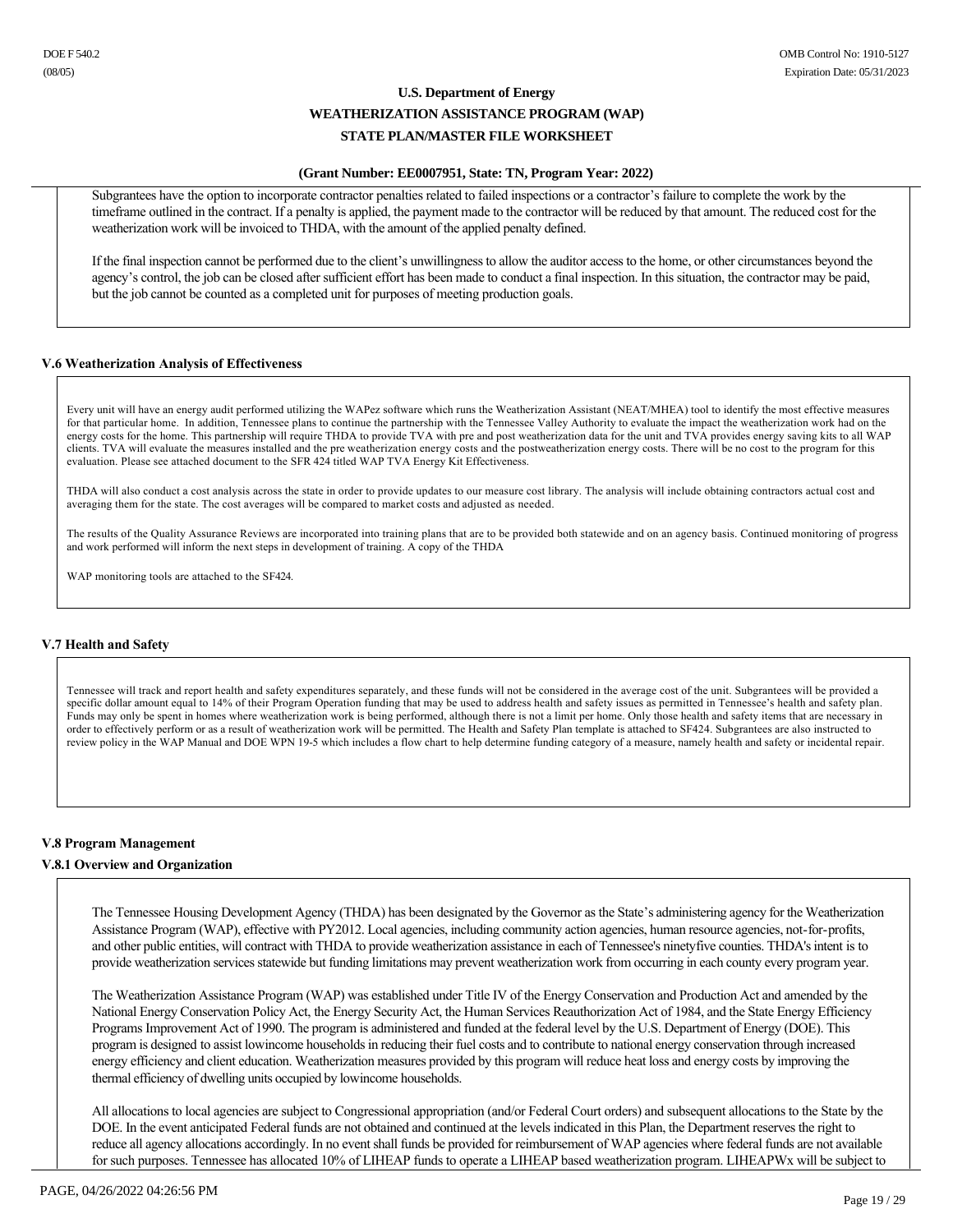#### **(Grant Number: EE0007951, State: TN, Program Year: 2022)**

#### some DOE rules.

Funding allocations to subgrantees will be provided based on the percentage of lowincome population within a county. This percentage will be determined using a three year rolling average of the Census data (Small Area and Income Poverty Estimates). This funding formula will be updated annually, using the most recent three years' worth of data available at the time. THDA will monitor expenditures during the fiscal year. Subgrantees who are not on track to fully expend their allocated funds within the fiscal year may have their funds returned to the the State for reallocation. Any funds that are unspent at the end of the fiscal year will be recaptured by the State, and reallocated at the THDA's discretion.

Subgrantees are expected to meet performance and quality standards, as defined by the State. Failure to meet these standards can result in termination of the subgrantee.

Subgrantees may request advance payment to THDA in writing to meet the immediate cash needs of the program and requirements of 2 CFR 200.305. Subgrantee risk will be evaluated by THDA using an assessment tool. The advance amount requested by the subgrantee will be as close to the minimum amount needed and partly based on historical payments from previous program years.

All funds available to Tennessee's WAP will be administered in accordance with DOE rules and regulations and State policies and procedures. Local agencies will be required to adhere to these and other applicable federal regulations, including the Accounting Manual for Recipients of Grant Funds in Tennessee, published by the State of Tennessee's Comptroller of the Treasury; and the Tennessee Weatherization Assistance Program policies and procedures.

#### **Pollution Occurrence Insurance (POI)**

Tennessee does not require subgrantees to purchase Pollution Occurrence Insurance (POI). However, it is an allowable expense if a subgrantee opts to purchase this insurance.

#### **Caps on Expenditures**

Each single family home will be limited to \$7,669.00 in DOE funding to perform weatherization services (ECMs, Incidental Repairs, Health & Safety) on a single family home. Expenditures for a multifamily building are limited to the number of units occupied by an eligible household multiplied by \$7,669.00. The Grantee reserves the right to provide approval to exceed these caps on a case by case basis. The State average per unit will not exceed the maximum permitted by DOE.

### **Client Education**

Client education will be provided to clients by the subgrantees, auditors and contractors. The state will provide a basic client education review sheet that is to be covered with all clients that will address their specific lifestyle and provide an opportunity to discuss specific issues noted during the client interview and home inspection. As standard health and safety issues are covered during the initial inspection by the subgrantee, information will be provided on the measures that are scheduled to be installed. Clients will be asked to notify the subgrantee or energy auditor of any known or suspected health and safety concerns on the Tennessee WAP Client Education Checklist. The Tennessee WAP Client Education Checklist must be retained by the subgrantee in the client's file. If there are health and safety concerns, or other concerns, noted by the client during the client education process, those concerns will be brought back to the subgrantee's program manager. The subgrantee will notify THDA if the client's concerns cannot be answered. THDA will seek guidance from the DOE Project Officer if the client's concerns cannot be answered at the Grantee level.

The Tennessee Housing Development Agency partners with the TVA (Tennessee Valley Authority) to obtain client education kits that support energy conservation practices. This will be provided at no cost to the client. Additionally, no DOE funds will be used. This kit will contain products and materials that inform clients of basic energy conservation practices to help them further reduce their energy costs. All subgrantees will participate in client education activities.

THDA will also continue to explore best practices throughout the state, and nationally, on effective ways to deliver client education related to the WAP. There is growing interest in third party, regional energy efficiency advocacy groups that can provide a means to organize and deliver education to WAP clients. This type of "client training" on the responsible use of energy and healthy home habits would be an allowable use of state T&TA Funds.

As stated in the previous deferral section, THDA is working towards implementing a more comprehensive prescreening process that will lend towards "house as a system" education and identifying common H&S hazards. This form of client education may in turn lead to more efficient deferral determinations.

### **Policy Advisory Committee**

The Policy Advisory Committee (PAC) serves to advise THDAnot only on issues specifically related to the Weatherization Assistance Program but will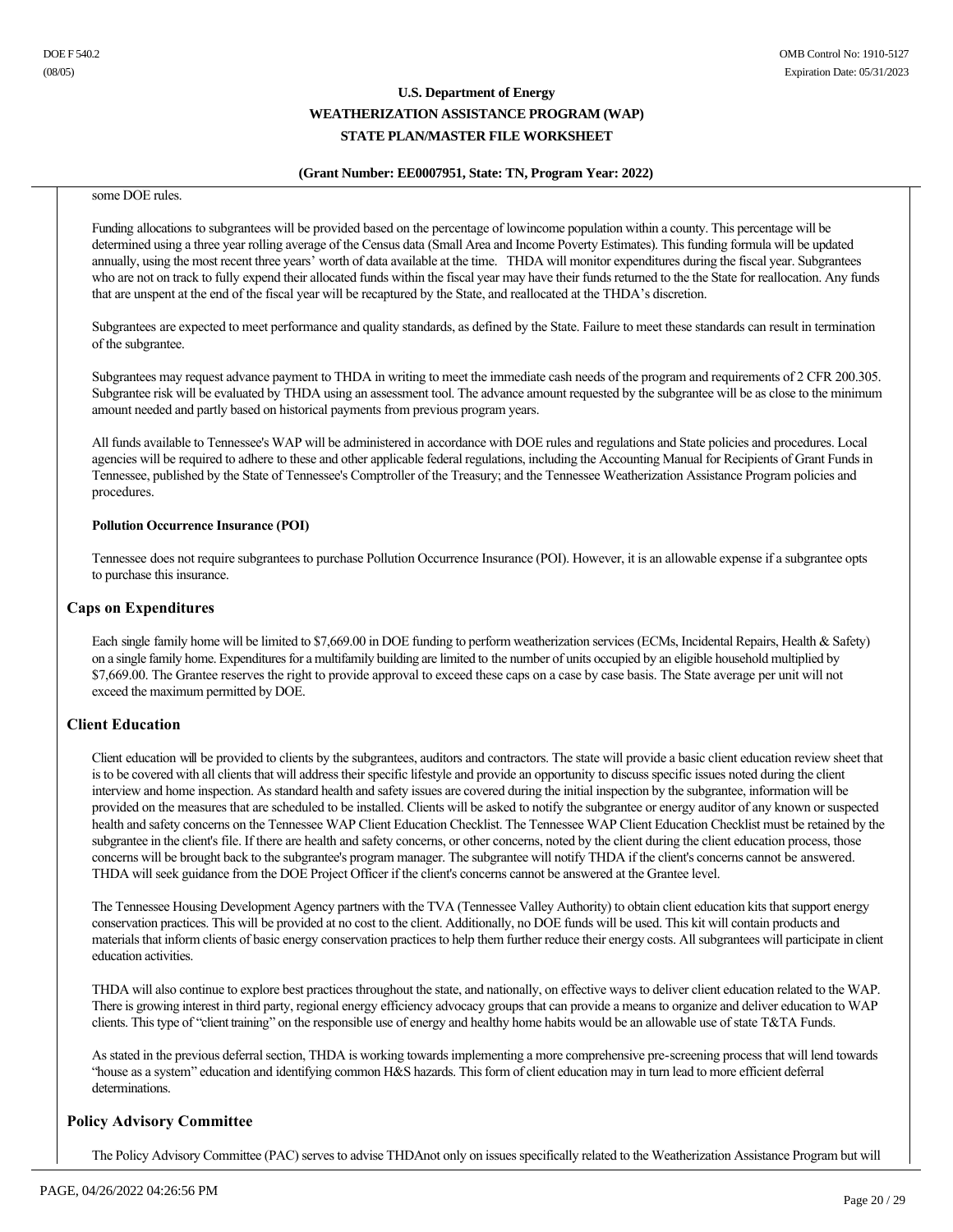#### **(Grant Number: EE0007951, State: TN, Program Year: 2022)**

also provide guidance to THDA on how it can be more effective through the promotion and modeling of energy conservation practices as they do business. The PAC consists of members named by THDA, each of whom will serve time in limited terms. The Policy Advisory Committee (known as The Energy Efficiency and Weatherization Advisory Board) consists of individuals who have been involved in the program in some capacity, in a technical or operational capacity, energy provider representatives, individuals involved in property development, and individuals who represent the lowincome and elderly population served. A representative from THDA is a non-voting member.

#### **V.8.2 Administrative Expenditure Limits**

Subgrantees are authorized to budget up to 11% of their total fiscal year allocation for administrative costs subject to approval by THDA.

The Tennessee Housing Development Agency will retain 4% of the federal funding allocation for its own administrative costs.

A subgrantee with an annual allocation less than \$350,000 may be permitted to allocate an additional 5% of their funds for administrative costs, subject to approval by THDA

#### **V.8.3 Monitoring Activities**

The Community Programs Division of THDA is responsible for the administration of the WAP in Tennessee. Currently, the Community Programs Division has a Program Monitor responsible for monitoring WAP. Technical Monitoring is conducted by Community Housing Partners and a THDA Housing Program Coordinator. THDA's Internal Audit Division will conduct the Fiscal Monitoring of the WAP. Housing Program Coordinators will monitor WAP invoices.

An estimated amount of 5% of the grantee admin funds are used for program monitoring, and about 40% of the T&TA funds are used for technical monitoring. THDA will monitor in accordance with the approach outlined in WPN 204 which includes, but is not limited to, the lists in the sections below.

Monitoring is conducted through a combination of desk and onsite monitoring. Client cases selected for quality assurance inspections and file review may be selected by THDA or the subgrantee. THDA will determine which process is best for a specific program year. Subgrantees will be informed of the QA inspection selection process and the method will be applied uniformly across the state. The same clients selected for QA will also include file review of eligibility, procurement, etc. THDA employs a "start to finish" client file monitoring approach.

#### **Programmatic and Management Monitoring**

Each subgrantee weatherization program will be monitored annually and in accordance with 10 CFR 440.23 and DOE WPN 204. Subgrantees will be monitored for compliance with federal and state policies and procedures, and where applicable, compliance with the subgrantee's approved operational plan. A random or selected sample of closed case files will be reviewed. Through the use of THDA's WAP reporting platform, WAPez, subgrantees upload required case documentation to the cloud based server where THDA can review in real time. The desk review typically consists of client intake evaluation as well as review of audit and inspection related documents such as QCI forms, photos, and ASHRAE 62.2 calculations. Any questions related to the review or documents missing from the file upload may be requested during an onsite visit to the agency. THDA will also request upload of missing or additional documents to WAPez, as necessary. Areas of monitoring include, but not limited to:

- n Correct determination of eligibility and notification provided, including the annual recertification where applicable
- Case documentation
- Identification of re-weatherized units, and agency method for tracking homes that have been weatherized
- $\Box$  Compliance with rental property requirements and eligibility
- Compliance with multifamily building policies
- Compliance with Historic Preservation guidelines
- Correct calculation of priority and priority standards followed
- Energy audit and appropriate identification of measures in accordance with program policies, utilizing the state approved audit tool and review of the generated work order to ensure quality and detail provided
- **n** Procurement of work
- Quality Control Inspection process
- Measures invoiced in correct budget category (ECM, Incidental Repairs, H&S)
- **n** Client Education
- n Timeliness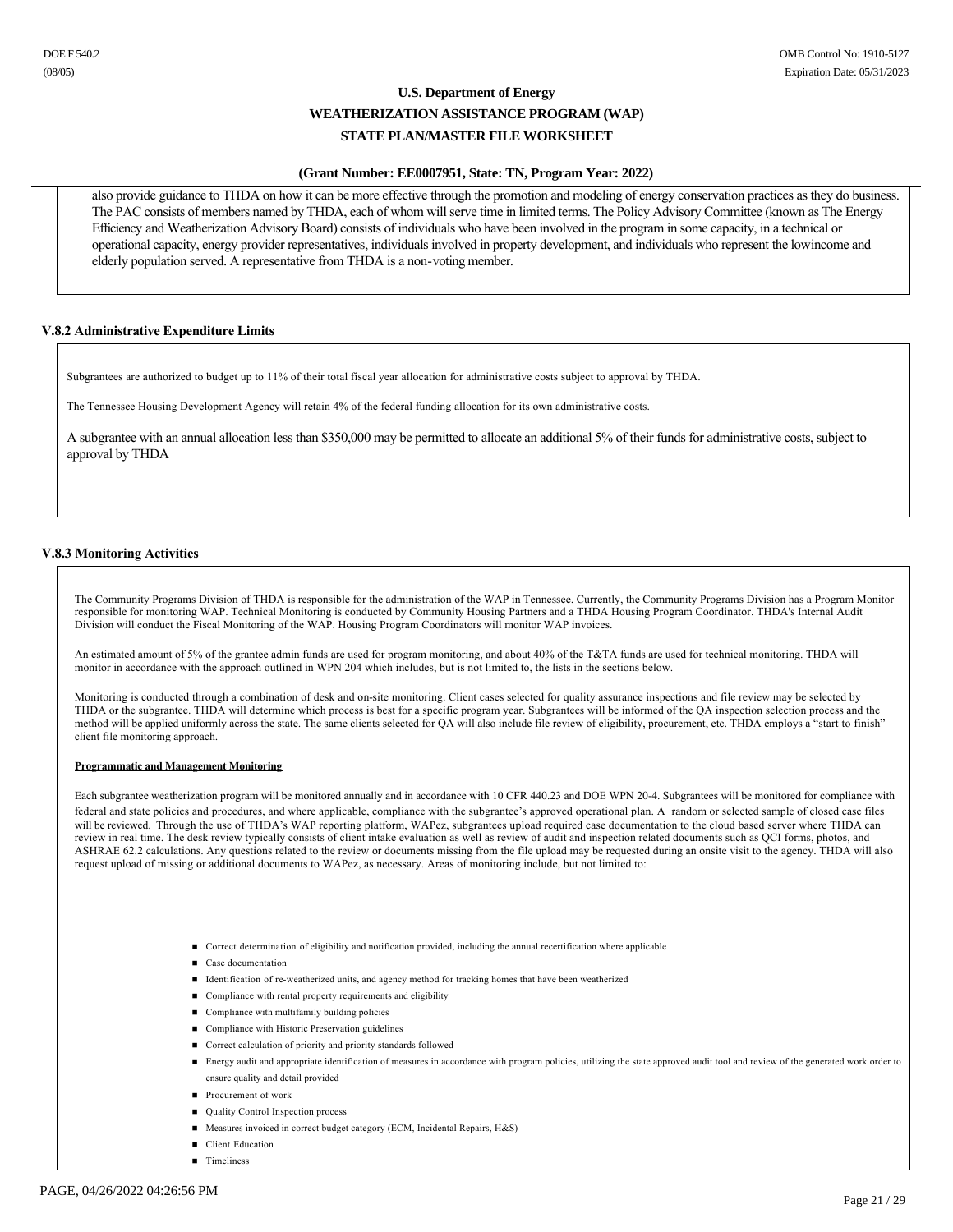#### **(Grant Number: EE0007951, State: TN, Program Year: 2022)**

- $\Box$  Database accuracy and timeliness of data entry
- $\quad \blacksquare$  Compliance with program policies and procedures
- Use of standard, mandatory templates
- Customer satisfaction

In addition to the review of case files, the following information will also be reviewed:

- Conduct inventory of any equipment (original purchase price of \$5000 or more) purchased with DOE funds.
- n Review staff and contractor qualifications and contracts, if applicable, to determine compliance with program requirements and subgrantee's operational plan
- n Review subgrantee's process of tracking and addressing quality and workmanship concerns and findings for staff, auditors and contractors.
- Review process for contract payment
- n Review the agency procedures for identification of staff performance and subsequent corrective action to address any deficiencies
- n Using the the Weatherization Manual / Operational Plan that each subgrantee must sign and submit to the Grantee on an annual basis for review and approval, monitor for compliance with the Plan.
- n The subgrantee's most recent annual audit
- n Review findings from Grantee's technical inspections and corrective action plans that have been implemented to address any concerns
- n Procurement process complies with federal and state requirements, and follows procedures outlined in the subgrantee's operational plan
- Budget management of funds
- Compliance with production goals
- Contract compliance
- Timely and accurate submission of reports and invoices
- Identification of Training and Technical Assistance needs

This list is not meant to be allinclusive, and may be expanded as necessary to ensure compliance with both federal and state program guidelines.

#### **Financial Monitoring**

In addition to an annual financial monitoring visit to each subgrantee, all invoices submitted for payment will undergo a fiscal desk review prior to any payment being authorized. This desk review will include subgrantee invoices and the documentation that supports the amount invoiced. The invoice and supporting documentation will be reviewed and approved by multiple staff persons prior to submission to THDA's fiscal department for payment. Invoices reviewed that lack sufficient backup documentation will not be paid until documentation is provided that justifies the amount invoiced. Additionally, any invoiced expense that is not an allowable expense will be disallowed, and deducted from the amount to be paid.

Every subgrantee will have an annual onsite financial compliance review conducted by THDA Internal Audit staff. At minimum, this monitoring visit will review the following items:

- n Financial Management and Accounting Systems and Operations
- A review of the most recent annual audit conducted for the subgrantee. Any additional audits related to WAP that have been conducted within the last twelve (12) months will also be reviewed
- **n** Payroll and personnel
- Equipment and/or vehicles defined as any item with an initial cost of \$5000 or more that were purchased with at least a percentage of DOE WAP funds.
- **n** Procurement
- n Invoicing (supported by fiscal desk reviews mentioned earlier)
- Record Retention
- Contract compliance
- n Followup on issues from prior monitoring visits, reports, desk reviews and other sources

#### **Technical Monitoring**

THDA will conduct quality assurance inspections of at least five percent (5%) or more of all completed units per subgrantee during the fiscal year.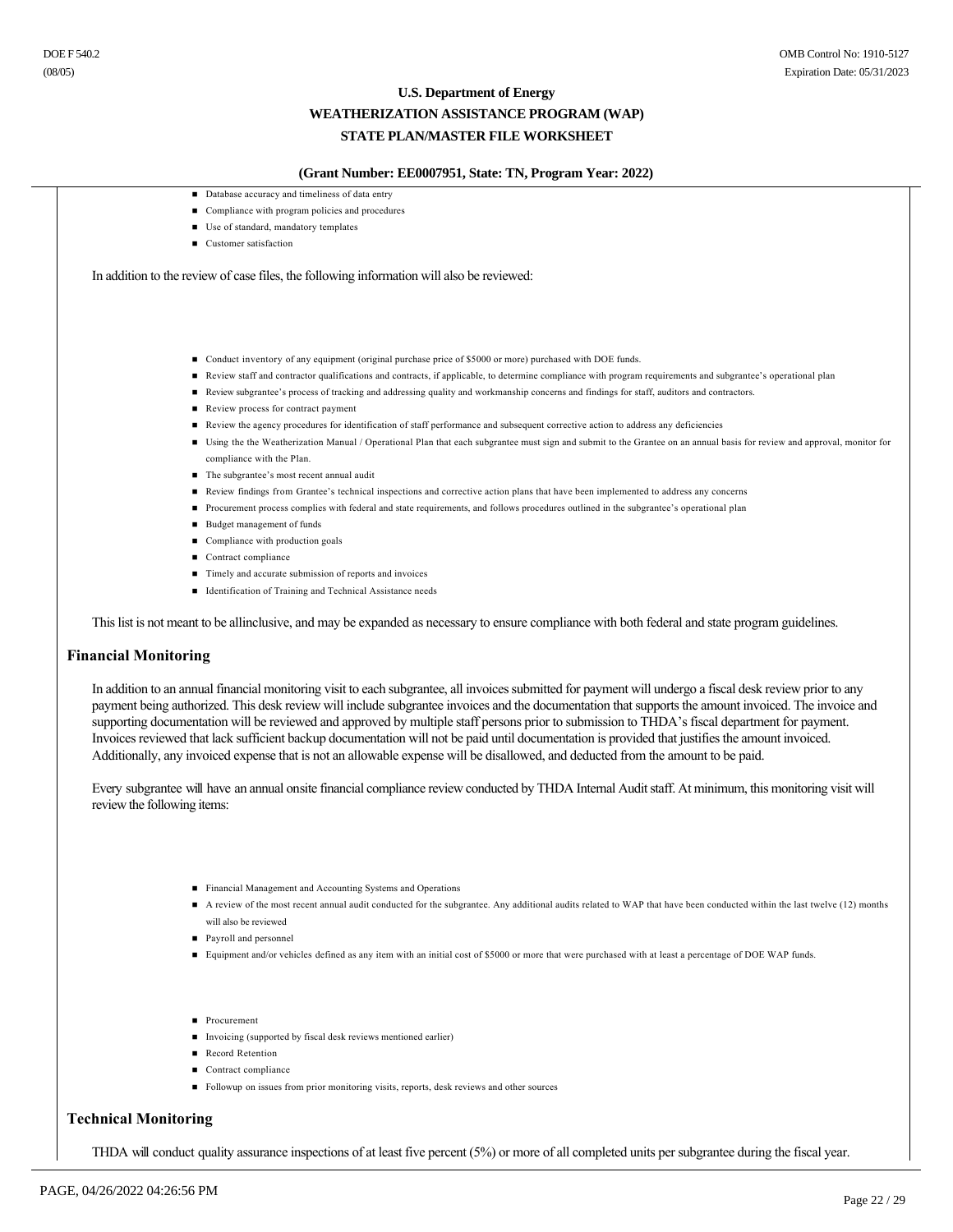# **(Grant Number: EE0007951, State: TN, Program Year: 2022)**

Subgrantees that do not have an independent QCI to conduct the final inspection will increase monitoring to ten percent (10%) of completed units. THDA may increase the percentage of units being monitored for subgrantees with significant deficiencies based on previous monitoring, in progress monitoring, desk reviews, multiple dwelling unit types, analysis of risk assessment and various other observations. Inspections will be performed by a certified Quality Control Inspector and performed by a THDA employee or a contractor acting on behalf of the Grantee. Weatherization activities will be monitored to ensure compliance with the guidelines provided in the Standard Work Specifications and the Tennessee Weatherization Field Guide, the Health and Safety Plan, technical assistance memorandums and the WAP Policies and Procedures Manual.

Technical monitoring consists of desk review using WAPez as well as site visits to verify quality work practices and validity of the energy audit and inspection.

Quality assurance inspections will also serve as an opportunity to provide technical assistance as appropriate. THDA compensates contract workers who attend at a flat rate of \$100/inspection using T&TA funds. The compensation encourages contractors to attend hands-on training while being removed from other paid work for the day. Additional description to this is found in the T&TA section of the plan.

Subgrantees whose completed units require re-works or other corrective action cannot use DOE funds for the correction process. Findings related to technical assistance visits will be tracked on a subgrantee, auditor and contractor level to help identify exceptional, as well as, poor performance and workmanship issues. These results will be used to identify training and technical assistance needs for our continuous quality improvement process. Technical monitoring will review the work of the auditor, contractors, and the QCI. If there are repeat findings from the same QCI the local agency will be notified and the QCI will be placed on a corrective action plan including increased training.

THDA will monitor for the training and certifications requirements of WAP contractors and auditors during the technical monitoring visit. This is a shared responsibility with the subgrantee.

# **Monitoring Reports and Corrective Action Plans**

Within thirty (30) days following every onsite program or financial monitoring visit, a report that details the findings of the visit, including any identified best practices will be provided to the subgrantee agency. Should there be a significant delay to the thirty days, THDA will notify the subgrantee with brief description and an alternate timeframe when the report will be delivered. The subgrantee will be required to provide a written Corrective Action Plan (CAP) that addresses all identified findings and concerns. The CAP must provide the actions the local agency has taken or plans to take, along with a timeline for implementation, to address and alleviate the concerns. If the subgrantee disagrees with any findings in the monitoring report, they may provide rebuttal as part of their CAP. The CAP is not final until it has been reviewed and all corrective action plans and/or rebuttals accepted by the Grantee. If there are questioned costs identified as part of the monitoring visit, and these costs are not successfully resolved during the CAP process, these costs will be recovered from the next invoice. If they cannot be recovered from a subsequent invoice, the subgrantee will be required to make payment arrangements with THDA for the questioned costs.

Compliance with Corrective Action Plans will be monitored through desk reviews, communication with the subgrantee, and subsequent monitoring visits. Subgrantees with significant deficiencies identified may receive additional monitoring visits as necessary. Subgrantees who continue to have substandard performance that is not successfully addressed by corrective action may have funding reduced, be placed on probation or face termination and no longer be allowed to participate in the program.

### **Reporting**

Within thirty (30) days from the end of the program year, THDA will create a report that provides a summary of each subgrantee's financial reviews, program monitoring reports and any outstanding issues. This report will provide an overview of each subgrantee's needs, strengths and weakness. This report will be utilized as a planning document, and will be made available to DOE upon request.

As mandated by federal guidance, THDA will also provide to DOE a report that includes successes and significant problems identified through monitoring. This narrative report will be incorporated within the mandated *T&TA, Monitoring and Leveraging Report.* This annual report will be submitted within thirty (30) days from the end of the reporting period

In addition to DOE reporting requirements related to monitoring, State Policy 22 requires an annual report of Subrecipient Monitoring. THDA will provide a summary of all subgrantee monitoring, including findings and recommendations to the Tennessee Department of Finance and Administration.

### **Technical and Programmatic Monitoring Schedule**

Once production is underway, we plan on visiting 2 subgrantees per month for programmatic and technical monitoring. Throughout the year we will monitor each subgrantee at least once. Based on monitoring findings and outcomes THDA will conduct additional visits as needed. Based on production we will conduct annual fiscal monitoring visits for subgrantees. Fiscal Monitoring in conducted by the THDA Internal Audit division and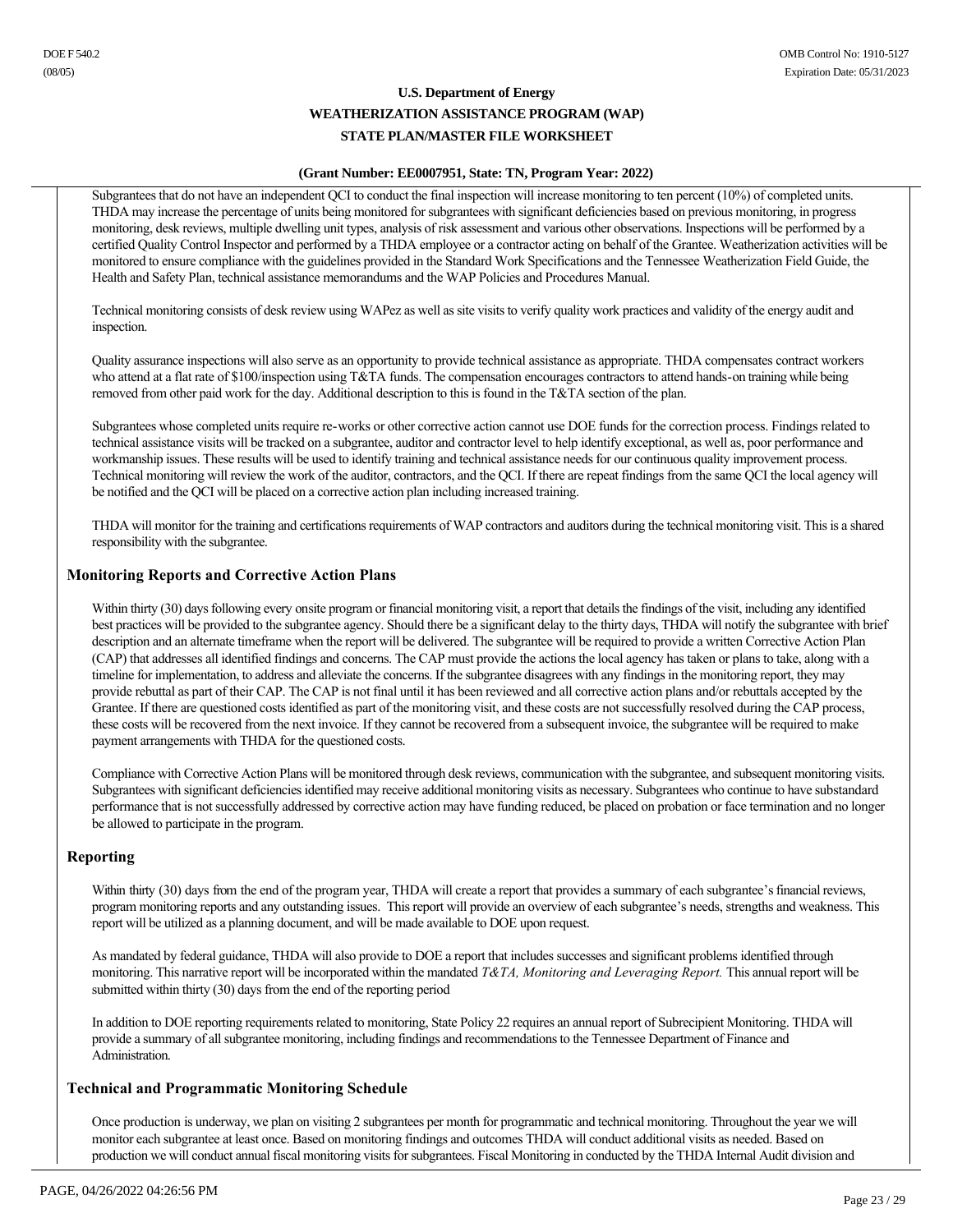#### **(Grant Number: EE0007951, State: TN, Program Year: 2022)**

averages 12 subgrantee visits per month. The THDA WAP monitoring tools can be found attached the SF424. The THDA WAP Monitoring and Corrective Action procedures can also be found attached to the SF424.

**First Quarter** None **Second Quarter** MCCAA, CMCCAA, DHRA, UETHDA **Third Quarter** UCHRA, ETHRA, MHCD, SWHRA, MDHA **Fourth Quarter**

SETHRA, KKCCAC, SCHRA

### **V.8.4 Training and Technical Assistance Approach and Activities**

Tennessee Housing Development Agency's training plan will follow the Comprehensive (Tier 1) and Specific (Tier 2) training categories as outlined in the WPN 1504 "Quality Work Plan", Section 4 and as required, will meet the National Renewable Energy Laboratory (NREL) Job Task Analysis (JTA) for which the worker is employed. Following is a description of the planned trainings to be provided in program year 2020.

Subgrantees are encouraged to recertify their weatherization workers in accordance with this training plan, as needed, and at least 6 months prior to the expiration of the individuals' certification date to ensure an adequate supply of QCIs as well as all other occupational specialties requiring certification.

The major objective of Training and Technical Assistance is to provide subgrantees with the information and training required to administer and operate in compliance with DOE and State WAP rules and regulations. Subgrantees are strongly encouraged to have at least one QCI person on staff but some may contract with an independent QCI contractor and still others may use shared QCI resources from adjacent/network agencies. THDA is working with agencies on an individual basis to help in their process to fulfill necessary technical positions.

THDA has recognized and evaluated training needs based on monitoring reports and requirements. THDA has reviewed all subgrantee monitoring reports with our T&TA provider and trainings are developed based on the needs of the subgrantee and/or individuals. There has been a general Health and Safety Training created due to the needs assessment of the WAP subgrantee and monitoring visits.

THDA's T & TA contract was procured in 2017 through an RFP process. THDA is using Community Housing Partners as our primary IRECaccredited Comprehensive (Tier 1) and Specific (Tier 2) training provider.

THDA and CHP review the subgrantee's energy audits to check for consistency across subgrantees. If an agency's average recommended measures produced limited ECMs compared to the average, inconsistent or incorrect audit inputs, etc., THDA will address this issue with increased training on the audit tool. THDA will discuss the importance of consistent and accurate energy audits.

The program is also due for energy audit re-approval at the end of the program year. THDA will use the first half of PY20 to review and improve upon all field procedures. Subgrantees, contract auditors, and T&TA provider will participate in crafting the energy audit submission package in partnership with THDA. Use of T&TA funds for specific activities related to the development and enhancement of THDA energy audit policies and procedures are allowable, at the discretion of THDA. The state will define upfront to subgrantees, contract EAs/QCIs, 3rd party technical providers, if certain activities related to the statement above may be funded using T&TA. Other efforts which are less involved may be on a volunteer basis.

#### **Comprehensive Training must be completed at least every 2 years**

#### **Quality Control Inspector**

Training for the Quality Control Inspector Job Task will take place Fall 2020 Spring 2021.

Continual QCI training will be conducted annually or, as needed, for new QCIs and for continuing education credits. QCI training is currently formatted as field mentoring. QCIs are shadowed by an inspector from our T&TA provider. Areas to be shadowed include inspections, energy audits, and work scope review.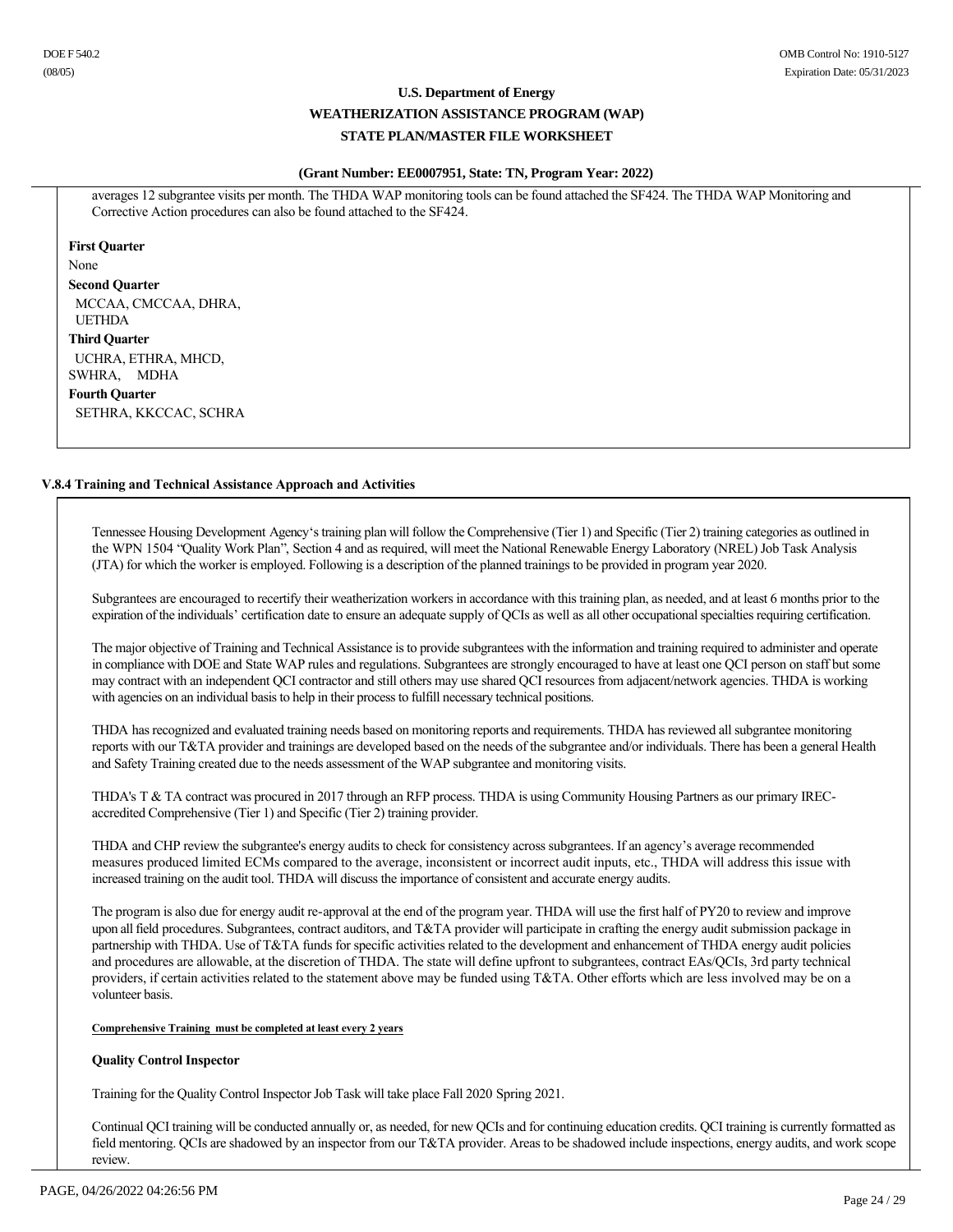#### **(Grant Number: EE0007951, State: TN, Program Year: 2022)**

#### **Energy Auditor**

Training for the Energy Auditor Job Task will take place Fall 2020 Spring 2021. Energy Auditor training may be conducted in a classroom, as part of field mentoring, or a combination of both for current energy auditors and other qualified individuals within the THDA WAP network. Typical training duration for Energy Auditor certification is similar to QCI field mentoring as outlined in the previous section.

#### **Mandatory Training for all WAP Energy Auditors and Quality Control Inspectors:**

- BPI EA and QCI certifications
- EPA Renovate, Repair, Painting Certified Renovator
- $\bullet$  OSHA 10
- Comprehensive Weatherization Assistant training

### **EA / QCI Training & Testing**

Certification training typically consists of weeklong review consisting of a combination classroom and field exercises to include all associated travel costs, regular staff wages during the training, books/materials etc. Costs also include all training and written/field exam fees for new auditors and auditors that are seeking certification. If subgrantee staff is unable to pass the exam on the first attempt, the subgrantee can request that the grantee pay for the second attempt. Permission to take the exam a second time will be granted after a satisfactory request is submitted. Subgrantees can also request for staff to attend additional training. If the auditor is unable to pass the exam after the additional training, the individual will be responsible to pay for the exam using other funding sources.

#### **Retrofit Installer Technician Field Mentoring**

Comprehensive RIT Training will continue to canvass across the state for all WAP approved contractors. THDA currently offers a modified version of Retrofit Installer Technician, labeled RIT Field Mentoring. Field mentoring is a weeklong training. The first day covers building science fundamentals, work scope interpretation and prep, material lists, etc. The remaining days are spent in the field at two actual client houses, preferably a site built and manufactured home. The training will include regional contractors from multiple companies hosted by a single agency within the training territory. The unit serving as the training house will be an actual weatherization client and the job will be awarded to a single contractor, as normal. THDA and the subgrantee will receive a list of those contractors in attendance and use it as a reference when tracking future comprehensive trainings.

The RIT statewide training will be planned this upcoming program year for those contractors not receiving field mentoring in the past two program years. Subgrantees, or THDA, may request additional mentoring for a contractor on an as-needed basis.

As stated in the previous Technical Monitoring section, THDA compensates contract workers who attend at a flat rate of \$100/inspection using T&TA funds. The compensation encourages contractors to attend hands-on training while being removed from other paid work for the day. This specific training may be used to address specific needs in certain and included as part of a contractor's comprehensive training requirement.

THDA is also experimenting on the use of the DOE adapted RIT Badges Passport system. We currently have asked one crew based subgrantee to experiment with the system and offer their feedback on how to implement the system statewide. The system can serve as a condensed supplement to the Tennessee Weatherization Field Guide or as a component within the RIT comprehensive training curriculum.

Diagnostic training for contractors is also being developed in partnership with Tennessee subgrantees and our T&TA provider, Community Housing Partners. The need for diagnostic training is heavily focused on our EAs and QCIs but often overlooked are the weatherization contractors who are a vital, indispensable piece of the weatherization program. Diagnostic training may consist of on-site, classroom (training house), or webinar training through our T&TA provider, subgrantee QCIs, state QCIs, and/or various diagnostic supply houses.

Specific diagnostic trainings to be planned for the upcoming program year include blower door diagnostic setup and results analysis, duct leakage analysis, tool calibration requirements, and combustion safety instruction and diagnostic testing, to name a few.

T&TA funds can be used to compensate contractors during WAP training activities in the form of a stipend established in cooperation with the state and subgrantee and as long as a current contractor retention agreement is in place. This must be requested by the subgrantee and approved by THDA prior to compensation being made.

# **Specific Training**

Single-issue, short-term, training to address acute deficiencies in the field such as dense packing, crawlspace, ASHRAE 62.22016, etc. Conference trainings are included in this **category. Specific training is also implemented based on issues found during monitoring visits. Classes will be labeled as mandatory if there are multiple repeat findings due to lack of experience or training.**

In addition to IREC accredited training providers, several non-IREC accredited training providers are located throughout the state/country (i.e. State, regional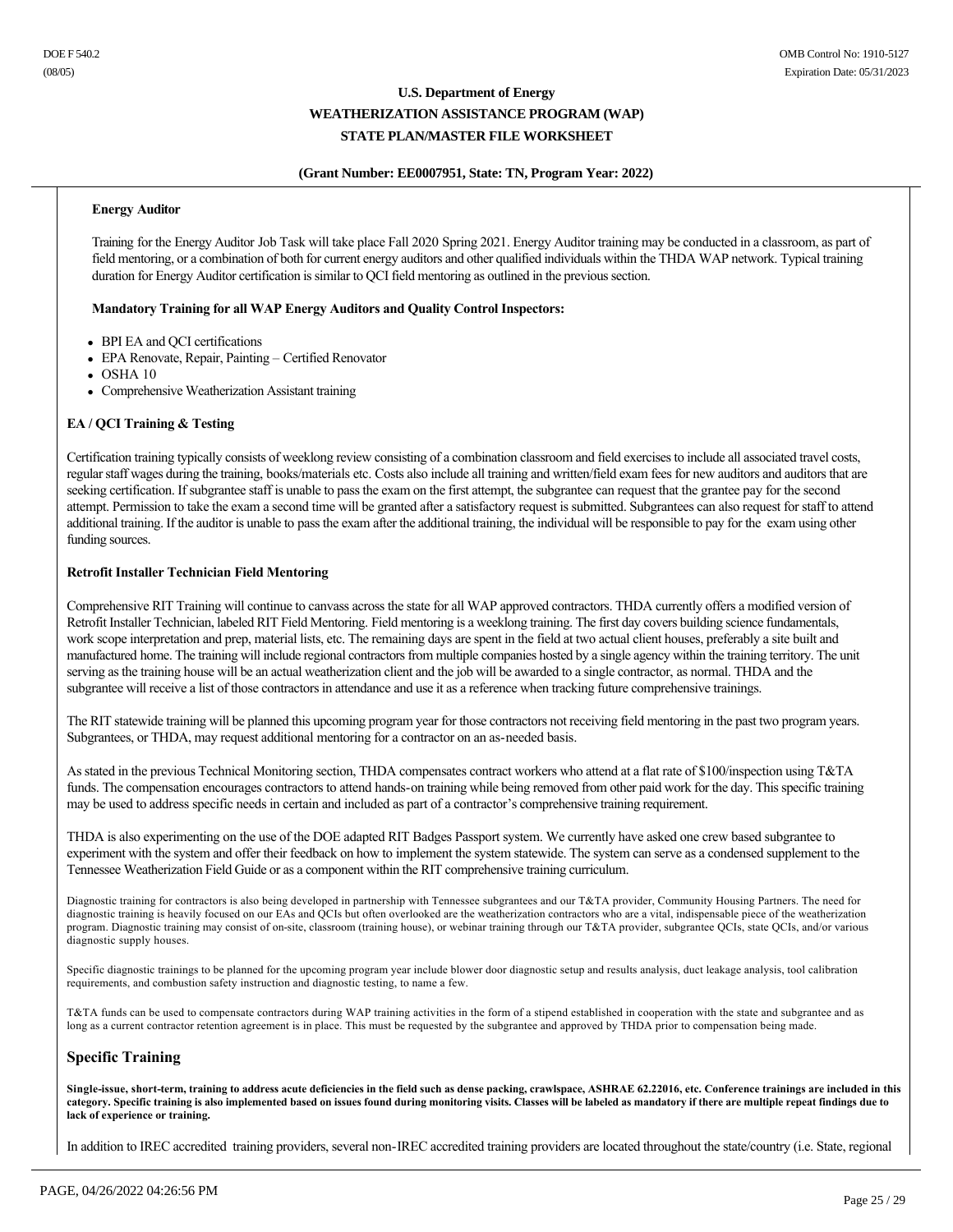# **U.S. Department of Energy WEATHERIZATION ASSISTANCE PROGRAM (WAP)**

# **STATE PLAN/MASTER FILE WORKSHEET**

#### **(Grant Number: EE0007951, State: TN, Program Year: 2022)**

and/or nation meetings/conferences; Technical Colleges; other for/nonprofit organizations; etc). Specific training courses are provided throughout the year and dependent upon the individual Training Providers' schedule. Subgrantees are reminded that any out of state training activities must be approved in advance by Tennessee Housing Development Agency. The following organiziations, agencies, and companies offer Specific training: ■ Statewide WAP Meetings/Conferences ■ Home Performance Conference ■ Energy OutWest Conference n CHP Energy Solutions Research and Training Center ■ Southface Energy Institute n Everblue Energy Inc. ■ Other forprofit and nonprofit Organizations Specific Training Courses including but not limited to: ■ ASHRAE 62.2 (2016) Residential Ventilation ■ Audit Assessment ■ Blower Door & Duct Testing ■ Building Science ■ CAZ Zone Pressure Diagnostics ■ Client Education ■ CPR & Standard First Aid **n** Crew Leader ■ Dense Pack Walls ■ Diagnostics Energy Auditor Testing Equipment ■ HVAC Fundamentals n Infrared Thermography ■ LeadSafe Weatherization ■ Manufactured Housing Fundamentals NEAT/MHEA OSHA 10 Construction n EPA Certified Renovator Initial Course ■ Retrofit Installer Technician - Online n Weatherization Management Specific Training that may be incorporated as part of a larger comprehensive training plan includes technical assistance provided to EAs, QCIs, and contractors while onsite during quality assurance inspections. THDA allows for subgrantee staff salary to be funded through T&TA while attending specific and comprehensive WAP related trainings.

The contracted T & TA provider will assist in the following: Implementation of a Quality Work Plan, assessment of readiness for QCI examination, and the development of training plan, including but not limited to training outlined above, as well as Comprehensive and Specific training.

The T & TA provider will perform the primary role of "Independent QCI" for monitoring program year 2020 with the intent to have this function assisted by THDA QCIs during program year 2020.

# **Marketing and Training of New Technical Workers**

Tennessee's weatherization program has experienced challenges of replenishing its technical worker base over the past two program years. Recognizing this challenge and knowledge gap, THDA has created a Technical Advisory Group of voluntary program members to provide insight and suggestions to help devise planning and program solutions towards the issue of technical staff capacity.

Based on these quarterly group discussions, THDA has outlined a skeleton draft of steps for new auditors, inspectors, and weatherization workers to begin working in the weatherization program. We understand the required certification process is the first step and a "soft release" into conducting fieldwork is necessary to build worker confidence and technical knowledge. The drafted outline consists of a balanced approach of check and balances. First being, the new technical worker may participate in shadowing a more experienced WAP energy auditor or QCI. The individual will also receive access to a practice version of WAPez where they can become familiar with the system and how NEAT/MHEA inputs interact with one another. Assessments will be conducted along the way to determine proficiency and from there, the worker may begin solo fieldwork.

Marketing to weatherization contractors, or those interested in weatherization work, is another challenge. This is an issue raised within the advisory group, as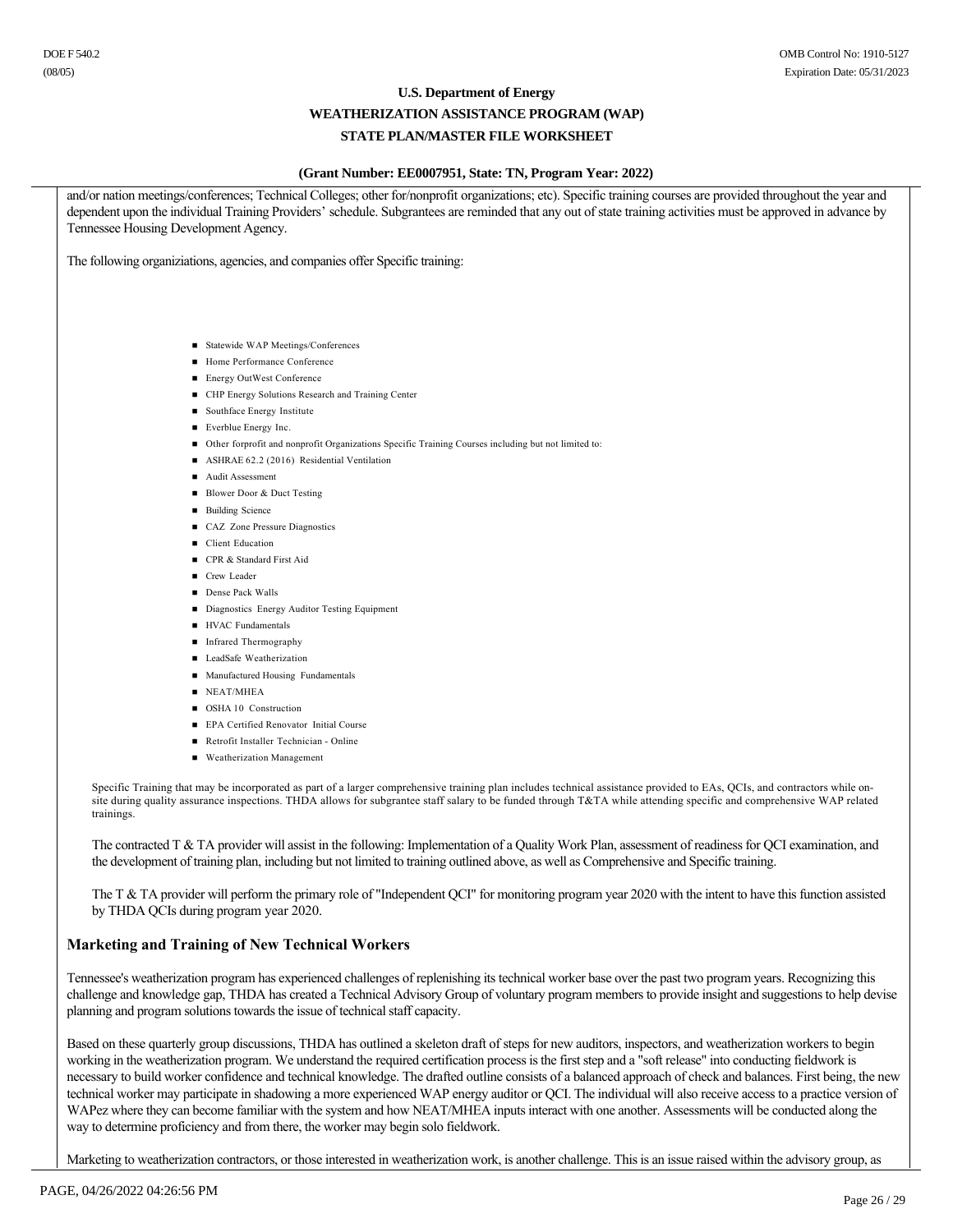#### **(Grant Number: EE0007951, State: TN, Program Year: 2022)**

well as at national conferences. THDA is building upon these conversations in hopes of developing a marketing toolkit. Subgrantees will use the provided content, such as branding, one-sheets, program statistics, to garner local industry interest to potentially bring on as approved weatherization contractors, crews, energy auditors, and or inspectors.

# **Client Education**

Energy efficiency education occurs throughout weatherization services as described in previous sections. Energy auditors distribute Tennessee Valley Authority funded energy kits to client which include LED bulbs, outlet gaskets, and energy saving tips. Clients also receive an assortment of healthy home brochures included EPA's Mold & Moisture in Your Home, Renovate Right: Lead Based Paint Activities, and the Citizen's Guide to Radon.

THDA also created a Client Education Checklist for the auditor and client to work through step by step prior to the audit as well as during the quality control inspection.

Additional description of client education is found in the previous section V.8.1.

### **Energy Savings Comparison Analysis of Subgrantees**

Analysis of energy savings is currently conducted by THDA on multiple levels. Through THDA's partnership with the Tennessee Valley Authority, an estimation of energy savings report is compiled by TVA at the close of each federal fiscal year. The report details estimates of energy savings organized by commonly installed weatherization measures such as attic insulation and air sealing, as well as equipment such as HVAC systems and water heaters. THDA can use this information as a foundation when comparing energy savings of individual units to the report averages during onsite and desktop monitoring.

The program's reporting platform, WAPez, has also added greater accessibility to estimated energy savings pulled from the Recommended Measures report within the Weatherization Assistant. Information gathered at this level will easily allow THDA to conduct timely comparisons of energy savings across subgrantees and to national averages.

A number of variables influence energy savings from unit to unit, agency to agency. Considering size and dwelling type, auditor experience and accuracy, effectiveness of client education, among other things all contribute to both the estimated and actual energy savings. Using the aforementioned comparison analysis of energy savings will help highlight training needs across the network.

Obtaining actual energy savings of all fuel types is still in process at THDA. We have approached our utility partners on best practices towards producing such information. This will continue in the upcoming program year with

Percent of overall trainings

| Comprehensive Trainings: 50.0 |
|-------------------------------|
| Specific Trainings: 50.0      |
|                               |

Breakdown of T&TA training budget

| Percent of budget allocated to Auditor/QCI trainings: 40.0                  |  |
|-----------------------------------------------------------------------------|--|
| Percent of budget allocated to Crew/Installer trainings: 55.0               |  |
| Percent of budget allocated to Management/Financial trainings: $\sqrt{5.0}$ |  |

#### **V.9 Energy Crisis and Disaster Plan**

THDA WAP is in compliance with WPN 12-07 in the event of a natural disaster that impacts the operations of the Weatherization Assistance Program, the following disaster plan will be enacted. The following plan will be executed upon a federal or state declaration of disaster for a specific area within the state.

- Identify those current clients who reside in a disaster area. A current client is one who has applied for and been determined eligible for the Weatherization Assistance Program.
- If the client resides in a disaster area, the WAP agency must contact the client to determine if the home has sustained any damage. If the client states the home was not damaged in the disaster, document the case file to reflect their statement, along with the date of the contact and the name of the agency representative who spoke to the client. No further action is required, and standard WAP procedures will be followed.
- n If the client states damage occurred, document the contact in the client file, and follow the disaster plan guidance based on the current job status for the home.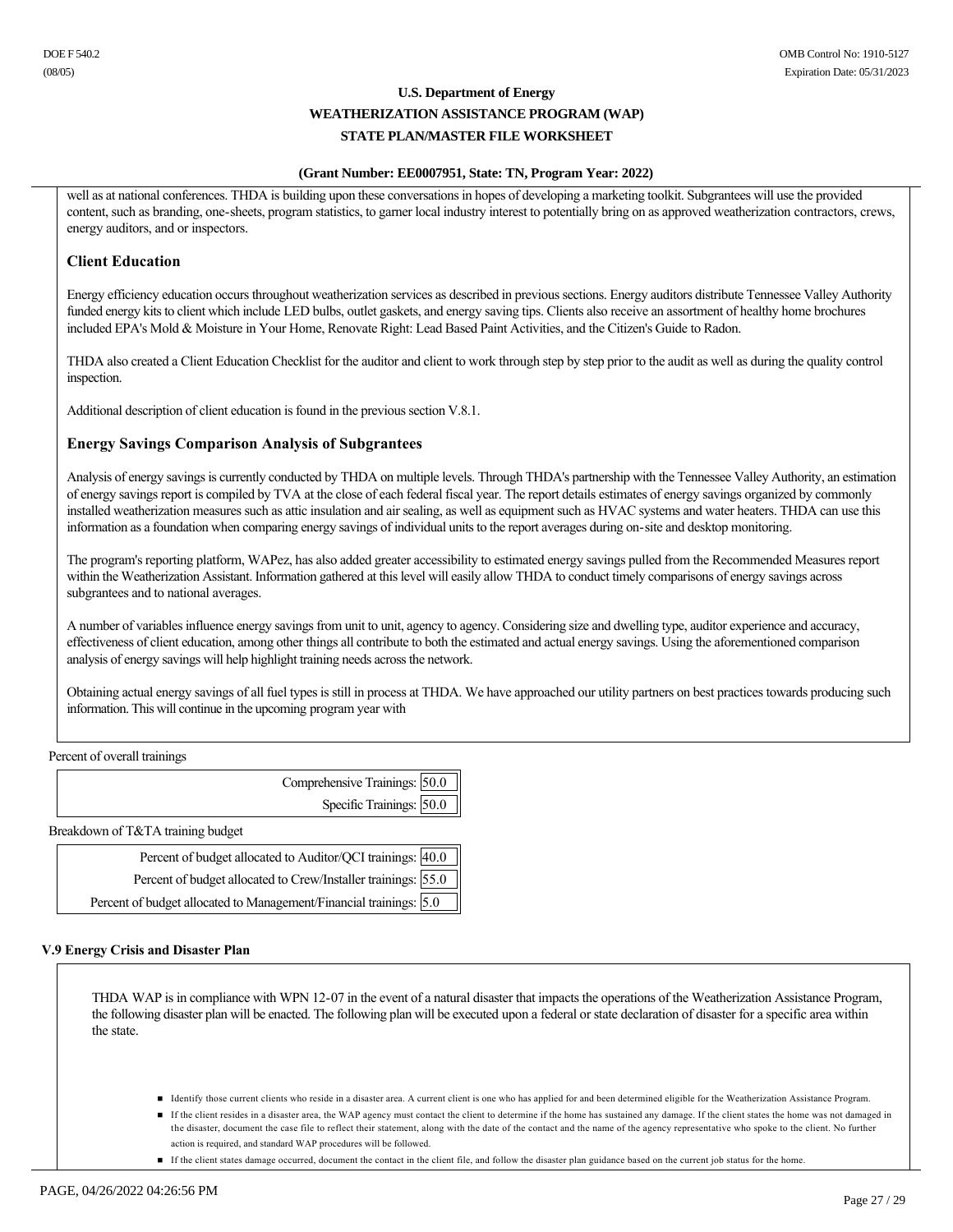### **(Grant Number: EE0007951, State: TN, Program Year: 2022)**

### **Job Not Yet Begun – Home Still on Wait List**

The job is not considered to have begun if the applicant has been approved for the WAP, but is still on the wait list pending selection for service. Contact the applicant to determine if damage has occurred to the home. If there is no damage, document the case file, and no further action is required. If the home is destroyed or condemned, or if the applicant has moved without intending to return once repaired, terminate the WAP case.

If the home is damaged and requires repair, the home remains on the wait list. Determine if the home is eligible for extra priority points as a result of the disaster and adjust accordingly. Document the client file with relevant information and action taken.

### **Jobs in Process**

Identify those current clients who have a WAP job in process. A job is considered to be in process if any of the following actions have taken place:

A. An energy audit has been completed;

B. The job has been awarded to a contractor;

C. Installation of weatherization measures has begun

However, there has not been a completed and passed QCI performed by the subgrantee for these jobs, nor has the job been closed or marked as completed.

# **Home Damaged; Job Not Yet Awarded or Begun**

If the home had an energy audit performed, but the job has not yet been awarded, do not award the job. If it is determined that the home was destroyed or condemned, or if the client is no longer residing in the home and does not intend to return once repaired, close the case and document the file.

If the home was not destroyed, conduct another energy audit to determine if the condition of the home permits the weatherization work to

continue, and the weatherization measures to be installed. If home repairs are necessary due to damage, these repairs are to be completed utilizing funds other than DOE (insurance, disaster relief funds, personal funds or loans, funds from other programs, etc.) prior to the energy audit being performed. The weatherization measures work may be deferred pending repair. Upon repair, the home may be audited, and the weatherization work may proceed based on the current audit recommendations, and following current WAP guidelines and policies.

# **Home Damaged: Job Had Been Awarded, But Not Yet Completed with Final Inspection**

If the installation of weatherization measures was in process (work had begun, but the quality control inspection had not been completed), and the contractor had not yet completed the work, determine if home was destroyed. If destroyed, the contractor is to invoice the agency for only those measures installed in the home at the time of the disaster. No post inspection is required, but the agency must confirm the home was destroyed and an audit is not possible due to damage. This home cannot be counted as a completed unit; however DOE Weatherization funds may be used to pay for audit and contractor costs.

If the home was not destroyed, and repairs are necessary due to damage, these repairs are to be completed utilizing other funding sources. Another energy audit will be required once repaired to establish the current status of the home, and the appropriate energy measures based on that status.

The job may need to be deferred until necessary renovations are completed prior to weatherization taking place. The contractor may be paid for all measures installed at the point of the disaster, with a QCI to be conducted on the measures if possible. It may be necessary to rebid the job if the work to be performed changes significantly or there is a long delay before the job can be finished while waiting on repairs. Do not close the job until all weatherization work is completed. Depending on the amount of work to be performed following the disaster, the job may need to be rebid.

Items that had been installed, but were subsequently destroyed due to the natural disaster and not covered by the homeowner's insurance or other funding sources, including disaster relief benefits, may be included in the subsequent audit and work order. The change order process must be followed to accommodate the newly defined measures. Please note: Throughout this process, DOE funds may only be used for those energy related incidental repairs. WAP is not designed to be a renovation program.

# **Home Damaged: ReWeatherization of Previously Completed Units**

A home that has been weatherized prior to the disaster, but which was damaged by a federal or state declared disaster, may reapply for re weatherization services without regard to the date previously weatherized. A new energy audit is required. All other eligibility conditions will apply, and